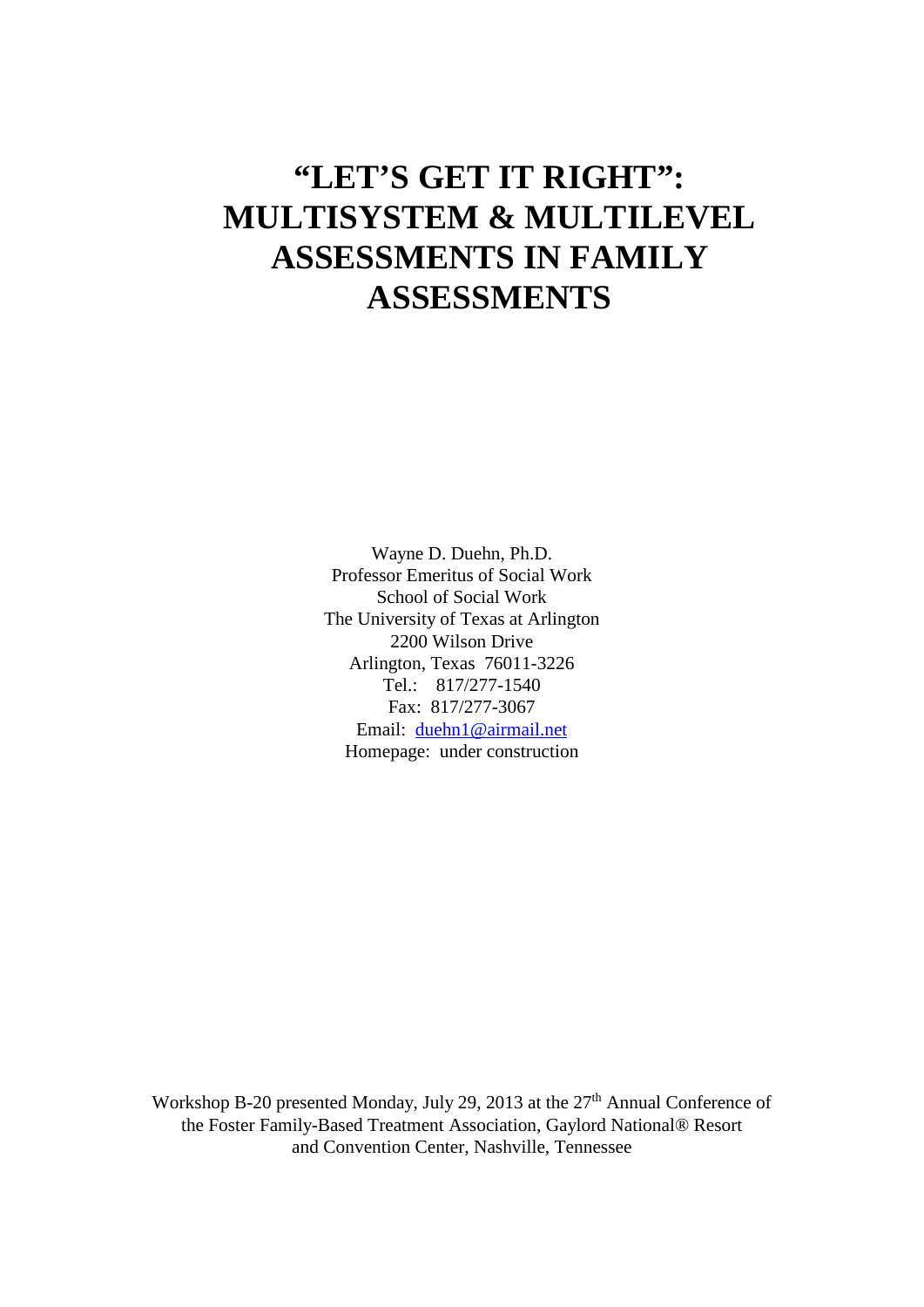Adoption/foster care professionals as well as protective service staff must make difficult decisions about the safety of abused and maltreated children. In an effort to increase the quality of these decisions and the consistency with which practitioners make these decisions, 42 states have adopted risk assessment models. Their adoption has not been without problems. Frequently documentation is insufficient for courts, particularly for termination of parental rights and criminal proceedings. In addition, without good quality control, these systems can be misused to support potentially poor decisions. The amount of paperwork required, a seemingly formidable quantity, can have a negative impact on job satisfaction.

Regardless of the risk assessment package utilized, there still remains a great demand for practical, efficient methods for gathering information and for making accurate and continuing child protective risk and adoption/foster family assessments. Various assessment procedures have been used to identify processes that differentiate adoptive/foster families with satisfying, healthy relationships from those with dissatisfying relationships. Some procedures, while highly informational, have developed with seemingly little attention being paid to subsequent outcome.

As a result, many new procedures and instruments have been developed in recent years. The purpose of this workshop is to give the participant an overview and skill practice in these recent developments in family assessment. The workshop is based on the premise that the point has been reached in assessment where it is necessary to take a closer look at family and husband-wife interactions as they unfold in real life behavior. This concern grows out of long term interest in assessing families and marriages and in finding more reliable data on which to base theory and practice. Presumably the higher the quality of the information the adoption/foster home care worker uses, the better will be her/his judgments related to risk assessment and service planning. Emphasis is given to decisions based on interactional data rather than relying solely on subjective judgments; and rests on **the assumption that studying what people say about themselves is no substitute for studying how they behave**.

This workshop considers the adoption/foster home care worker's standpoint in the assessment of adoptive/foster families and will present and **demonstrate** assessment procedures that have been used primarily for assessment in clinical and research settings but show potential for adoptive/ foster home care selection and training as well. Attention will be paid to specific assessment techniques and procedures and to developing skills highly familiar to the worker that are not only behavioral in origin, but that can be used as explicit indicators of levels of family functioning.

This workshop seeks to put forth the "cutting edge" of these methodological assessment approaches to adoptive/foster home selection, development, and care. It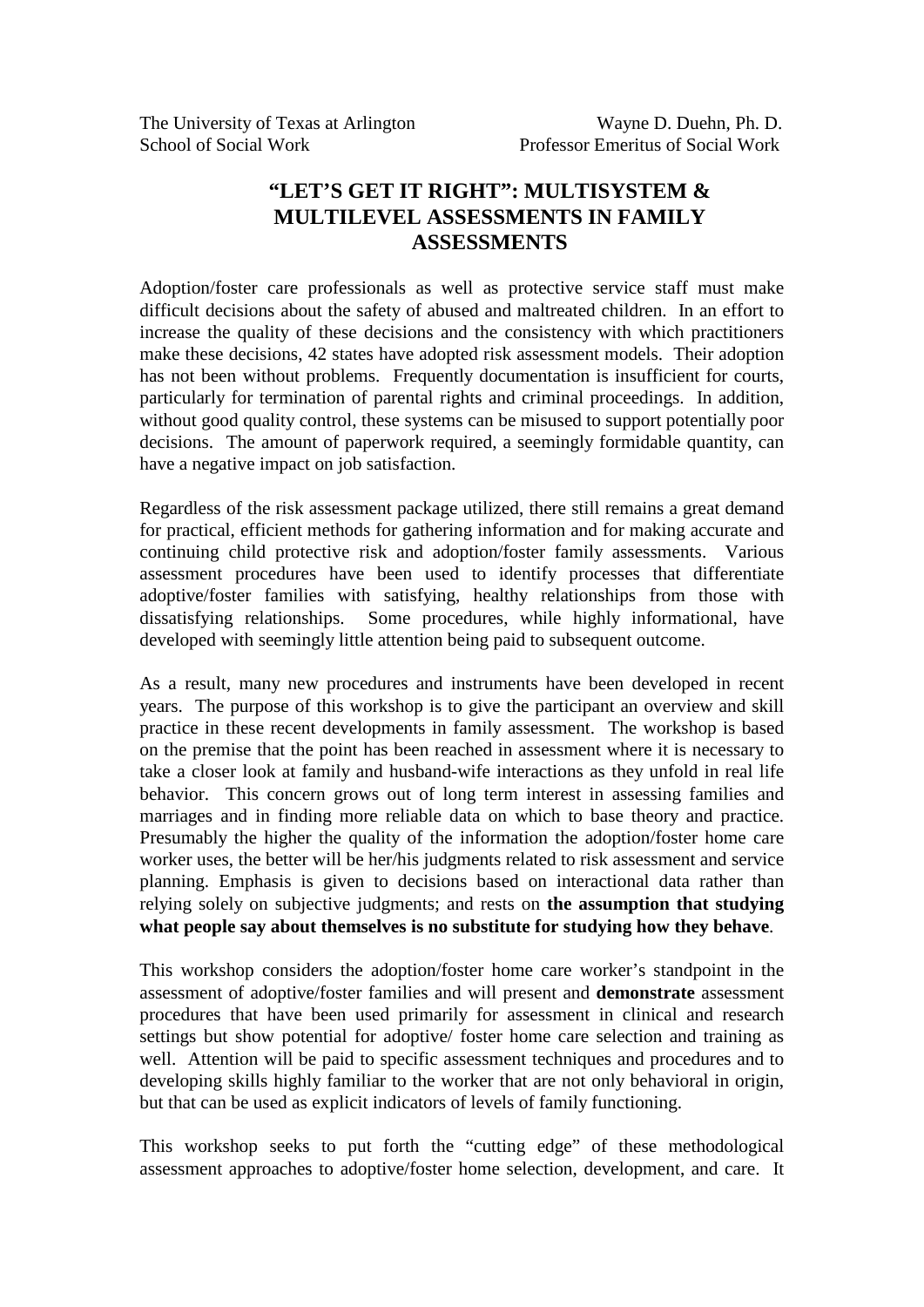will first offer a conceptual framework which represents bridging of systemic and behavioral perspectives and techniques. Secondly, it will argue for the necessity of multi-method assessment procedures designed to match the particular system level of the family being assessed. The assessment procedures presented will be of special relevance to adoption and foster home care workers who must develop and empower adoptive/foster families who will be better equipped to address the special traumagenic impact and needs of neglected and abused children currently coming into foster care and adoption.

The selection of content for this workshop stems from the presenter's belief that recent developments in systems theory and cognitive-behavioral psychology need to be incorporated into adoption/foster home care, assessments and practice. The format will be both didactic and experiential, utilizing videotapes, simulations, assessment/problem solving exercises, demonstrations, role playing, and small group discussion.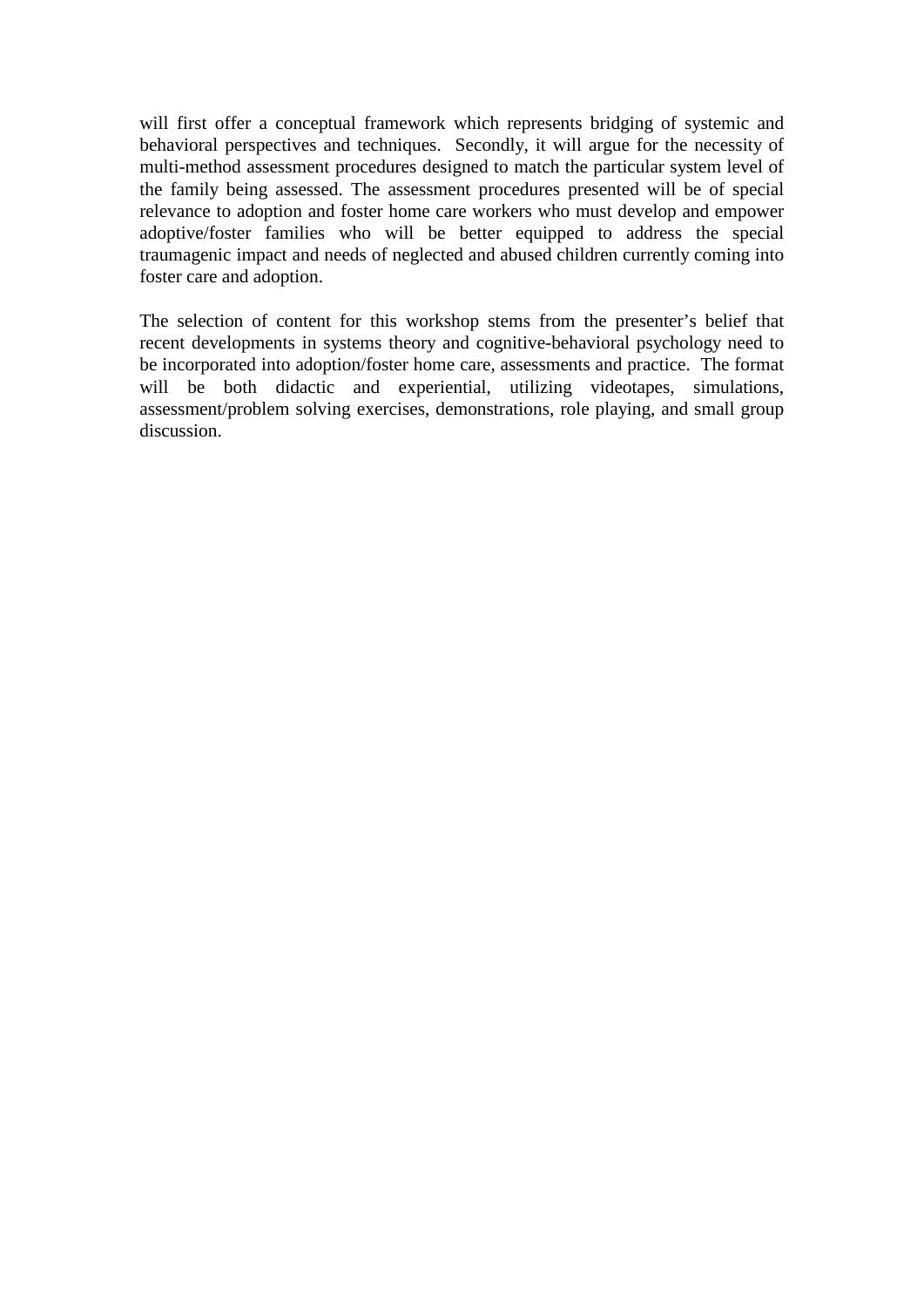# *Learning Objectives:*

- 1. To acquire knowledge in the uses of family assessment and family interviewing.
- 2. To acquire knowledge in a systemic conceptual framework of the family into which a wide variety of assessment techniques and procedures may be applied.
- 3. To gain an understanding of the family within an eclectic ecological, developmental, and historical perspective:
	- (a.) the family as a system.
	- (b.) the family and its environment.
	- (c.) the life cycle of the family.
	- (d.) the protective functions of the family.
- 4. To gain an appreciation of how the family's various ethnic, social, cultural and racial factors and values influence and affect family functioning.
- 5. To acquire knowledge and skill in multi-method/multi-system assessment.
- 6. To acquire skill in selecting family assessment methodologies consistent with the system level of observation.
- 7. To gain skill in methods of family assessment and family interviewing.
- 8. To gain knowledge of and skills in various questioning formats.
- 9. To acquire knowledge of and skills in utilizing the recently developed wide array of instruments, interactional and behavioral assessment techniques related to family assessment and family interventions.
- 10.To gain knowledge and skill in developing comprehensive child risk assessment within the context of family interviewing.
- 11.To gain the perspective of assessment *as* intervention and skills in tying family assessments to case planning, community resource utilization and intervention activities.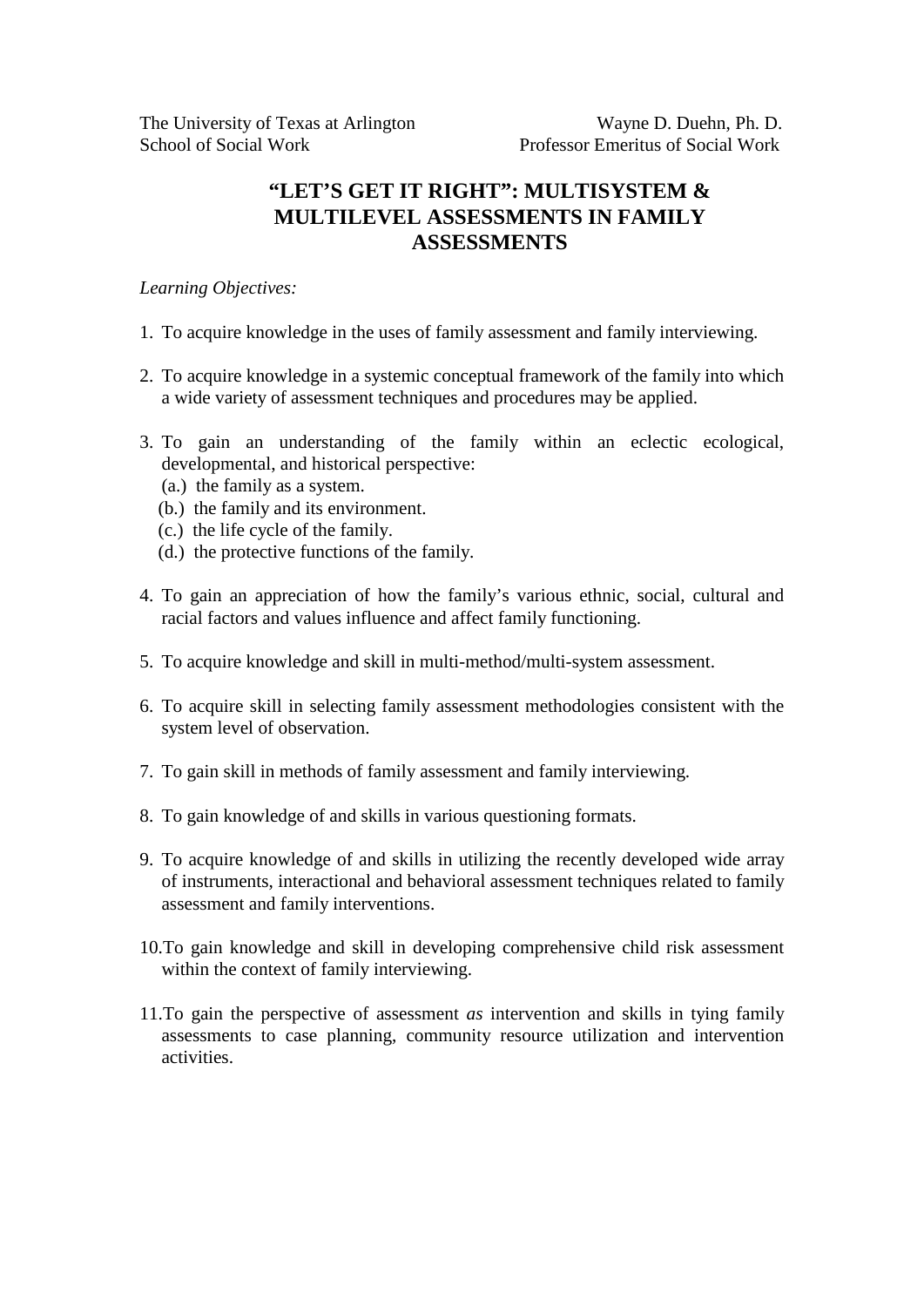# *Workshop Outline*

- A. Introduction: Trends, Issues, and Prospects
- B. Multi-Method/Multi-System Assessment
	- Towards a Comprehensive Assessment
	- The Functional Family/Marriage: Reality vs. Illusion (Fantasy?)
	- Typologies of Family and Marital Interaction
	- Circumplex Model of Family and Marital Systems
- C. The Family as a System
	- The Systems Exercise
	- The Family and Its Internal and External Environment
	- The Family Life Cycle
	- Diversity of Families
- D. Assessment Methods: Practical Application and Skills
	- "The Protective Service Interview"
	- The Traditional Home Study
	- Eco Maps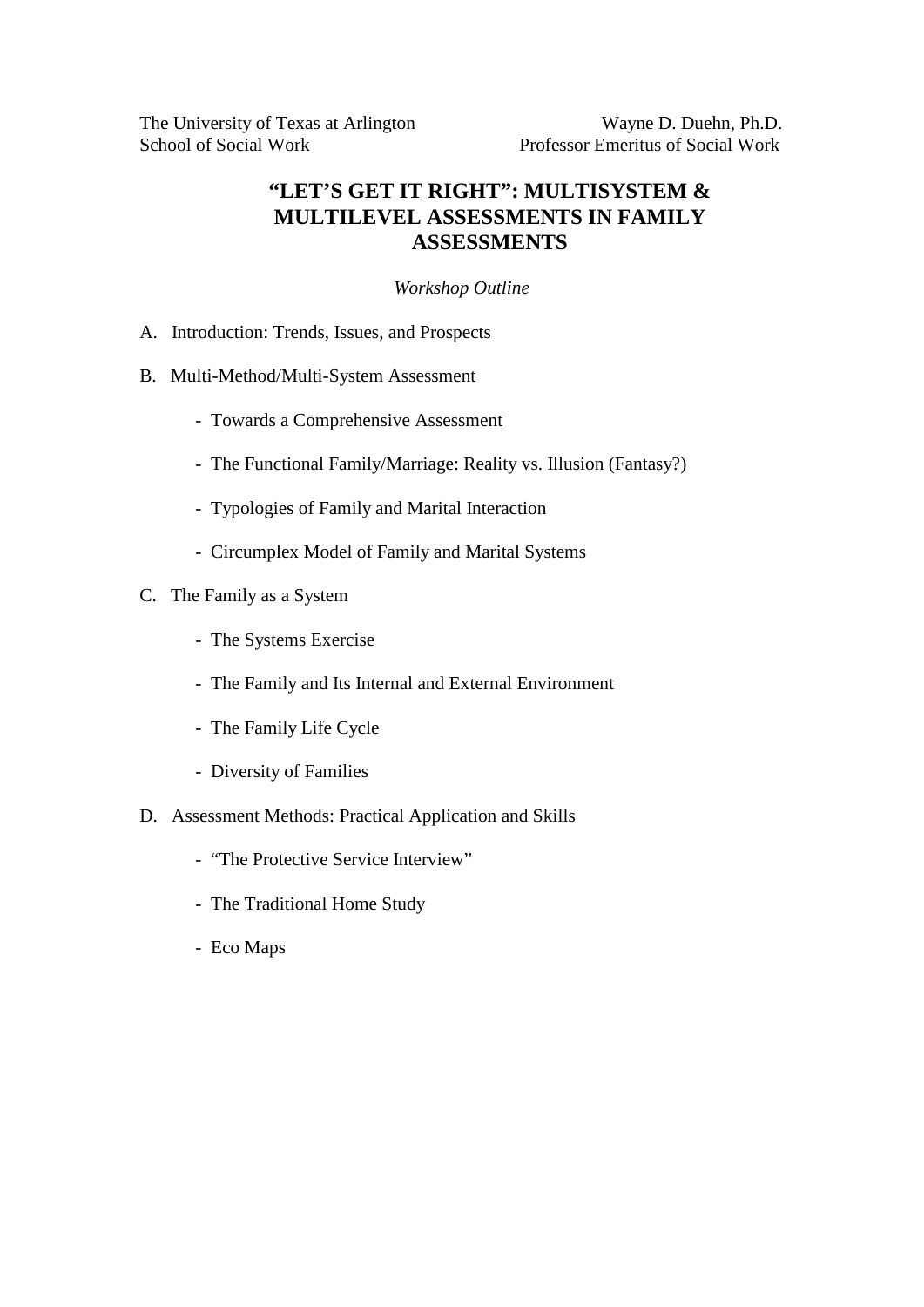*Workshop Outline (Cont.)*

- Genograms
- The Structured Interview
- Build a Dream House
- Interactional Problem-Solving Exercises and Task Assignments
- Marital Conflict Inventories
- E. Selected Issues in the Home Study
	- Kinship Families
	- Selecting Assessment Tools
	- Sexuality Issues: Must We Ask the Difficult Questions?
- F. Discussion, Summary, and Wrap-Up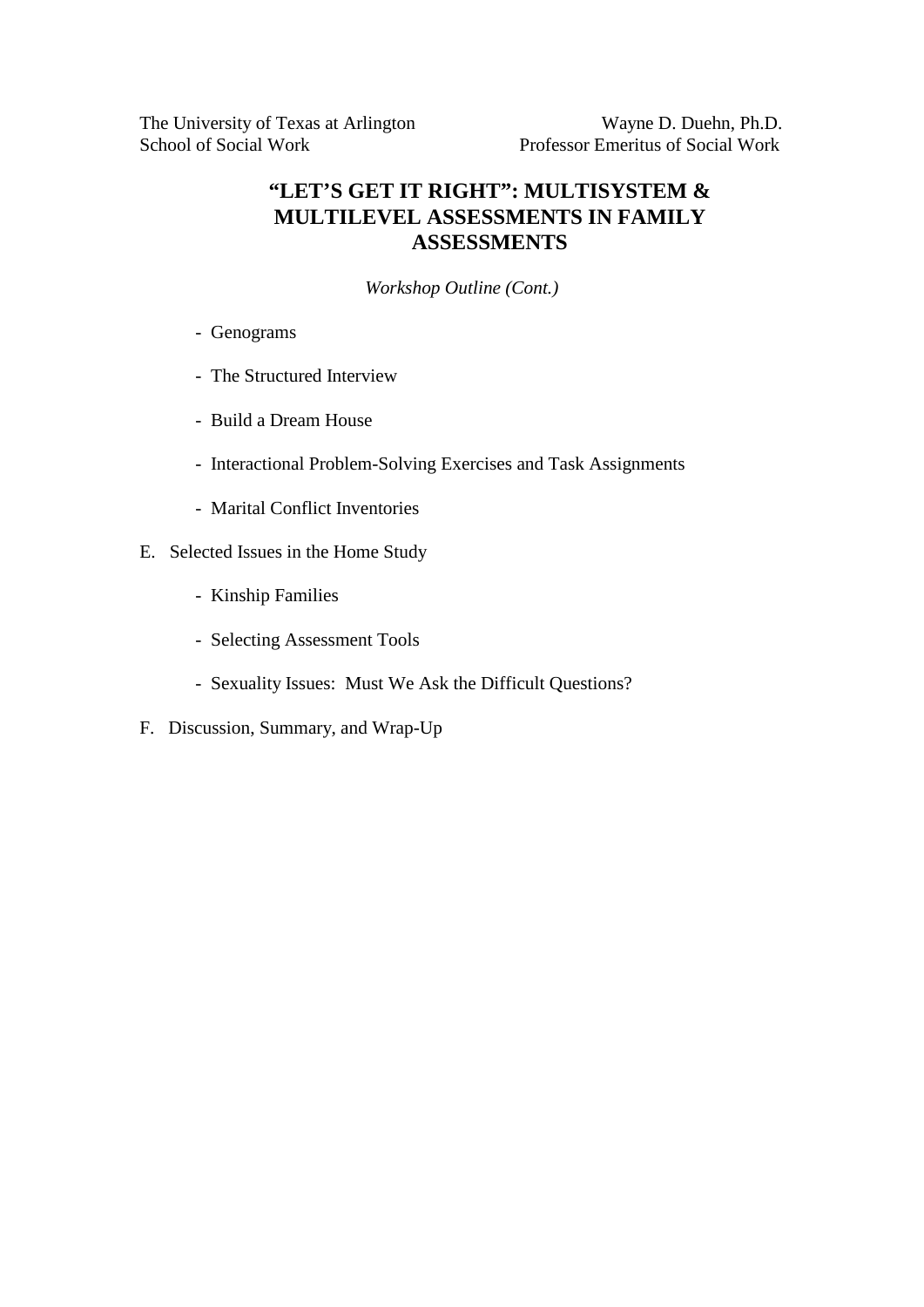# Family Assessment Overview – The Circumplex (Olson) Model

## *What Is It That We Are Looking For? The Search for a Template*

Throughout the history of foster care and adoptions, a great deal of time, effort and resources have been directed toward the home study with the goal of identifying suitable families for children needing placement. And while it is recognized that there are no "perfect" families, exactly what is it that the home study is attempting to accomplish? What kind or kinds of families are suitable for foster care/adoption? While the theoretical and empirical literature is rich with information about identifying dysfunctional, high-risk families, there is little attention given to identifying healthy, satisfying, functional families. In an attempt to address this gap, Lewis (1976) undertook a rigorous empirical study to tease out those factors or characteristics which were believed to be critical for healthy family functioning. He concluded that there were no single threads that separated functional families from those that were dysfunctional and published these findings with that very title, *"No single thread."*

In the absence of established criteria for healthy functional families, foster care/adoption workers all too often fall back on their own very subjective perspectives of what constitutes a healthy family. Often these subjective appraisals are based on their own life experiences - both positive and negative - and rooted primarily in their<br>own family of origin experiences. Again, what kind of families are foster Again, what kind of families are foster care/adoption workers looking for? Ultimately, the purpose of the home study is to find and ensure the selection of families with that have three characteristics; **nurturing, safe and committed**.

The comprehensive review of the clinical literature and empirical research by David Olson, et al. (1989) and his group suggested and pointed the way to identifying nurturing, safe and committed families and offered a template by which information/data obtained from the applicants might be assessed. From his review, Olson (1989) concluded two factors were critical in assessing and determining family health or dysfunction - cohesion and adaptability.

*Cohesion:* Olson defined cohesion as the emotional bonding members have with one another and the degree of individual autonomy a person experiences in the family system. The issue of cohesion has been identified by numerous scholars from various fields as central to the understanding of family life. Family therapist Minuchin (1974) discussed "enmeshed and disengaged" families. For Minuchin (1974) the terms disengagement and enmeshment describe boundary traits or specific situational interactions of a family. When individuals are insularly with personal boundaries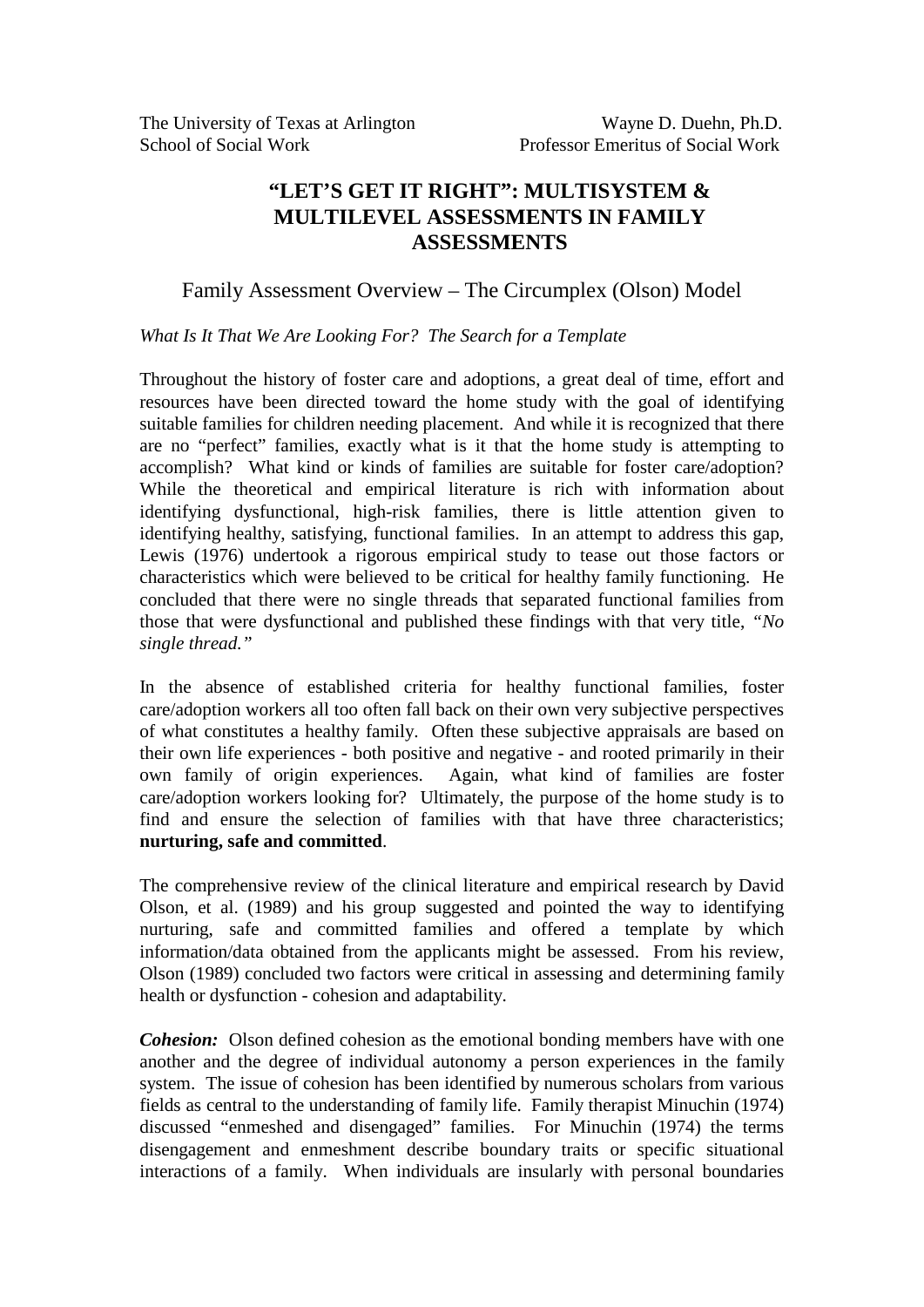tightly drawn disengagement results. In contrast, loose and defused personal boundaries results in family enmeshment. Family researchers Kantor and Lehr (1976) viewed "distance regulation" as a major family function. They provide descriptions of the distance regulation which include the way a family handles its physical surroundings and the ways in which the members' communication regulates their psychological distance from each other. The time dimension includes a consideration of clock time and calendar time in order to understand a family's basic rhythmic patterns. The McMaster Family Model (Epstein, Baldwin, & Bishop, 1982) is another widely used family assessment that evolved out of clinical practice which places importance on cohesion. This model assesses whole systems functioning of the family and evaluates family structure, organizational, and transactional patterns that distinguish healthy from unhealthy families. Two assessment instruments have emerged from this work: the McMaster Clinical Rating Scale and a self report family measure, the McMaster Family Assessment Device (FAD), version three. These scales assess seven dimensions of family functioning: 1) problem solving, 2) communication, 3) roles, 4) affective responses, 5) affective involvement, 6) behavior control, and 7) overall family functioning. Sociologists Hess and Handel (1959) described the family's need to "establish a pattern of separateness and connectedness." Families with extremely high cohesion are often referred to as "enmeshed". In enmeshed families, members are so closely bonded that individuals experience little autonomy or fulfillment of personal needs and goals. "Disengaged" refers to families at the other end of the continuum. In disengaged families, members experience very little closeness or family solidarity, yet each member has high autonomy and individuality. Olson concluded that healthy, functional, safe, nurturing and committed families lie somewhere in the middle of this continuum with family members neither being disengaged from one another nor enmeshed with each other. He further suggested several operational measures of cohesion - time, space, communication, and boundaries.

*Adaptability:* A second critical factor in assessing family functioning for Olson is adaptability, the ability of a marital/family system to change its power structure, role relationships, and rules in response to situational and developmental needs and stress. For Olson, degrees of adaptability also lie along a continuum with one extreme being chaotic and the other extreme being rigid. Again, Olson found healthy families are found somewhere in the middle range being neither chaotic nor rigid. As expected, chaotic families' rules are either nonexistent or constantly in flux. In these families, roles are ill defined with generational blurring if not role reversal that result in children often times parenting the parents. In contrast, rigid families are characterized as having many long standing rules which are inflexible, absolute and not subject to question. Here family roles are frequently and narrowly stereotypically defined by traditional gender and age prescription. Adapting the work of Olson, we can visualize the mutual interaction of adaptability and cohesion within families by placing them on an axis (see Figure 1). By adding the extremes of cohesion (disengagement and enmeshment) and adaptability (rigidity and chaos), one can begin to picture where more or less functional families would appear on the axis. Utilizing Olson's model as a template for assessing incoming data from the foster parent/adoptive applicant, the home study should seek to select families from the middle range of cohesion and adaptability. As a rule, the further the family falls from the center or middle range, the more likely the family will be dysfunctional presenting high risks to its members and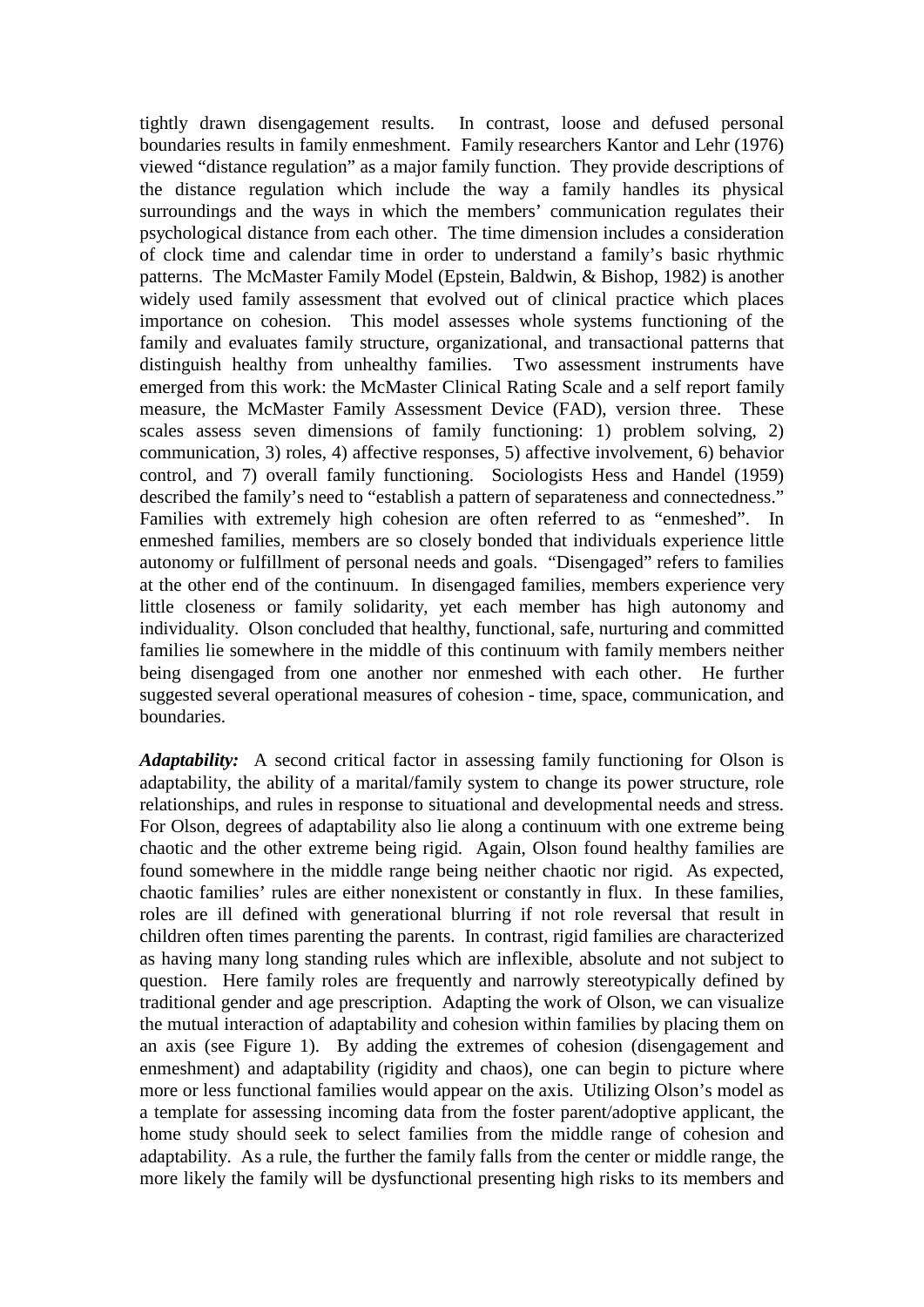be unlikely to meet the nurturing and safety needs of the adoptive child. In addition to cohesion and adaptability, a third dimension that must be factored into family assessment in the home study is the identification of the developmental phase of the family unit. Just as individuals move through the various seasons of their lives, the whole family system also passes through developmental phases. Such passages will be reflected in shifts in family dynamics. Carter and McGoldrick (1980) have explicated eight developmental phases families predictably move through and have identified both the specific tasks that must be mastered and the stressors that arise within each developmental phase. While it can be anticipated that moving from one developmental phase to the next will require adaptive problem solving responses and bring additional stress to the family system, families already in the dysfunctional zones of the Olson model will be at a greater risk of being unable to meet the nurturing and protective needs of its members.



Rigid

*Multisystem - Multilevel Home Study Assessments:* Recent developments in family assessment have emphasized a systemic approach linking theory, research, and practice. In most cases, however, the realization of such ties is the exception rather than the rule. This is particularly the case when considering the theoretical concepts and methods of application which are components of or derived from family systems theory. Certain principles of systems theory, such as the emphasis upon the complex interdependencies and organization among system components, are particularly problematic in home study assessments. In practice, most adoption workers oversimplify the complexities of systems by focusing exclusively on only one level of the whole. For example, many workers, as previously noted, rely exclusively on individual self-reports on a higher level of the family system (marriage, parent-child relationships, or the family as a whole) and thereby ignore the very essence of systems theory. In contrast, the approach proposed here calls for multiple assessments of multiple levels of the family system to gain a more holistic view of the entire family system and the relationship among the component parts. In summary, home studies, if they are to be systemic assessments must (1) consider the concepts of wholeness and the hierarchical structure of existing subsystems and the entire system; (2) address the issues of problems of fit (or correspondence); that is the match between the phenomenon of interest at each specific level of the family and the choice of an appropriate assessment tool or technique to measure that phenomenon; and (3) focus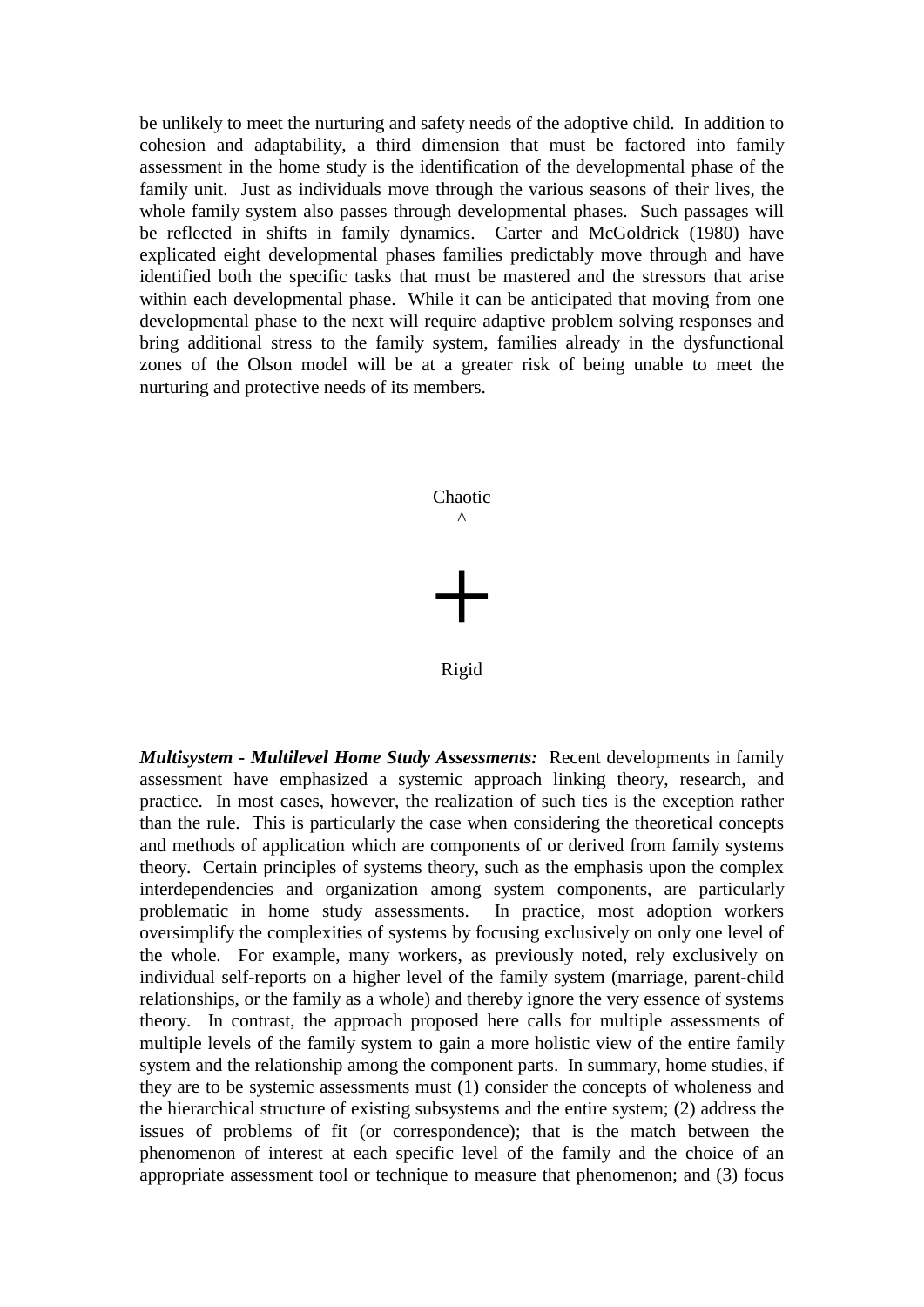on multiple indicator measurement. With special emphasis on the utility of multiple assessment techniques, unique aspects of different systems levels as well as the issues that the entire family shares in common can be identified and evaluated. The use of multiple indicators therefore provides divergent information about the family's subsystem components while simultaneously converging upon the unifying elements of the family as a whole.

The above overview provides the basis and rationale for the use of multiple interactional measurements at various levels of the family system in the home study and in the delivery of post-placement services. Thus, each of the measurement tools selected in the home study and post-placement services, (e.g. genogram, the family log, ecomap, build a dream house, plan a meal together, and the structured family interview) will always be interpreted within the context of the circumplex (Olson) template.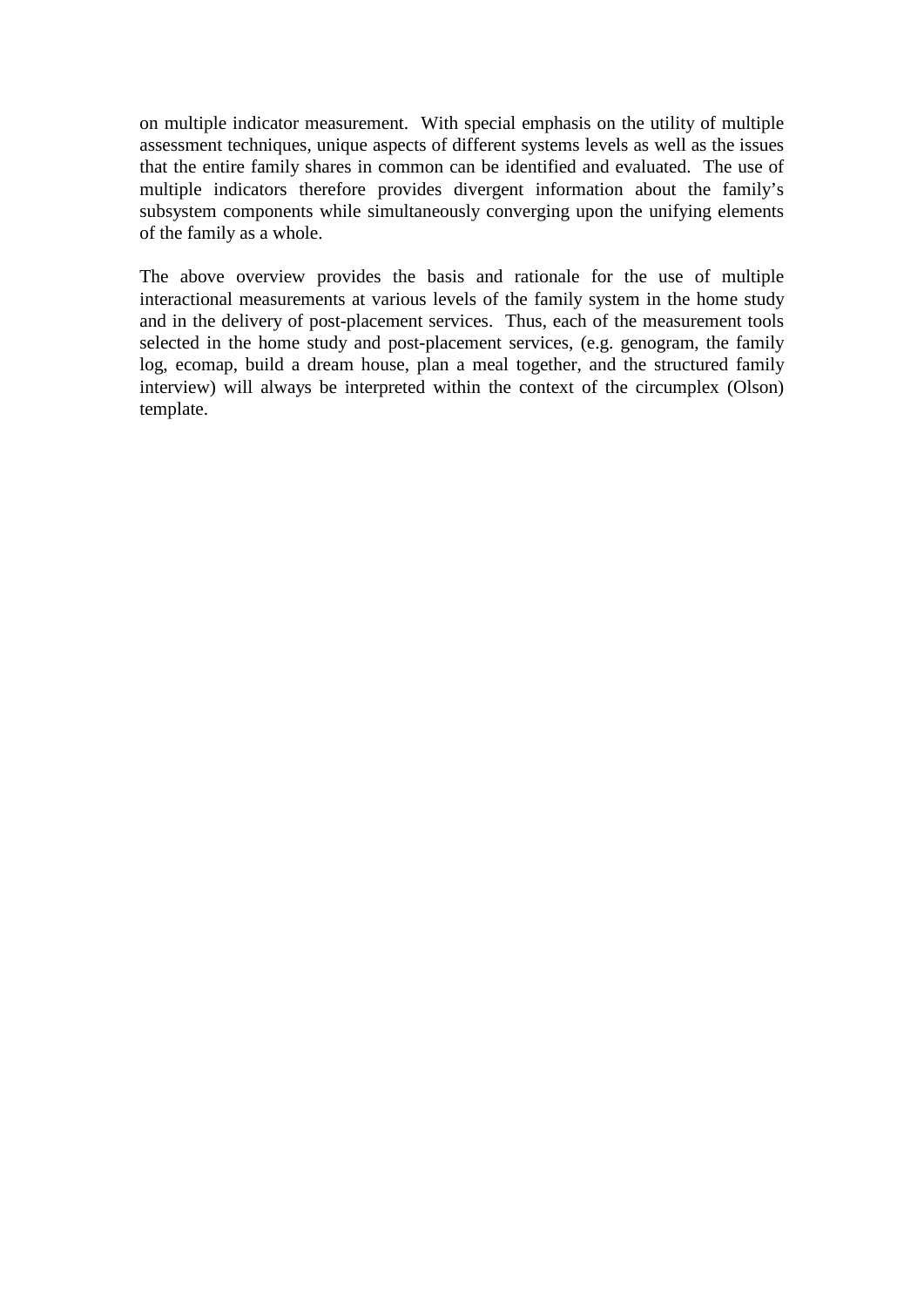

LSS/Parents/Handout/#3/10-03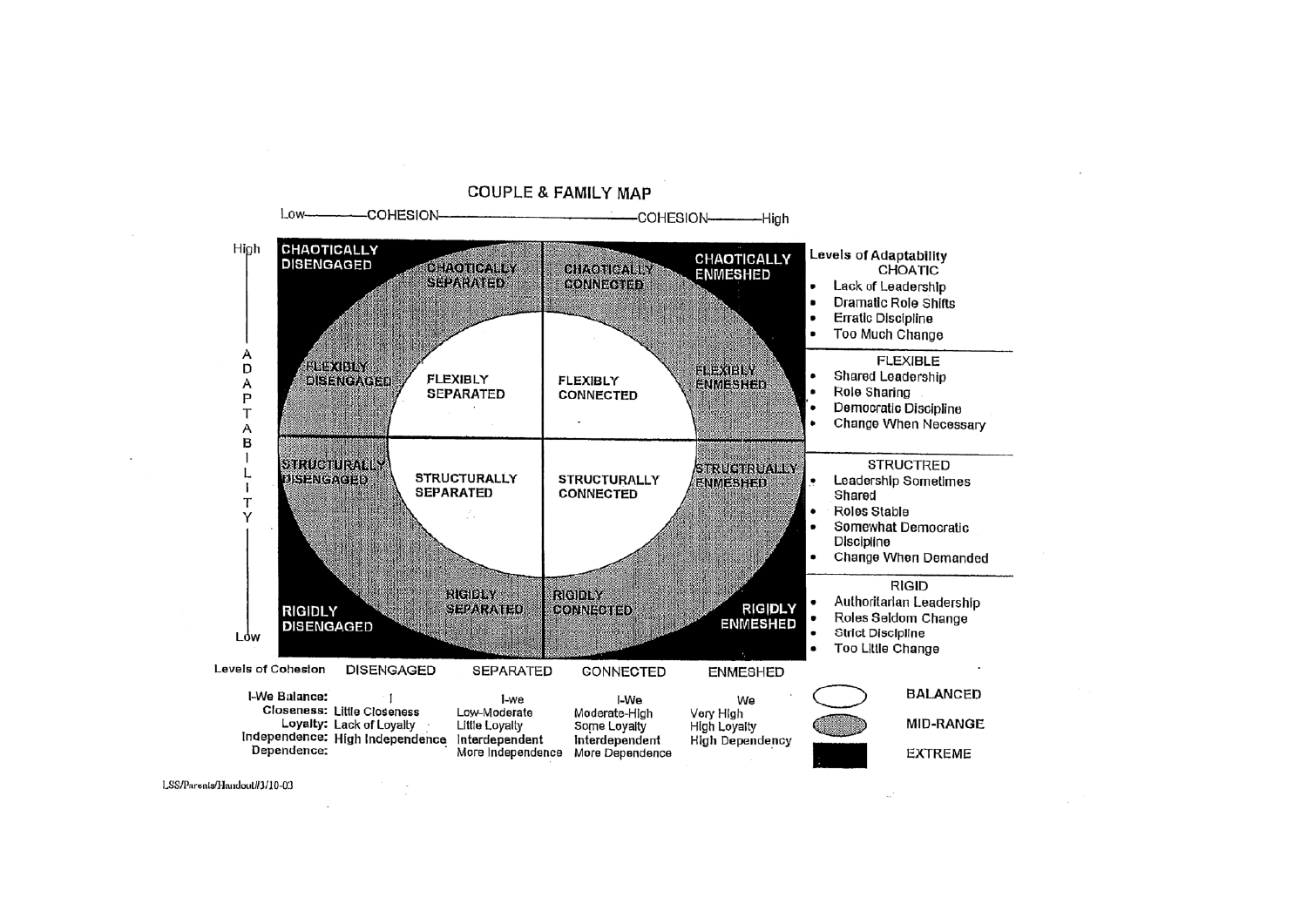### **FAMILY COHESION**

|                             |              | <b>DISENGAGED</b>           | <b>SEPARATED</b>              | <b>CONNECTED</b>            | <b>ENMESHED</b>               |
|-----------------------------|--------------|-----------------------------|-------------------------------|-----------------------------|-------------------------------|
|                             | <b>SCORE</b> | 2                           | 3                             | 5                           | 8<br>7                        |
| <b>EMOTIONAL BONDING</b>    |              | Extreme separateness. Lack  | <b>Emotional separateness</b> | <b>Emotional closeness</b>  | Extreme closeness.            |
| (Feelings of Closeness)     |              | of closeness or loyalty     | encouraged and preferred.     | encouraged and preferred.   | Loyalty demanded.             |
|                             |              |                             | Need for support respected.   | Need for separateness       | Separateness restricted.      |
|                             |              |                             |                               | respected.                  |                               |
| <b>INDEPENDENCE</b>         |              | High Independence. Family   | Independence encouraged       | Dependence is encouraged    | High dependence of family     |
| (Versus Dependence)         |              | members depend on           | and preferred. Dependence     | and preferred. Independence | members on each other.        |
|                             |              | themselves.                 | acceptable at times. Many     | acceptable at times. Many   |                               |
|                             |              |                             | needs set outside family.     | needs set within family.    |                               |
| <b>FAMILY BOUNDARIES</b>    |              | Influence of outside people | Open to outside people and    | Some control of outside     | Influence of outside people   |
| (External Relationship)     |              | and ideas unrestricted.     | ideas.                        | people and ideas.           | and ideas restricted.         |
| <b>COALITIONS</b>           |              | Weak marital coalition.     | Stable marital coalitions.    | Strong marital coalitions.  | Weak marital coalitions.      |
| (Martial)                   |              | Poor sibling relationship.  | Stable sibling relationship.  | Stable sibling relations.   | Parent-child coalitions.      |
| (Sibling)                   |              | Blurred generational lines. | Fluid generational lines.     | Stable generational lines.  | Blurred generational lines.   |
| (Generational)              |              |                             |                               |                             |                               |
|                             |              |                             |                               |                             |                               |
| <b>TIME</b>                 |              | Time apart from family      | Time alone important.         | Time together important and | Time together maximized.      |
| (Physical and/or Emotional) |              | maximized.                  | Some time together.           | scheduled. Time alone       | Little time alone permitted.  |
|                             |              | Rarely time together.       |                               | permitted.                  |                               |
| <b>SPACE</b>                |              | Separate space needed and   | Separate space preferred.     | Sharing family space        | Little or no private space    |
| (Physical and/or Emotional) |              | preferred.                  | Sharing of family space.      | preferred.                  | permitted.                    |
|                             |              |                             |                               | Private space respected.    |                               |
| <b>FRIENDS</b>              |              | Mainly individual friends   | Individual friends shared     | Some individual friends.    | Limited individual friends.   |
|                             |              | seen alone. Few family      | with family. Some family      | Some scheduled activities   | Couple/family friends         |
|                             |              | friends.                    | friends.                      | with couple/family friends. | strongly encouraged.          |
| <b>DECISION MAKING</b>      |              | Primarily individual        | Most decisions individually   | Most decisions made with    | All decisions, both personal  |
|                             |              | decisions. No checking with | made. Able to make joint      | family in mind. Individual  | and relationship, must be     |
|                             |              | other family members.       | decisions on family issues.   | decisions are shared.       | approved.                     |
| <b>INTERESTS AND</b>        |              | Primarily individual        | Some spontaneous family       | Some scheduled family       | Most activities and interests |
| <b>RECREATION</b>           |              | activities done without     | activities. Individual        | activities. Family involved | must be shared with family.   |
|                             |              | family.                     | activities supported.         | in individual interests.    |                               |
|                             |              | Family not involved.        |                               |                             |                               |
| <b>TOTAL COHESION</b>       |              |                             |                               |                             |                               |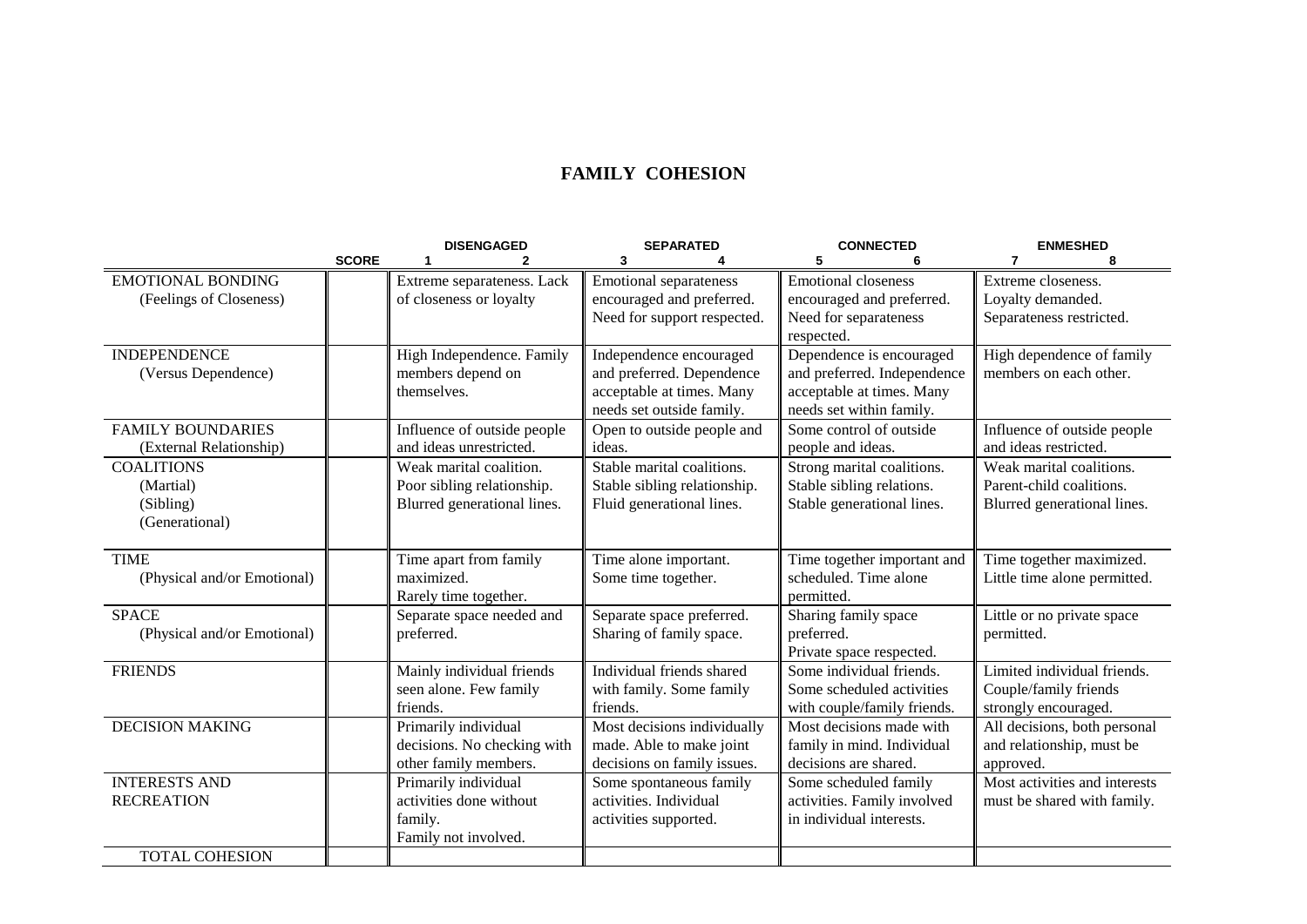|                           |              | <b>RIGID</b>                                 | <b>STRUCTURED</b>                            | <b>FLEXIBLE</b>                             | <b>CHAOTIC</b>                    |
|---------------------------|--------------|----------------------------------------------|----------------------------------------------|---------------------------------------------|-----------------------------------|
|                           | <b>SCORE</b> | 2                                            | 3                                            | 5                                           | 8                                 |
| <b>ASSERTIVENESS</b>      |              | Passive-aggressive styles of<br>interaction. | Generally assertive with<br>some aggression. | Mutually assertive with rare<br>aggression. | Passive and aggressive<br>styles. |
|                           |              |                                              |                                              |                                             | Unpredictable patterns.           |
| <b>CONTROL</b>            |              | Authoritarian.                               | Leadership is stable and                     | Equalitarian leadership with                | Limited and/or erratic            |
| (Leadership)              |              | Traditional leadership.                      | kindly imposed.                              | fluid changes.                              | leadership                        |
| <b>DISCIPLINE</b>         |              | Autocratic.                                  | Generally democratic.                        | Usually democratic.                         | Laissez-faire:                    |
|                           |              | Strict, rigid consequences.                  | Predictable consequences                     | Negotiated consequences.                    | Inconsistent consequences.        |
|                           |              | Rigidly enforced.                            | Firmly imposed and<br>enforced.              | Fairly maintained.                          | Erratically enforced.             |
| <b>NEGOTIATION</b>        |              | Poor problem solving.                        | Good problem solving.                        | Good problem solving.                       | Poor problem solving.             |
|                           |              | Limited negotiations.                        | Structured negotiations.                     | Flexible negotiations.                      | Endless negotiations.             |
|                           |              | Solution imposed.                            | Reasonable solutions.                        | Agreed upon solutions.                      | Impulsive solutions.              |
| <b>ROLES</b>              |              | Role rigidity.                               | Roles stable, but may be                     | Role sharing and making.                    | Dramatic role shifts.             |
|                           |              | Stereotyped roles.                           | shared.                                      | Fluid changes of roles.                     | Sporadic role reversals.          |
| <b>RULES</b>              |              | Rigid rules.                                 | Few rule changes.                            | Some rule changes.                          | Dramatic rule changes.            |
|                           |              | Many explicit rules.                         | Many explicit rules.                         | Some explicit rules.                        | Many explicit rules.              |
|                           |              | Many implicit rules.                         | Some implicit rules.                         | Few implicit rules.                         | Few implicit rules.               |
|                           |              | Rules strictly enforced.                     | Rules firmly enforced.                       | Rules fairly enforced.                      | Rules arbitrarily enforced.       |
| <b>TOTAL ADAPTABILITY</b> |              |                                              |                                              |                                             |                                   |

#### **FAMILY ADAPTABILITY**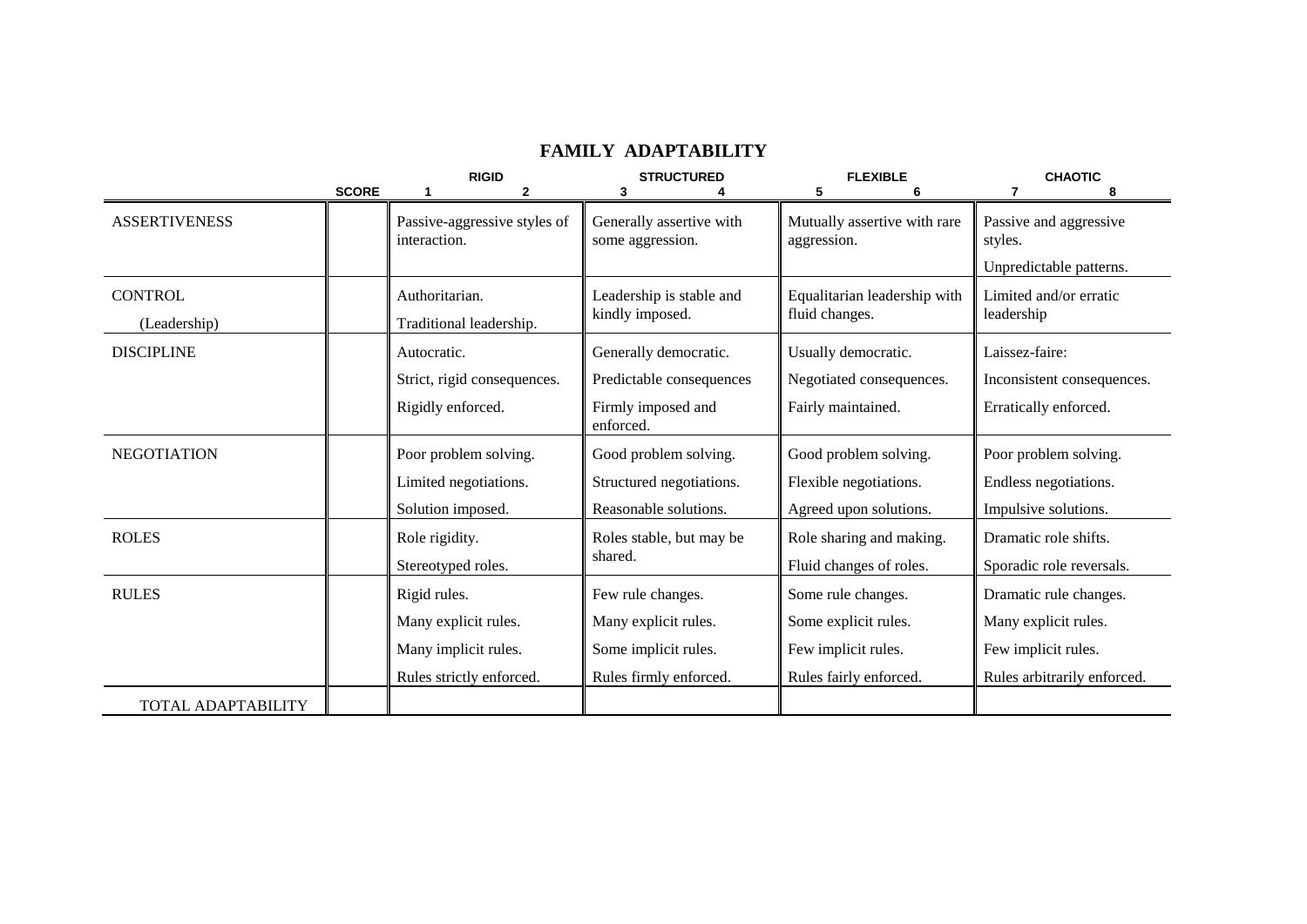| <b>FAMILY LIFE CYCLE STAGE</b>                                           | <b>EMOTIONAL PROCESS</b><br>OF TRANSITION:<br><b>KEY PRINCIPLES</b>          | <b>SECOND ORDER CHANGES IN FAMILY STATUS REQUIRED</b><br>TO PROCEED DEVELOPMENTALLY                                                                                                                                                                                                  |
|--------------------------------------------------------------------------|------------------------------------------------------------------------------|--------------------------------------------------------------------------------------------------------------------------------------------------------------------------------------------------------------------------------------------------------------------------------------|
| Between Families: The<br><b>Unattached Young Adult</b>                   | Accepting parent-offspring<br>separation                                     | Differentiation of self in relation to family of origin<br>(a)<br>Development of intimate peer relationships<br>(b)<br>Establishment of self in work<br>(c)                                                                                                                          |
| The Joining of Families Through<br>Marriage: The Newly Married<br>Couple | Commitment to new system                                                     | Formation of marital system<br>(a)<br>Realignment of relationships with extended families and friends to include spouse<br>(b)                                                                                                                                                       |
| The Family with Young Children                                           | Accepting new members into the<br>system                                     | Adjusting marital system to make space for child(ren)<br>(a)<br>Taking on parenting roles<br>(b)<br>Realignment of relationships with extended family to include parenting and<br>(c)<br>grandparenting roles                                                                        |
| The Family with Adolescents                                              | Increasing flexibility of family<br>boundaries                               | Shifting of parent-child relationships to permit adolescent to move in and out of<br>(a)<br>system<br>Refocus on mid-life marital and career issues<br>(b)<br>Beginning shift toward concerns for older generation<br>(c)                                                            |
| Launching Children and<br>Moving On                                      | Accepting a multitude of exits<br>from and entries into the family<br>system | Renegotiation of marital system as a dyad<br>(a)<br>Development of adult relationships between grown children and parents<br>(b)<br>Realignment of relationships to include in-laws and grandchildren<br>(c)<br>Dealing with disabilities and death of parents (grandparents)<br>(d) |

#### **STAGES OF THE FAMILY LIFE CYCLE**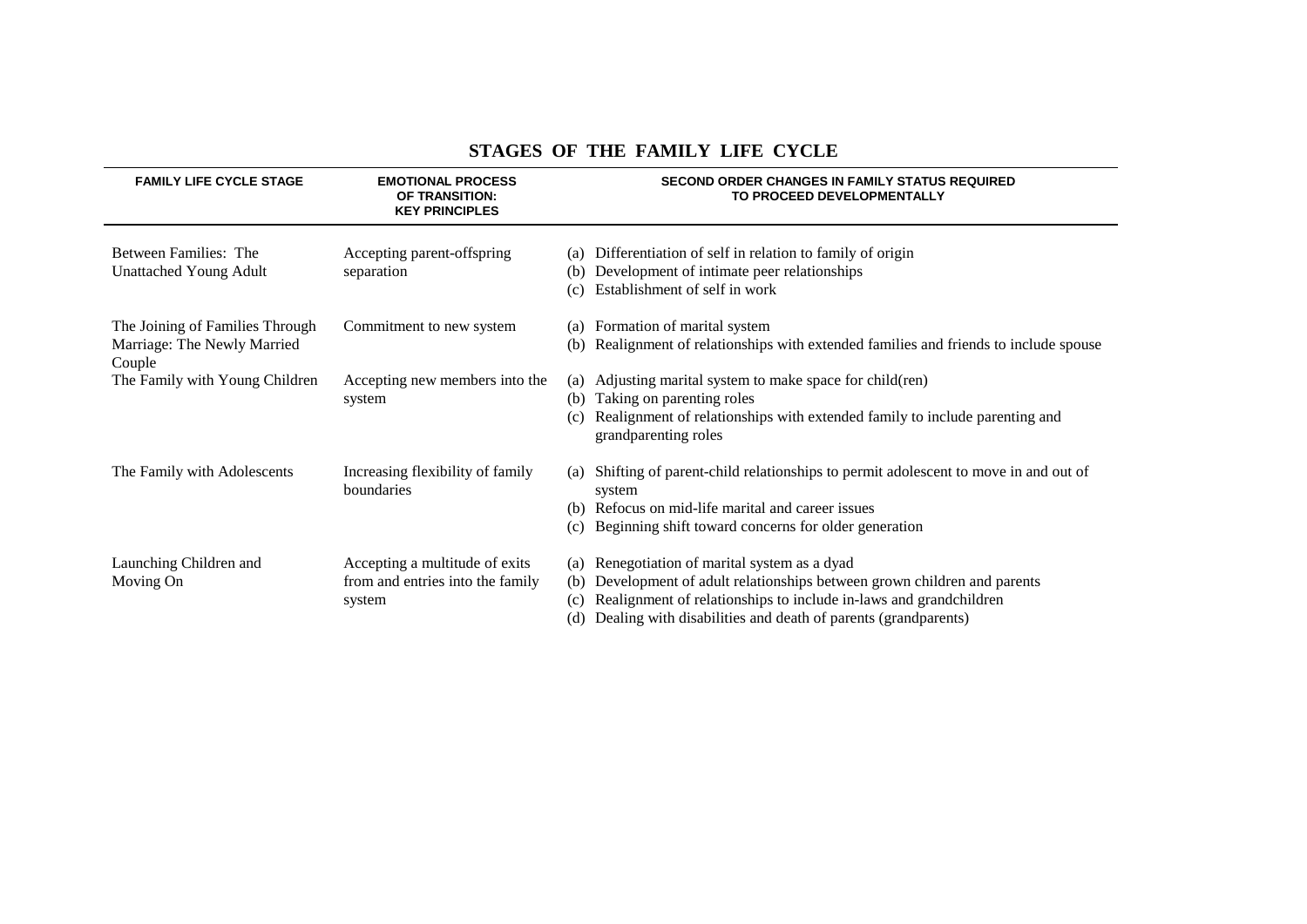| The Family in Later Life | Accepting the shifting of | (a) Maintaining own and/or couple functioning and interests in face of physiological |
|--------------------------|---------------------------|--------------------------------------------------------------------------------------|
|                          | generational roles        | decline: exploration of new familial and social role options                         |
|                          |                           | (b) Support for a more central role for middle generation                            |
|                          |                           | (c) Making room in the system for the wisdom and experience of the elderly:          |
|                          |                           | supporting the older generation without over functioning for them                    |
|                          |                           | (d) Dealing with loss of spouse, siblings, and other peers, and preparation for own  |
|                          |                           | death. Life review and integration                                                   |
|                          |                           |                                                                                      |

SOURCE: *The Family Life Cycle* edited by Elizabeth A. Carter & M. McGoldrick. Copyright 1980, Gardner Press, Inc. New York, N.Y. Reprinted by permission of the publisher.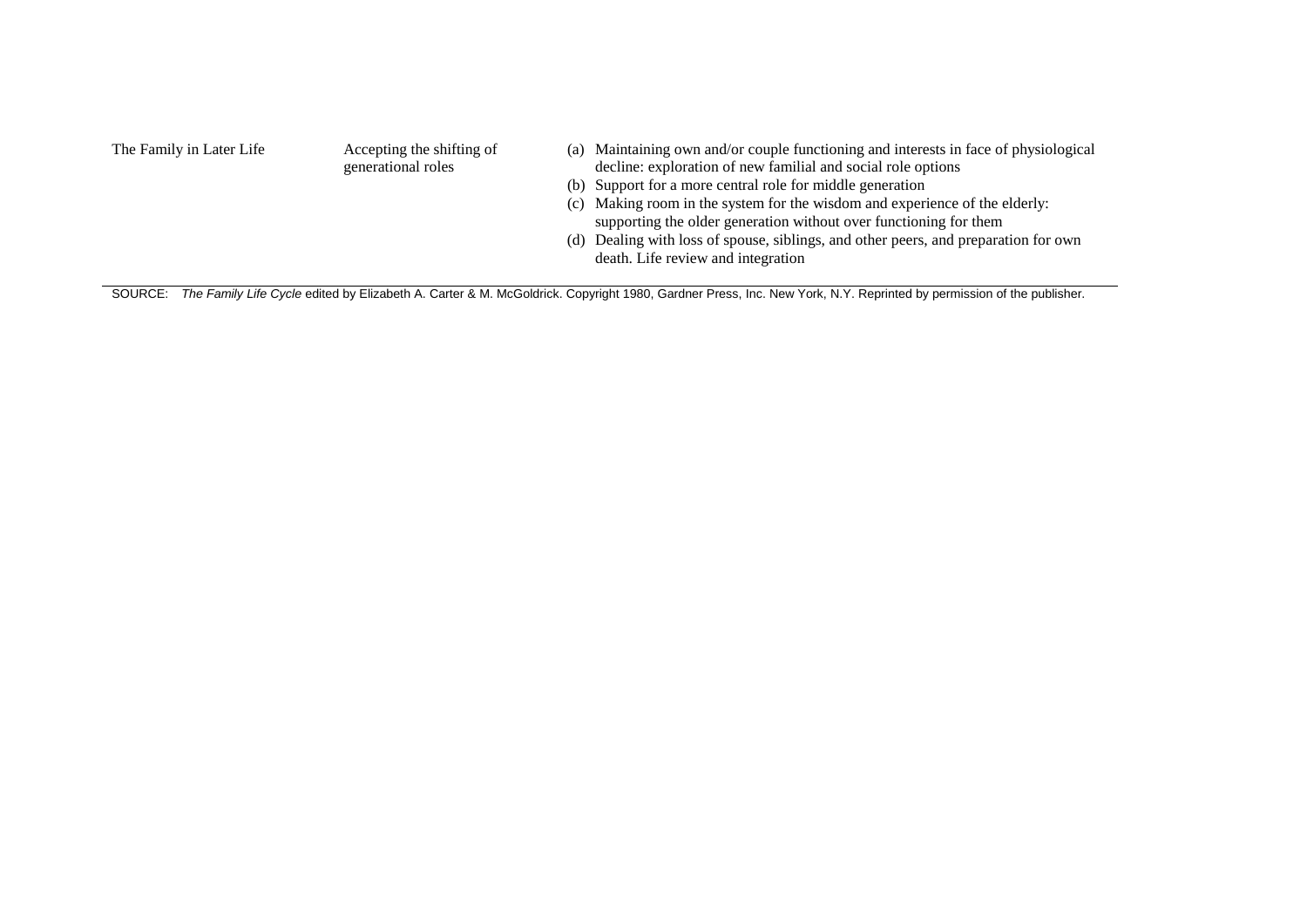| <b>STEPS</b>                                                   | <b>PREREQUISITE ATTITUDE</b>                                                                                   | <b>DEVELOPMENTAL ISSUES</b>                                                                                                                                         |  |  |
|----------------------------------------------------------------|----------------------------------------------------------------------------------------------------------------|---------------------------------------------------------------------------------------------------------------------------------------------------------------------|--|--|
| Entering the new relationship<br>(1)                           | Recovery from loss of first marriage<br>(adequate "emotional divorce")                                         | Recommitment to marriage and to forming a family with readiness to<br>deal with the complexity and ambiguity                                                        |  |  |
| Conceptualizing and planning<br>(2)<br>new marriage and family | Accepting one's own fears and those of a new<br>spouse and children and remarriage and forming a<br>stepfamily | Work on openness in the new relationships to avoid pseudo<br>(a)<br>mutuality<br>(b) Plan for maintenance of cooperative coparental relationships                   |  |  |
|                                                                | Accepting need for time and patience for<br>adjustment to complexity and ambiguity of                          | with ex-spouses<br>(c) Plan to help children deal with fears, loyalty conflicts, and<br>membership in two systems                                                   |  |  |
|                                                                | Multiple new roles<br>(a)<br>Boundaries: space, time, membership, and<br>(b)<br>authority                      | Realignment of relationships with extended family to include<br>(d)<br>new spouse and children<br>Plan maintenance of connections for children with extended<br>(e) |  |  |
|                                                                | Affective Issues: guilt, loyalty conflicts, desire<br>(c)<br>for mutuality, unresolvable past hurts            | family of ex-spouse(s)                                                                                                                                              |  |  |
| Remarriage and reconstitution<br>(3)<br>of family              | Final resolution of attachment to previous spouse<br>and ideal of "intact" family;                             | Restructuring family boundaries to allow for inclusion of new<br>(a)<br>$spouse$ - stepparent                                                                       |  |  |
|                                                                | Acceptance of a different model of family with                                                                 | Realignment of relationships throughout subsystems to permit<br>(b)<br>interweaving of several systems                                                              |  |  |
|                                                                | permeable boundaries                                                                                           | Making room for relationships of all children with biological<br>(c)<br>(noncustodial) parents, grandparents, and other extended family                             |  |  |
|                                                                |                                                                                                                | Sharing memories and histories to enhance stepfamily<br>(d)<br>integration                                                                                          |  |  |

#### **REMARRIED FAMILY FORMATION: A DEVELOPMENTAL OUTLINE**

SOURCE: *The Family Life Cycle* edited by Elizabeth A. Carter & M. McGoldrick. Copyright 1980, Gardner Press, Inc. New York, N.Y. Reprinted by permission of the publisher.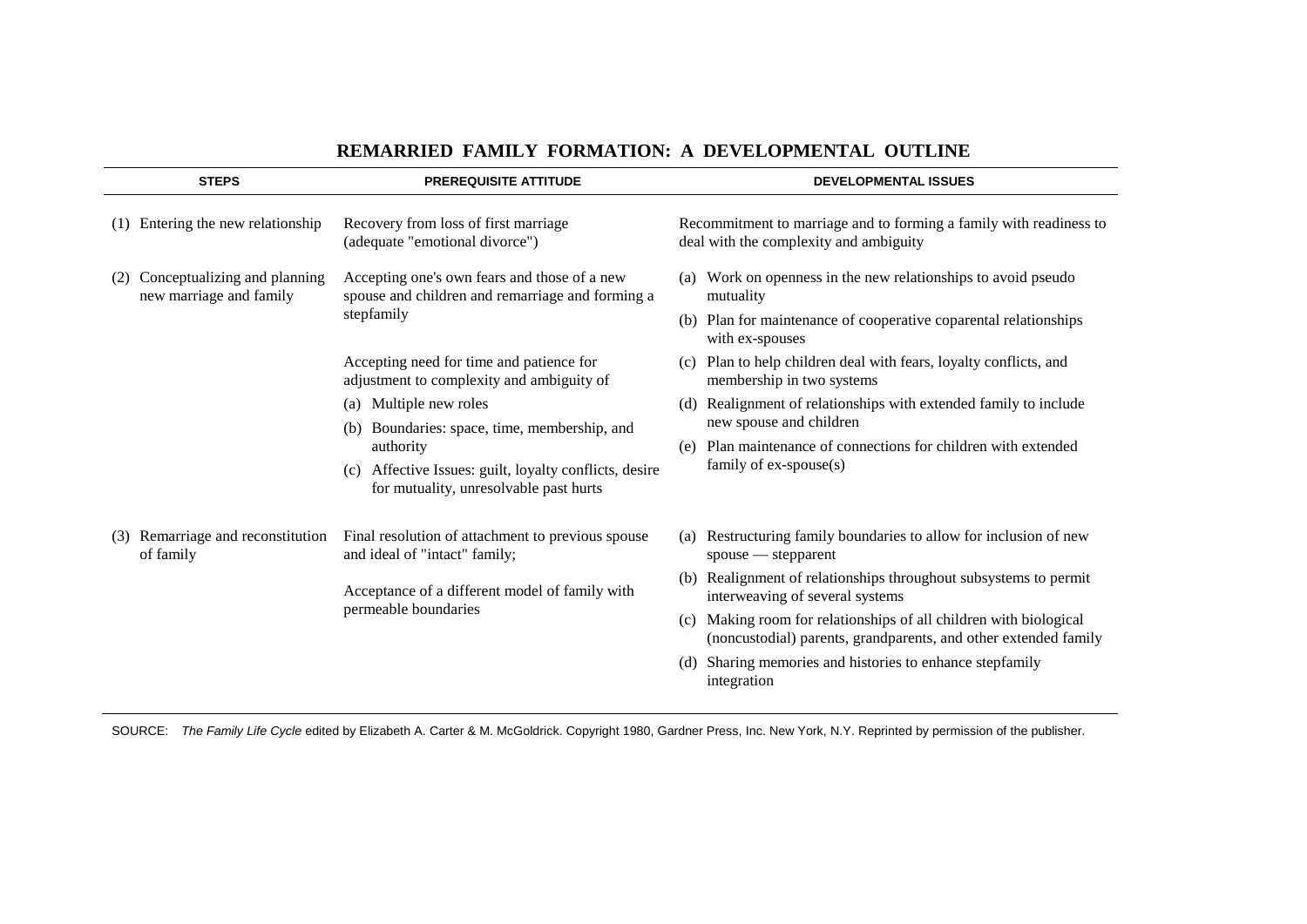# **DISLOCATIONS OF THE FAMILY CYCLE REQUIRING ADDITIONAL STEPS TO RESTABILIZE AND PROCEED DEVELOPMENTALLY**

| <b>PHASE</b>                                 | <b>EMOTIONAL PROCESS OF TRANSITION</b><br><b>PREREQUISITE ATTITUDE</b>                               | <b>DEVELOPMENTAL ISSUES</b>                                                                           |
|----------------------------------------------|------------------------------------------------------------------------------------------------------|-------------------------------------------------------------------------------------------------------|
| <b>DIVORCE</b>                               |                                                                                                      |                                                                                                       |
| The decision to divorce<br>(1)               | Accepting of inability to resolve marital tensions                                                   | Acceptance of one's own part in the failure of the marriage                                           |
| Planning the breakup of the<br>(2)<br>system | Supporting viable arrangements for all parts of the<br>system                                        | (a) Working cooperatively on problems of custody, visitation,<br>finances                             |
|                                              |                                                                                                      | (b) Dealing with extended family about the divorce                                                    |
| Separation<br>(3)                            | Willingness to continue cooperative<br>(a)<br>coparental relationship                                | Mourning loss of intact family<br>(a)                                                                 |
|                                              |                                                                                                      | Restructuring marital and parent-child relationships; adaptation<br>to living apart                   |
|                                              |                                                                                                      | Realignment of relationships with extended family; staying<br>connected with spouse's extended family |
| The divorce<br>(4)                           | More work on emotional divorce: Overcoming                                                           | Mourning loss of intact family: giving up fantasies of reunion<br>(a)                                 |
|                                              | hurt, anger, guilt                                                                                   | Retrieval of hopes, dreams, expectations from the marriage<br>(b)                                     |
|                                              |                                                                                                      | Staying connected with extended families<br>(c)                                                       |
| <b>POST-DIVORCE FAMILY</b>                   |                                                                                                      |                                                                                                       |
| Single-parent family<br>(1)                  | Willingness to maintain parental contact with ex-<br>spouse and support contact of children with ex- | Making flexible visitation arrangements with ex-spouse and his<br>(a)<br>or her family                |
|                                              | spouse and his or her family                                                                         | Rebuilding own social network<br>(b)                                                                  |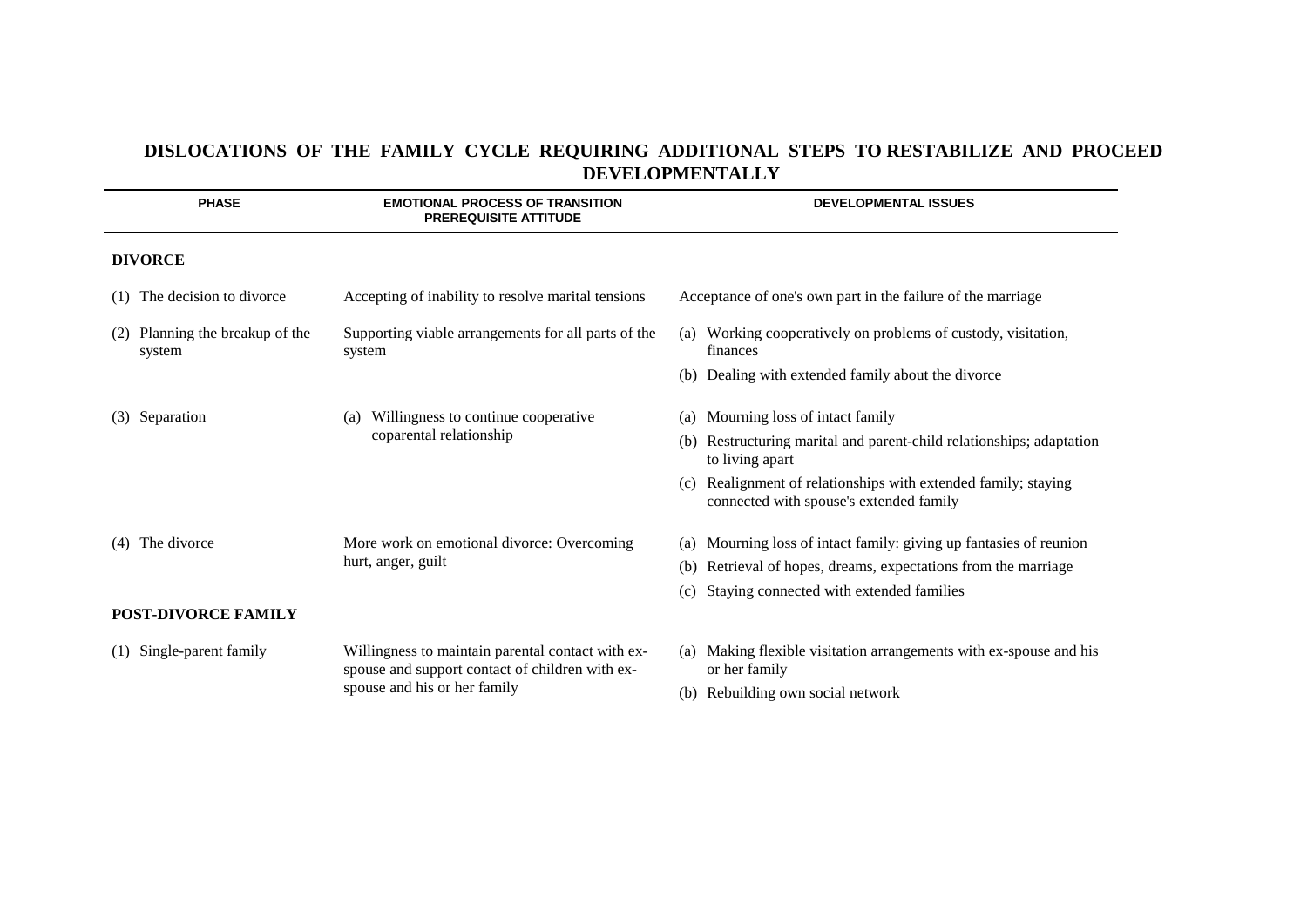(2) Single-parent (Noncustodial) Willingness to maintain parental contact with exspouse and support custodial parent's relationship with children

(a) Finding ways to continue effective parenting relationships with children

SOURCE: *The Family Life Cycle* edited by Elizabeth A. Carter & M. McGoldrick. Copyright 1980, Gardner Press, Inc. New York, N.Y. Reprinted by permission of the publisher.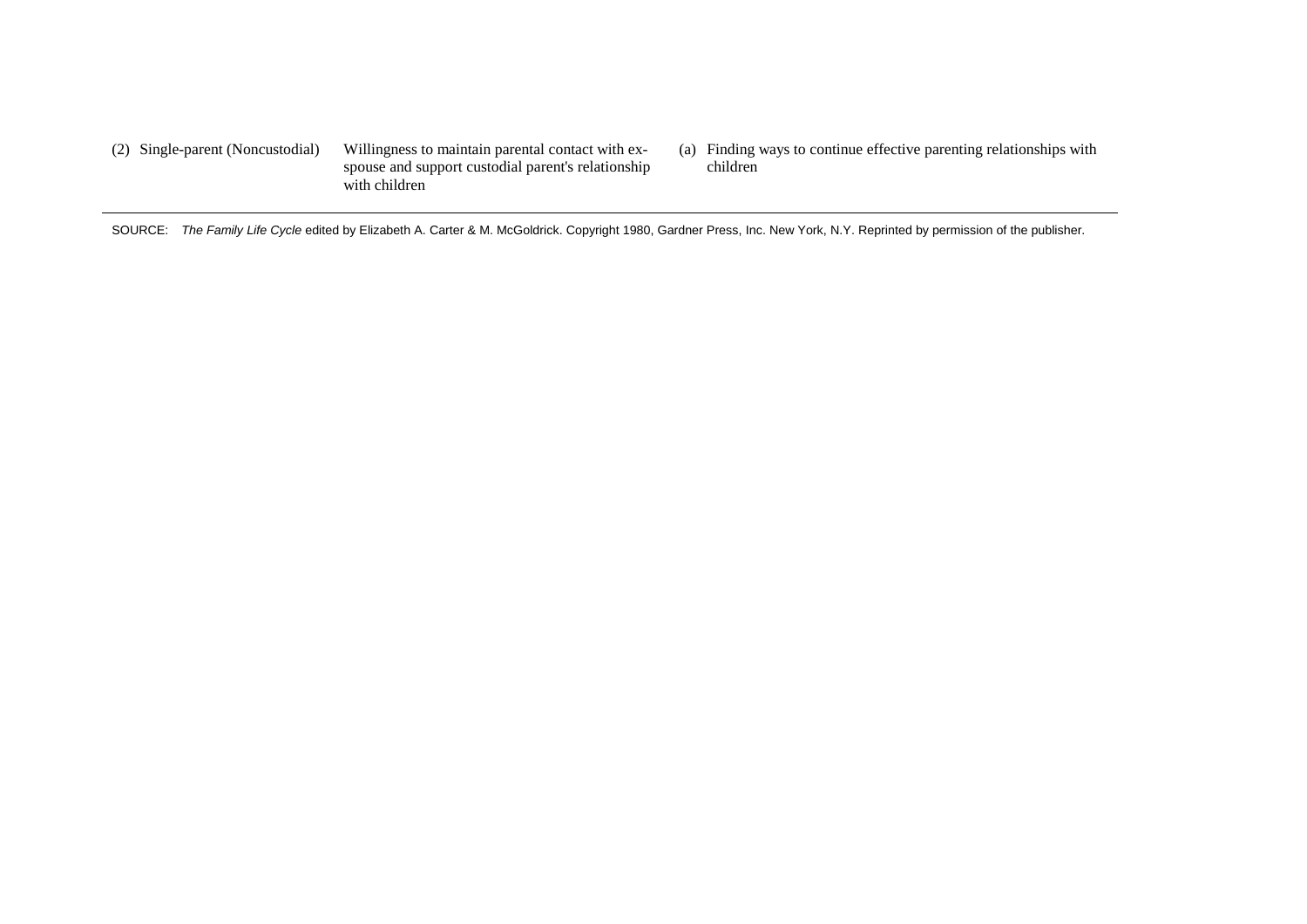# **DEVELOPMENTAL TASKS OF ADOPTIVE PARENTS REQUIRING ADDITIONAL STEPS TO RESTABILIZE AND PROCEED DEVELOPMENTALLY**

|                             | <b>PHASE</b>                                   | <b>EMOTIONAL PROCESS OF TRANSITION</b><br><b>PREREQUISITE ATTITUDE</b>                                                                                   |            | <b>DEVELOPMENTAL ISSUES</b>                                                                                                                                                                                    |
|-----------------------------|------------------------------------------------|----------------------------------------------------------------------------------------------------------------------------------------------------------|------------|----------------------------------------------------------------------------------------------------------------------------------------------------------------------------------------------------------------|
| (1)                         | The decision to adopt                          | Acceptance of one's inability to reproduce                                                                                                               | (a)        | Grieving loss of infertility                                                                                                                                                                                   |
|                             |                                                |                                                                                                                                                          | (b)        | Working cooperatively to reorganize, approach acceptance, and<br>resolution                                                                                                                                    |
| The adoption process<br>(2) |                                                | Willingness to publicly reveal the couple's failure<br>at reproduction and preparedness for the positive                                                 |            | Dealing with extended family and friends about the decision to<br>adopt                                                                                                                                        |
|                             |                                                | and negative responses it elicits                                                                                                                        | (b)        | Scanning community for resources                                                                                                                                                                               |
|                             |                                                |                                                                                                                                                          |            | Obtaining possession of the child                                                                                                                                                                              |
| (3)                         | The Adoptive family is born                    | Acknowledgment that somewhere there are                                                                                                                  |            | (a) Responding to the demands of "instant parenthood"                                                                                                                                                          |
|                             |                                                | grieving birth parents who will forever a kind of<br>presence in their household                                                                         |            | (b) Accepting the discrepancies between the ideal child and the real<br>child                                                                                                                                  |
|                             |                                                |                                                                                                                                                          | (c)        | Dealing with the reactions of extended family and friends                                                                                                                                                      |
| (4)                         | The adoptive family with a<br>preschool child  | Acknowledgment that the child's adoptive status is<br>continuing life long process                                                                       | (a)        | Developing skill in communicating to the child and to others of<br>the child's adoption                                                                                                                        |
| (5)                         | The adoptive family with a<br>school age child | An awareness that the child can now conceptualize<br>biological and adoptive relationships and                                                           | (a)        | Helping the child deal with the reality that he/she <i>does</i> have<br>other parents, and as far as they know, agreed to give him/her                                                                         |
|                             |                                                | recognize he/she has two sets of parents                                                                                                                 |            | away                                                                                                                                                                                                           |
| (6)                         | The adoptive family with an<br>adolescent      | Acknowledgment that the adolescent's assertion<br>for greater freedom and independence will evoke<br>feelings of insecurities, rejection, and distancing | (b)<br>(a) | accept the child and form a permanent bond<br>Support the adolescent's search for identity and accept that the<br>outcome of that search may be a biological and psychological<br>combination of both families |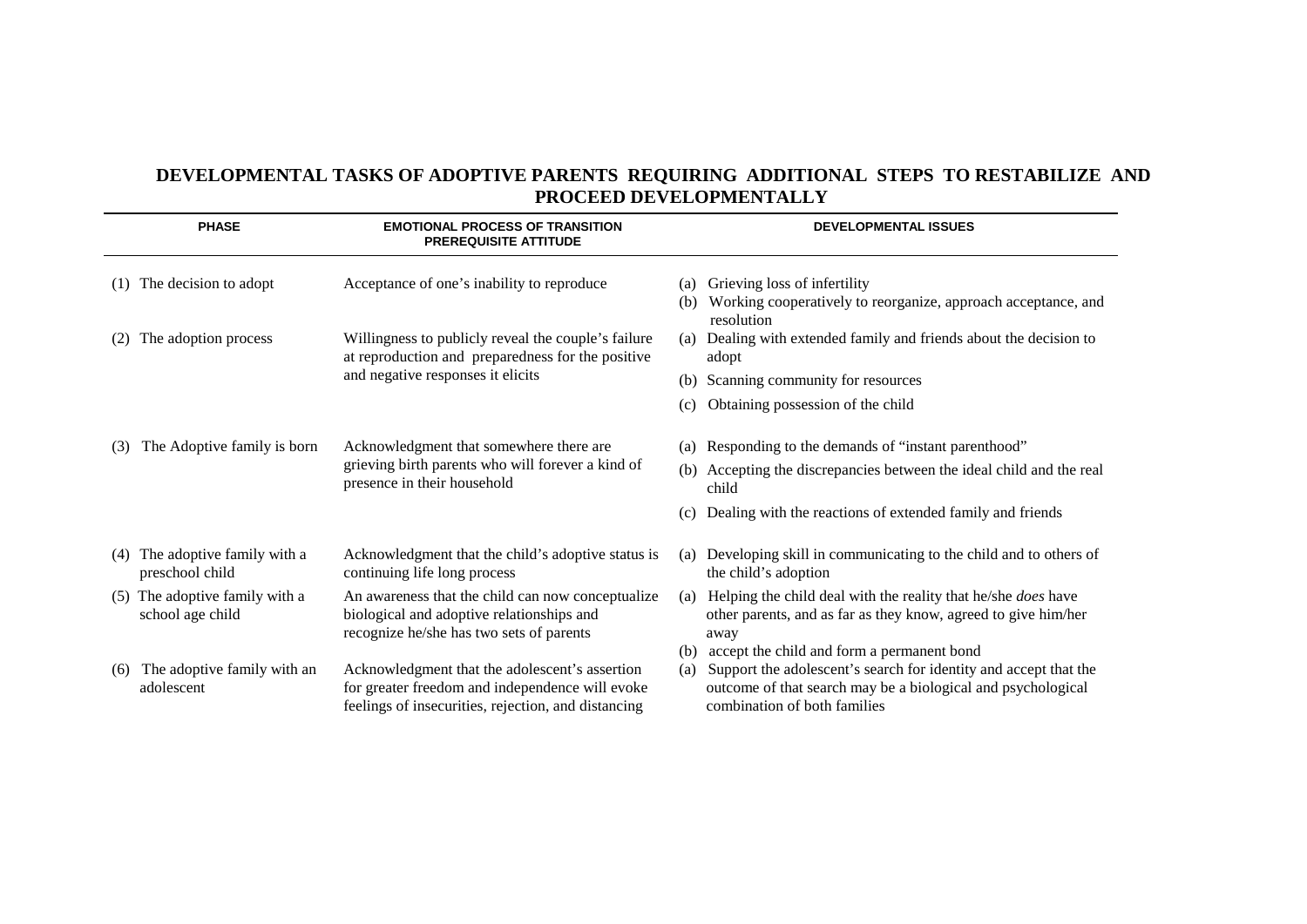| (8) | (7) The adoptive family with a<br>young adult<br>The adoptive family in later<br>life | An awareness that the difficult task of launching<br>and independence may be more complex and may<br>be repeated and occur at a latter date<br>An awareness of the reluctance to ask children for<br>help | (a) | (a) Reworking infertility and parenting inadequacy issues<br>(b) Supporting child's independence (professional, parenting,<br>social) and accepting the pleasures of grandparenting<br>Accepting the parent-child bond that entitles them to their<br>children's ongoing caregiving |
|-----|---------------------------------------------------------------------------------------|-----------------------------------------------------------------------------------------------------------------------------------------------------------------------------------------------------------|-----|-------------------------------------------------------------------------------------------------------------------------------------------------------------------------------------------------------------------------------------------------------------------------------------|
|     |                                                                                       |                                                                                                                                                                                                           |     |                                                                                                                                                                                                                                                                                     |

SOURCE: Adapted from *The Adoption Life Cycle* by Elinor B. Rosenberg, New York: The Free Press, 1992, pp. 49-88.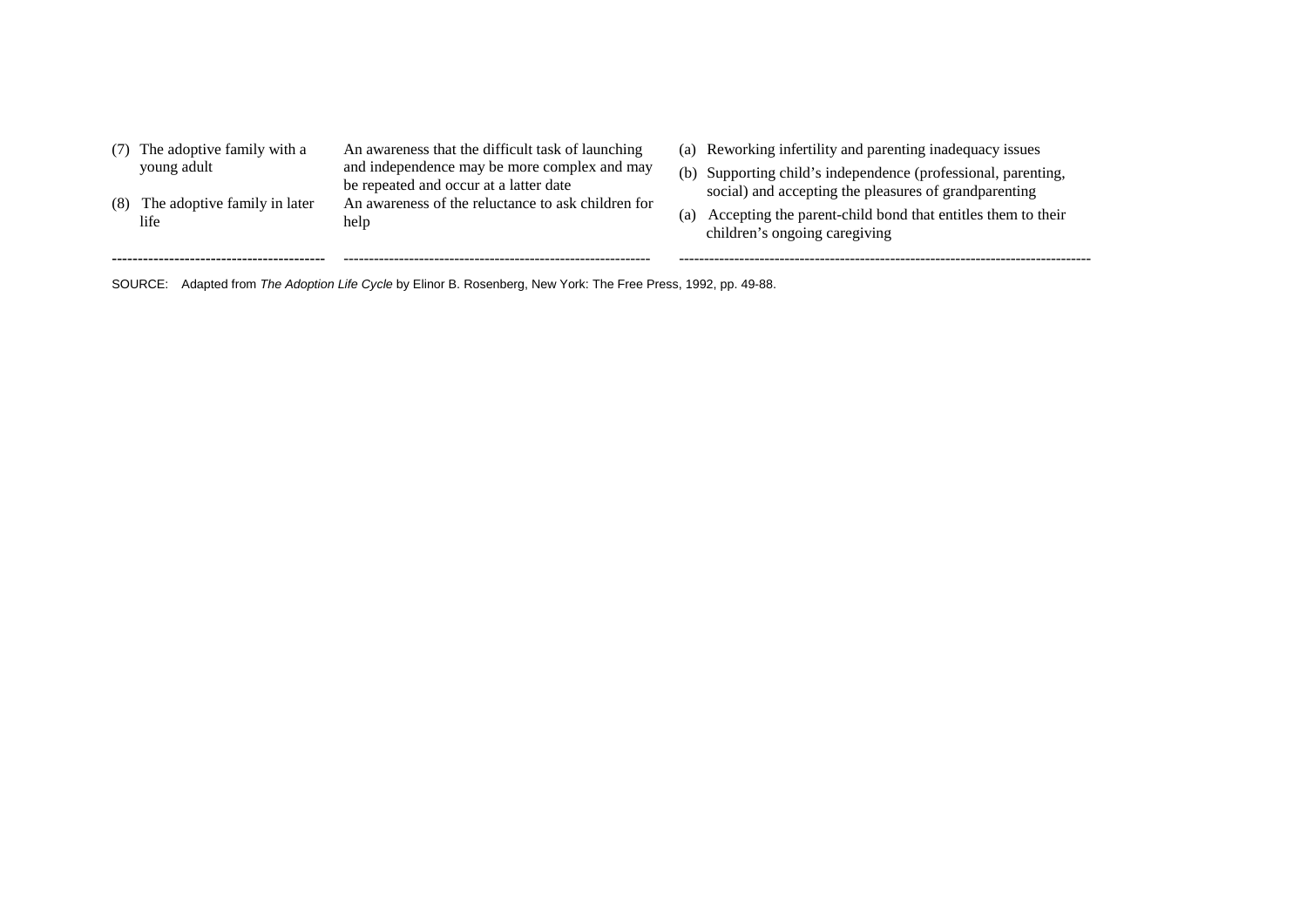## **A SYSTEMS APPROACH TO FAMILY ASSESSMENT AND TREATMENT**

The Systems Approach to Family Assessment and Treatment is not seen as a theory but rather as a diagnostic and treatment model. The family is viewed as an open system. That is, that are certain kinds of information coming into the family and there is also a considerable amount of output generated by the family unit; consequently, the system is open. The family unit is viewed as a whole composed of various components, each component related to all other components. Inter-relationships between and among the various component parts are important in understanding the functioning of the family. Focus is on the whole; however, not at the expense of the component part. Lessor advocates that in assessing and treating a family, there are eight components of the system to be considered:

- 1. Persons
- 2. Roles
- 3. The Communication Process
- 4. Boundaries
- 5. Rules
- 6. Goals
- 7. Resources
- 8. Environment

A change in any component is considered to have an impact upon other components. Therefore, it is necessary to consider all components and their effect on family functioning. Any of the components is considered an entrance point into the family. In essence, one could enter into therapy with a family through dealing with roles. Don Jackson and Virginia Satir choose the communication process as the entrance point into families with whom they work. In many cases it is difficult to separate out the components in order to deal with them individually, however. For example, it is very difficult to deal with communication process without relating somewhat to roles.

Lessor indicates that this approach to treatment involves a client system in treatment by teaching them about family and, in particular, their family. This approach is much different than the approach that might be subscribed to by clinical therapists in that it is oriented on the "here and now" situation. The following is an outline of each of the eight components:

- **I. Persons -** first make a diagnosis of where each person is in terms of human growth and development. Lessor has defined four developmental stages of family living:
	- A. Dependency
	- B. Counter-dependency "I don't need anybody; help me."
	- C. Independence "I can exist on my own."
	- D. Interdependence "I choose to live with you; I don't have to."

Many marriages haven't progressed beyond two persons living in counter-dependence. People need strokes - reinforcement through recognition. Strokes can be delivered as positive, negative or conditions; can be rendered physically or symbolically (verbally).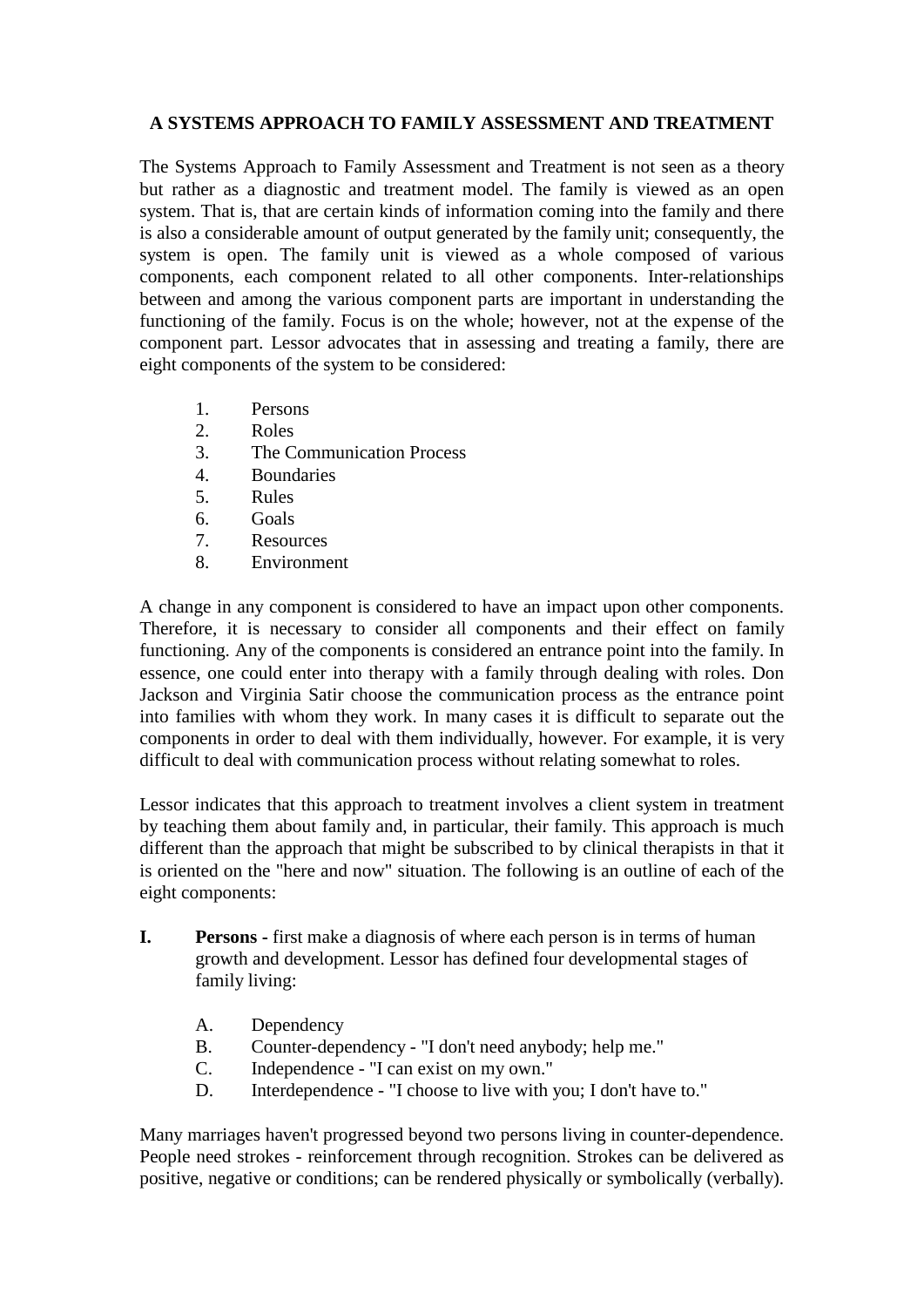If you really want to confuse a child, make your love conditional. It is the objective of the family therapist to determine how the individuals in the family are receiving strokes from family members.

- **II. Roles:** Roles are ways of summarizing what is expected of us husband, wife, son, and daughter. Lessor suggests that roles can be viewed from at least two perspectives:
	- A. *Action role* the kind of behavior -expected of a person carrying this role. What is expected of a mother or father: The important word here is the word expected.
	- B. *Identity role*  this tells you who is carrying the role given a person is wearing a mask, what is the face on the mask - who is the person leading you to believe he is
	- C. Is mother being mother or wife being wife?

The problem is quite often that the face of the mask is very deceptive. It looks like a 100% good, dedicated mother but she comes across as a tyrant.

Some questions to ask about roles:

- 1. Are there conflicts between the action roles and the identity roles which would lead to confusion in the family or are the action roles congruent?
- 2. Is there flexibility in the roles or are the roles carried so rigidly that personal growth is hampered; i.e., to what extent is their growth built into the action role?
- 3. To what extent is there conflict within identity and action roles; e.g., father disciplines son but not daughter.
- 4. How clear is the definite of the roles action identity?
- 5. To what extent are the roles locking the persons into patterns of interaction which are destructive to the family?
- 6. To what extent do the masks cover fears which the individuals are avoiding . . . consider the process of scapegoating.
- 7. In discovering the roles, complete the sentence, "This person is living as if he were . . . "

In the family having trouble, there is destructive role interaction. Consider roles and communication - three roles:

1. Persecutor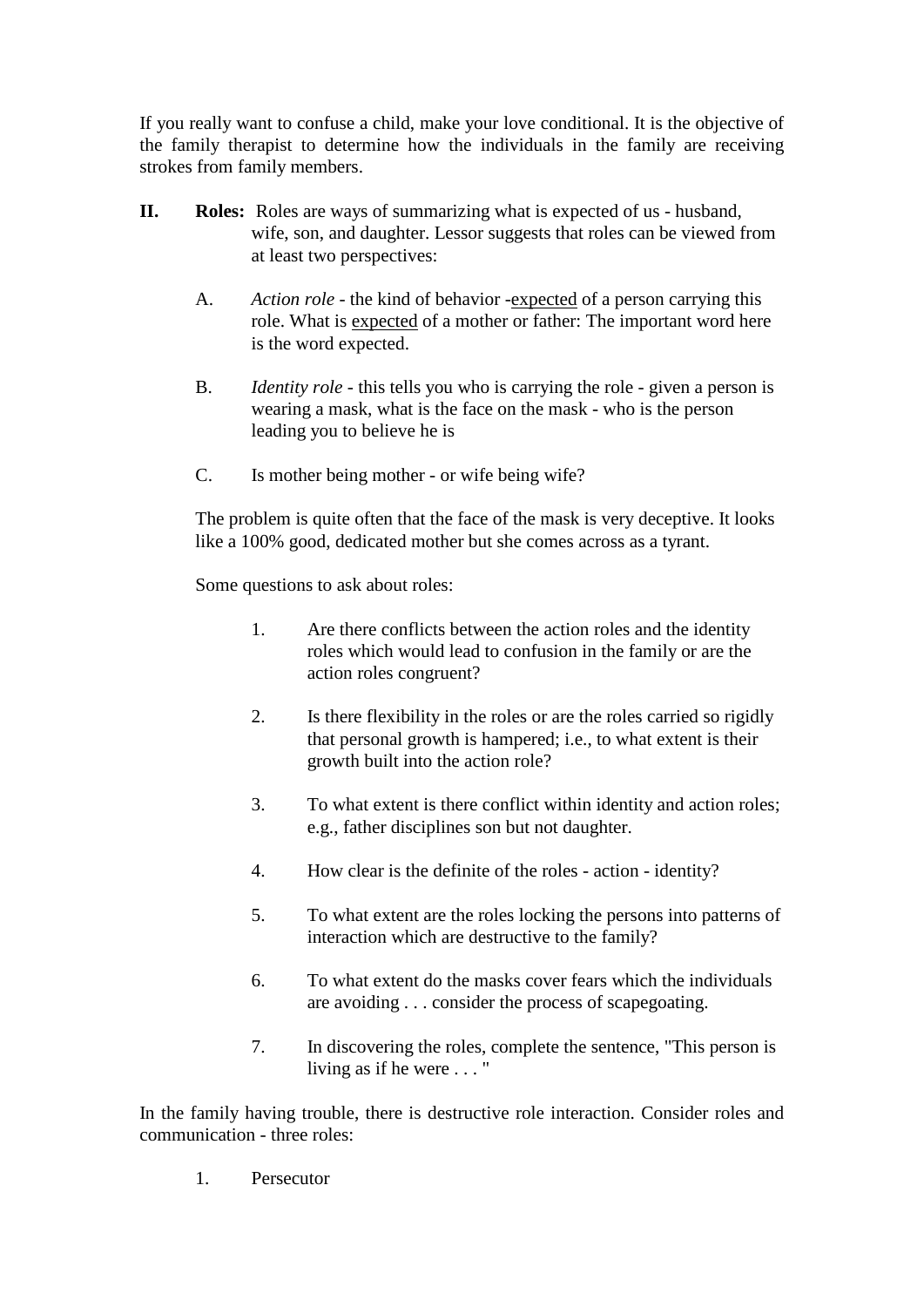- 2. Victim
- 3. Rescuer

These three roles operate in the triangular manner. The triangle shifts and the rescuer becomes persecutor and persecutor becomes victim. There may be rapid shifts considerable trauma.

### **III. The Communication Process:**

Distinguish between verbal and non-verbal communication processes in the family. It is through communication channels that two things get processed: information and Distinguish emotional disturbance; i.e., communication channels serve as vehicles for emotional nurturance.

- A. To what extent is there conflict between various members of the family which stems from the conflict between the verbal and non-verbal messages?
- B. How is this conflict felt by the various family members e.g., confusion, frustration, rebellion, etc?
- C. To what extent is there a time lag in the channels of communication for reporting relevant data? time lag filter.
- D. Considering the reporting channels, to what extent is there an exclusion of various kinds of data; e.g., are feelings about people, events, problems freely reported: The family may have filters in the communication system which do not allow them to talk about that; emotions may be filtered out.
- E. Do the channels of communication allow for the decision-making process to occur? Or are problems never resolved, only left dangling?

Communication rules and their effect on the family:

- A. When a compliment is given simultaneously with criticism, it is the criticism that is heard: "It's so good to see you, you've been putting on weight."
- B. When a sender sends a verbal message which is in conflict with a nonverbal message, the receiver will always initially act according to the non-verbal message.

An assessment should be made of the extent to which the content of family communication is focused on "now" issues rather than "then" issues . . . this is particularly relevant as you examine subsystems (such as the marriage) within the family system.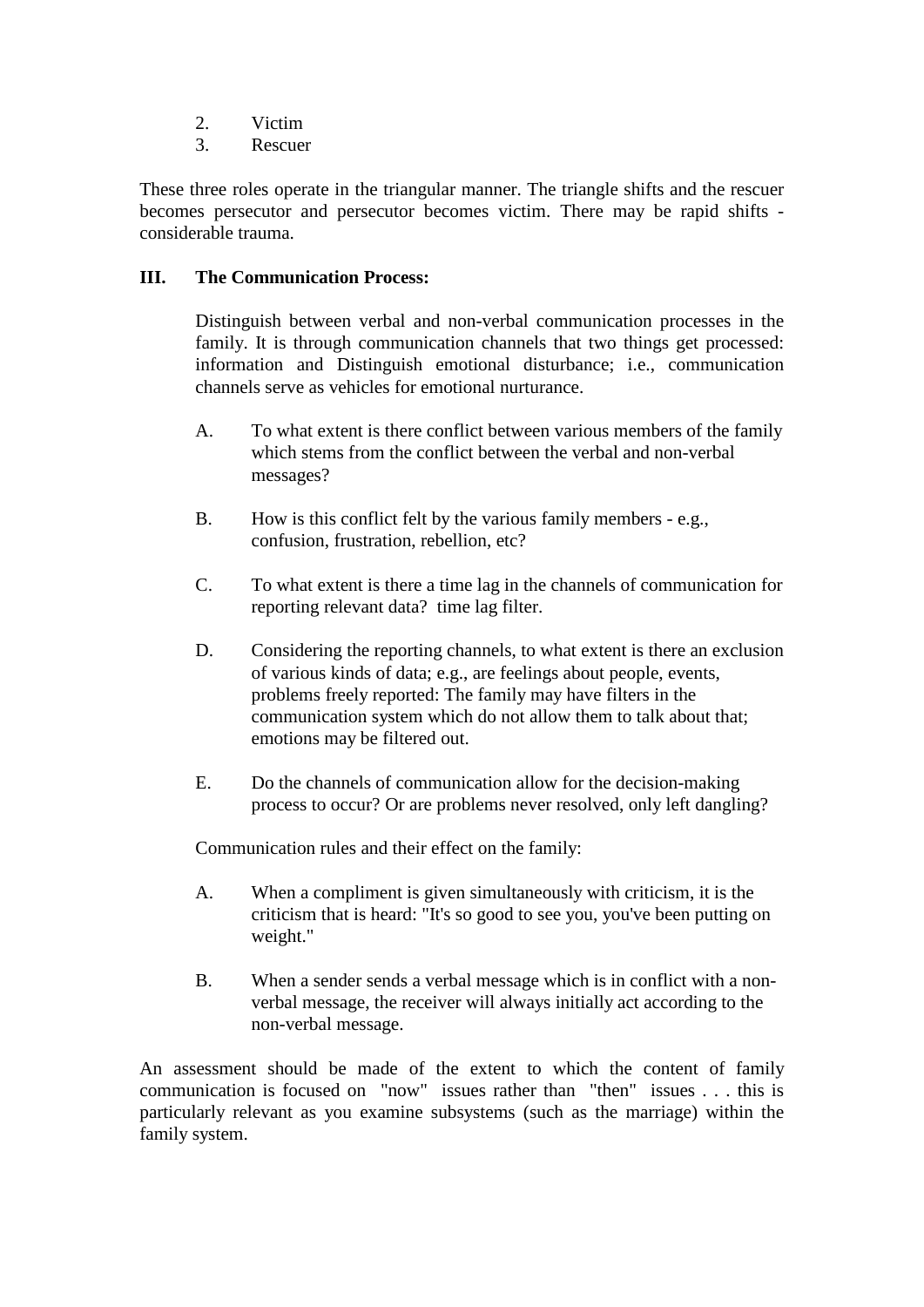Communication theory has focused upon the sender having impact upon the receiver but the receiver has equal impact on the sender. This impact is accomplished through the feedback system.

Input goes through a series of processes and leaves the system as output - to function properly the system needs to know about the output - this is called feedback. Feedback represents the ability of the system to adjust behavior, to evaluate the past and correct the system. The job of the therapist is to teach the family how to adjust the system.

### **IV. Boundaries:**

What's outside the system and what's within it? What differentiates the family from the non-family? How clear are boundaries . . . is there a clear definition of who is in the family and who is not in the family? How flexible are the boundaries . . . what is the impact when someone is added to the family . . . what is the impact when someone leaves the family?

Boundary issues arise in these conditions:

- A. When a family member is removed death, separation, divorce, emancipation, institutionalization.
- B. When there is a shift to include a new member.

Is there gerrymandering in the family . . . are the boundaries of the family drawn such that a family member is effectively left outside the family . . . what is the effect of this process on the family, on the isolated family member?

Do boundaries exist in the home such that one family member gets excluded from emotional nurturance or perhaps decision-making?

Consider the boundaries which differentiate the subsystems within the family:

- A. What are the subsystems (marriage; boys; girls; etc.)?
- B. How clear are the boundaries around each of the subsystem?
- C. How rigid are the boundaries around the subsystems?

D. To what extent do the boundaries cause family dysfunctioning . . . in what

ways and how is this felt by the family members?

Consider the boundaries which differentiate the various individual family members:

- A. How do individuals communicate their boundaries to other family members?
- B. Consider, again, the issues of clarity, scope and rigidity.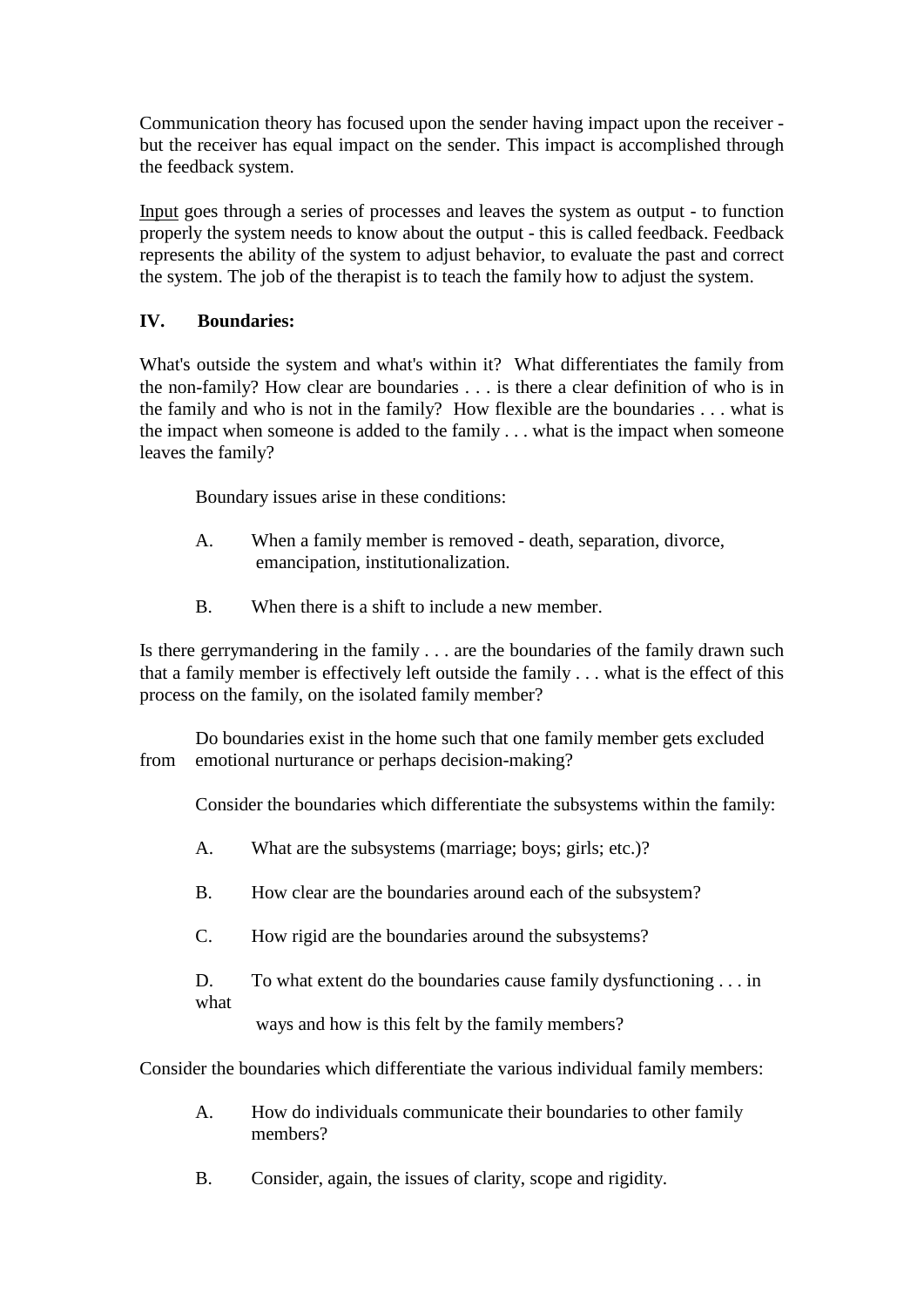In considering the issues of boundaries, ask yourself, "What happens in this family when boundaries are: (a) tested; (b) respected; (c) not respected: (d) modified: ... and, as a clue to treatment process. "How are the boundaries shifted in this family to include or exclude a person?"

# **V. Rules:**

After observing behavior long enough, you begin to see patterns developing - look long enough and you can come up with a family rule:

Rules may be thought of as summary statements which describe a family way of relating.

In looking for rules, look for patterns of action and then try to summarize the pattern in a simple statement. *Examples:* (1) men come before women; (2) we must all think, talk, feel, and act the same. We are all alike. Differences aren't tolerated; (3) one person does all the thinking in this family - all others are children (typical of the alcoholic family); (4) emotional expressions of a certain kind are taboo.

Often one of the rules in a family allows family members to save up psychological stamps until the point of explosion. For example, instead of expressing an emotion at the time the individual feels it, he saves up the emotion. In this way, the individual may have guilt-free drunks, affairs, etc., and justify them through saving his stamps.

In considering rules:

- A. Consider that rules may be explicitly understood, discussed, and followed, or,
- B. More commonly, rules are implicitly followed but not well understood and rarely discussed openly by the family.
- C. Note the enforcement procedure on family rules to what extent is love and emotional support used as a tool of reinforcement?
- D. Note the extent to which various family rules are conflictual . . . what is the impact of other conflictual rules?
- E. What are the family rules about fighting . . . what changes might be made in these rules?
- F. How are rules made?
- F. Does the family follow the rules on emotions which leads to saving psychological trading stamps?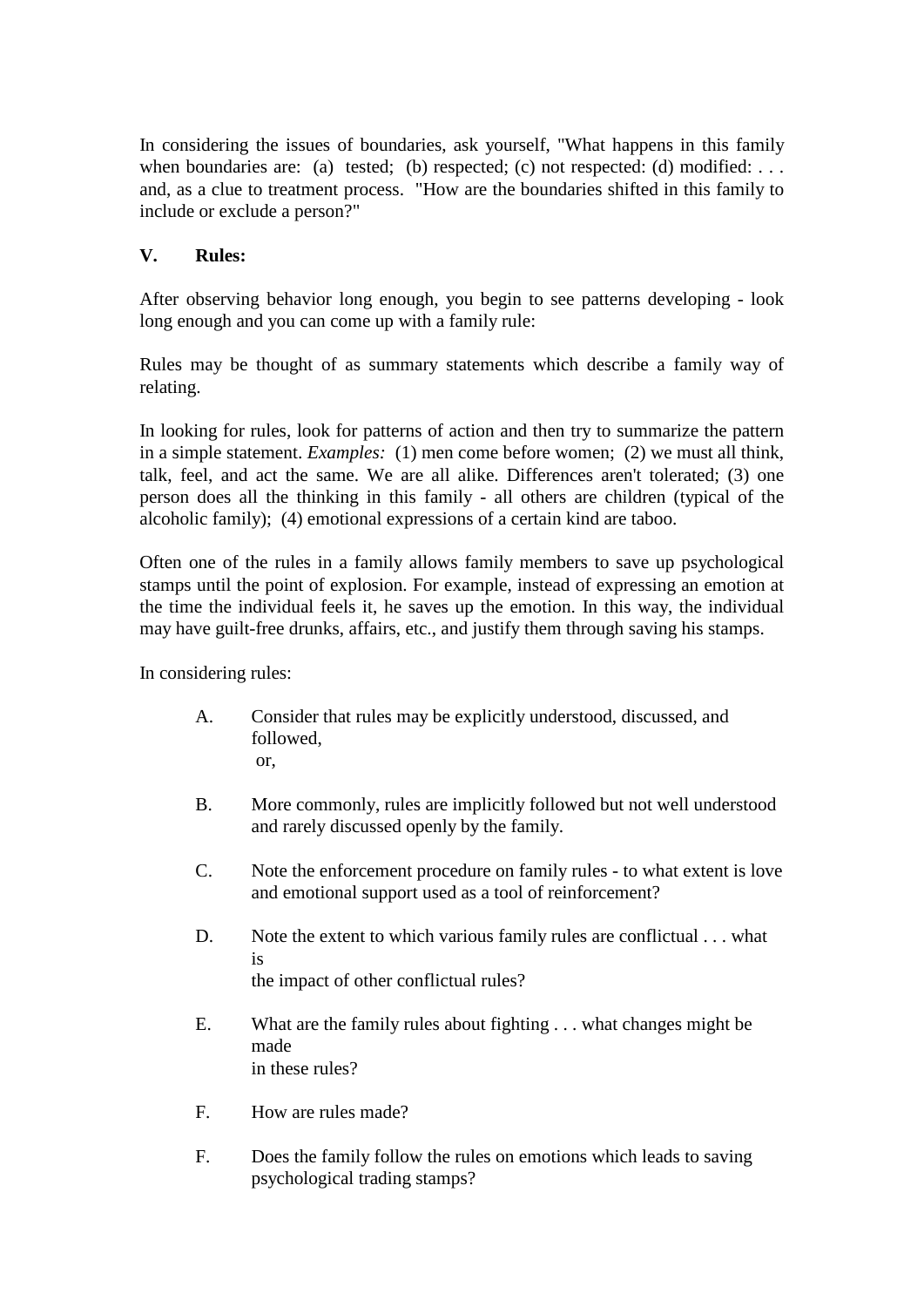### **VI. Goals:**

Initially differentiate the family goals, determine what the family wants out of life ask them.

There are real goals and stated goals. Most of the time there are noticeable discrepancies between what the family wants and what it says it wants. It is the role of the therapist to be the facilitator to align real and stated goals. The therapist must establish contracts around realistic, achievable goals.

Initially, differentiate the family goals:

- A. What goals are clearly stated and what goals are unspoken?
- B. To what extent are each of these kinds of goals shared by the family members as family goals and to what extent are the kinds of goals held
- by

individuals or subsystems?

Then, explore:

- A. The goal-setting process in the family.
- B. Explore the priority of goal attainment.
- C. Explore the feasibility of attaining the various goals.
- D. Explore the costs of attaining the various goals.
- E. Explore to what extent the goals are in competition and in conflict with each other.
- G. Goals require movement . . . to what extent does this family achieve its goals?

Determine: How does a family do in terms of goal achievement?

#### **VII. Resources:**

Consider the following:

- A. Resources may be available to the family or unavailable.
- B. Resources may be utilized or unutilized.
- C. Resources include physical goods, but the family should consider other kinds of resources.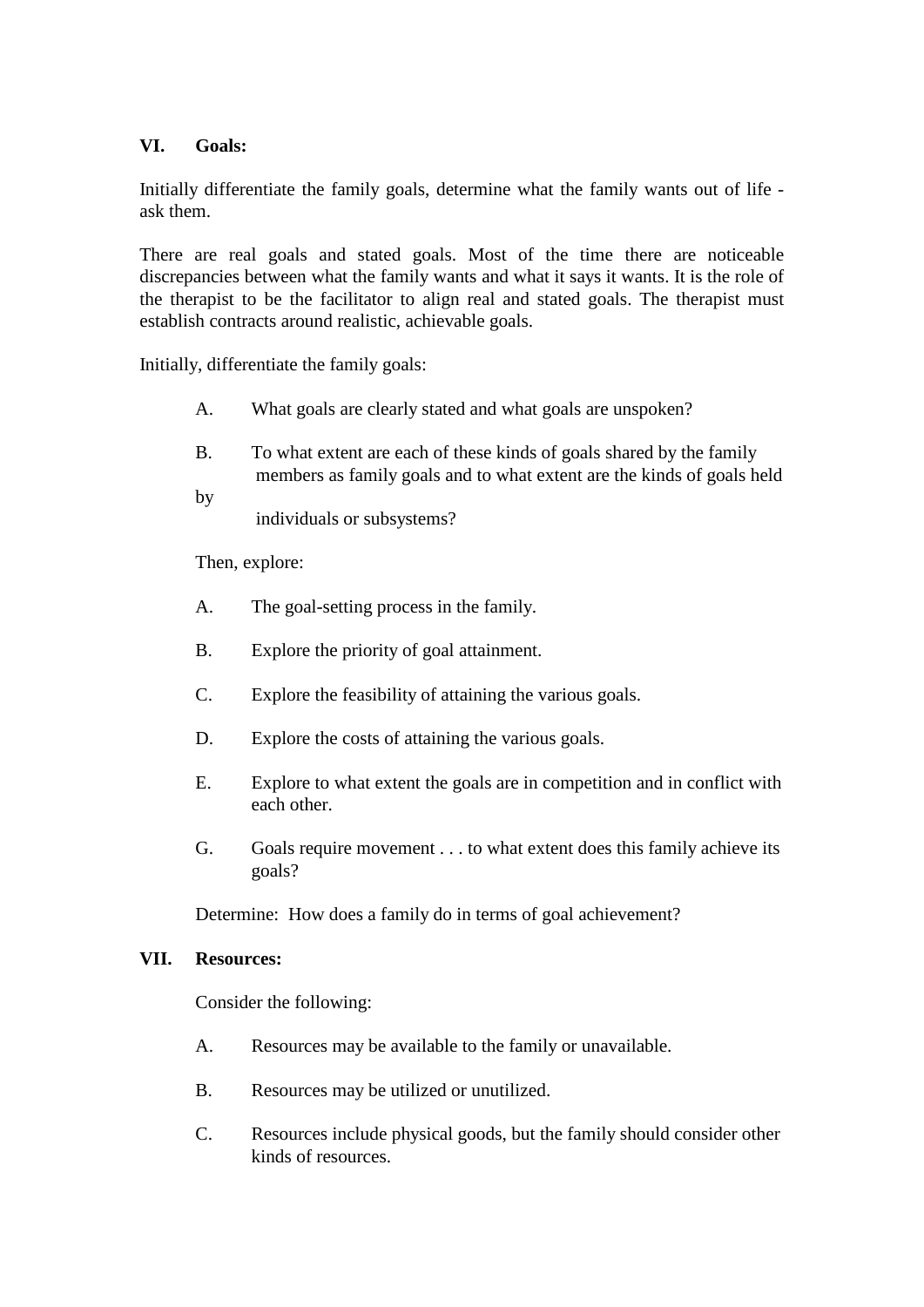- D. For example, how is the time available to the family utilized?
- E. To what extent is the family utilizing the growth potential in the family . . . what input of resources is necessary to facilitate growth . . . what steps are necessary to obtain such resources?

What is the cost of attaining a given goal - some kind of cost is involved (not always financial but human costs), e.g., a \$50,000 home which necessitates that mother work - what is its meaning in terms of the children? If we put all of our resources into this goal, then how does this effect the attainment of other goals?

How is the distribution of cost made with respect to the family members - again, emotional cost? Father works two jobs; children are deprived of father.

Assess utilized versus unutilized resources - particularly emotions.

Note here that time is one commodity we all have and yet the one over which we have the least control.

#### **Time**

Work or activity focused ways of structuring time; e.g., play tennis together or run store together.

There are a number of options when two members are together:

- A. Withdrawal read newspaper.
- B. Rituals "Hi," "Hi, we're having weather today, aren't we!"
- C. Past timing Passing the time. "Have you ever been to . . .?"

D. Gaming (Berne) a major way that families structure time; e.g., manipulation, approach avoidance.

E. Intimacy - free, spontaneous movement. People are extremely vulnerable here.

Families ought to have options in terms of ways of structuring time. Creative, playful rituals, greeting dad when he comes home from work. Ceremonies at Christmas. These provide stability to raising a family - rituals may blossom into intimacy.

#### **VIII. Environment:**

The essence of the environment is that the system often can do very little about it. Environment has impact on the system and the system has little impact on the environment.

Determine what is environment and what is inside the system.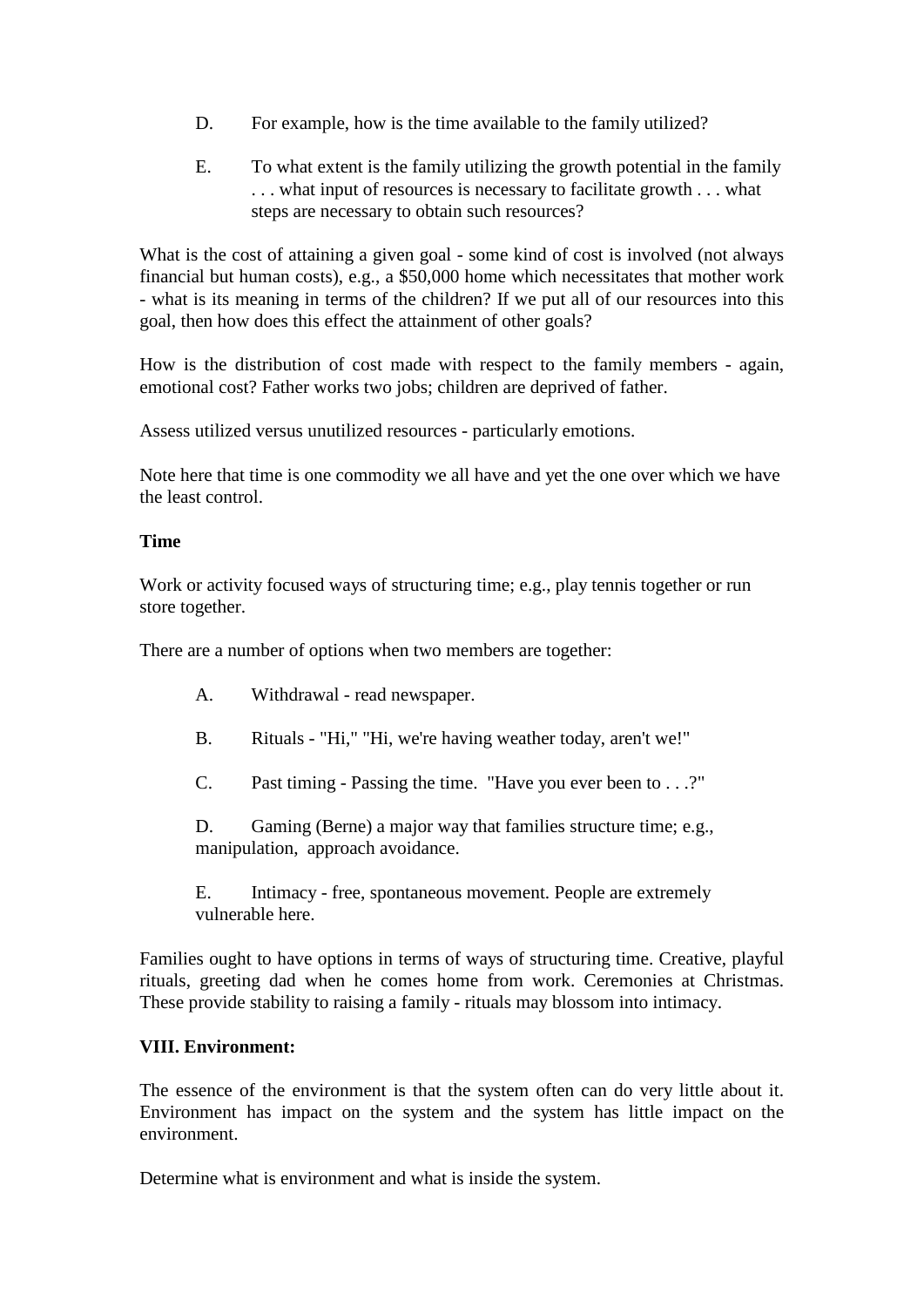#### *Questions:*

- 1. Can I do anything about it?
- 2. Does it matter relative to my goals?

If answer one is now and answer two is yes, then the problem is environment. If answer one is yes, then it is inside the system.

Consider such issues as:

A. The family's housing . . . what is the physical layout of the housing . . . who sleeps where . . . what elements are there for privacy . . . what elements are there for quiet play and noisy play . . . what arrangements

are

there for dining?

B. What is the environment like within the housing . . . i.e., utilization of the TV set.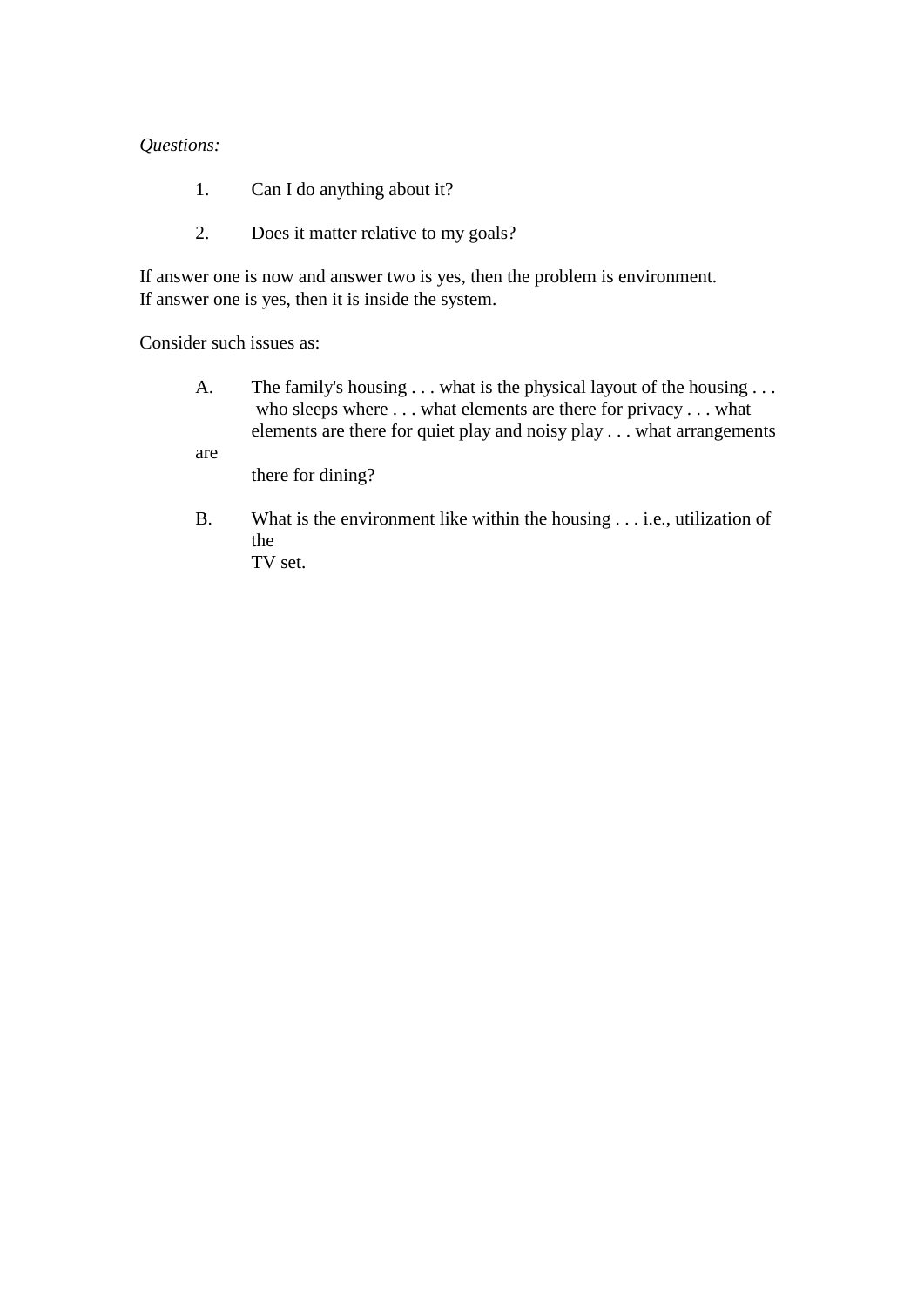# **THE STRUCTURED FAMILY INTERVIEW**

#### **Source:**

Through a series of very structured tasks (The Structured Family Interview), Paul Watzlawick (1966) instructed family members individually, the family as a whole and each of the various family subsystems to discuss and reach consensus regarding a number of questions and family issues.

#### **How it is done and what it measures:**

The format of the Structured Family Interview (SFI) includes: 1) asking each individual family member apart from the family the following question, "In all families there are problems, "What do you think is the major problem in your family?" 2) Subsequently, the entire family is brought together and asked the same question. The family is instructed to discuss and reach consensus on what the major problem of the family is. 3) The next step in the SFI is that the family is requested to plan an activity that they can all do together. 4) Upon the completion of task 3, each of the family's subsystems is required to plan an activity together, e.g. father - children, mother - children, sibling(s), and wife – husband. 5) The parents are then asked to discuss the following question, "Of all the people in the world, why did you select each other to be partners?" 6) The final task in the SFI is that each parent is given the proverb, "A rolling stone gathers no moss". They are to reach agreement as to its meaning, and then after the children are brought into the room, teach the meaning of the proverb to their children. Again, the Olson template is employed to evaluate their interactions, role performances, decision making skills, time and space dimensions and communication patterns. What individuals say about themselves is often very different than what other family members say about them. This provides you with insight into family relationship systems as well as each of the subsystems within the family.

#### **How to document:**

Describe the activity, your observations of the family process, and document in the appropriate section.

#### *Example:*

The Markus family consists of Dad (age 49), Mom (age 43), Misty, (age 17), Brad (age 15) and Belinda (age 11). During the individual interviews with each of the three children, each stated that the family's major problem was that "dad was nervous". However, during the family interview, the "consensus" was that the major problem of the Markus family was Misty's "bad attitude" toward just about everything. When Dad was asked about this latter, he opened up about being diagnosed with an anxiety disorder. Further discussions allowed him to talk about how anxiety disorder affected his relationships at home, at work and how it impacts his parenting.

Conclusion: The Markus family is rigidly disengaged.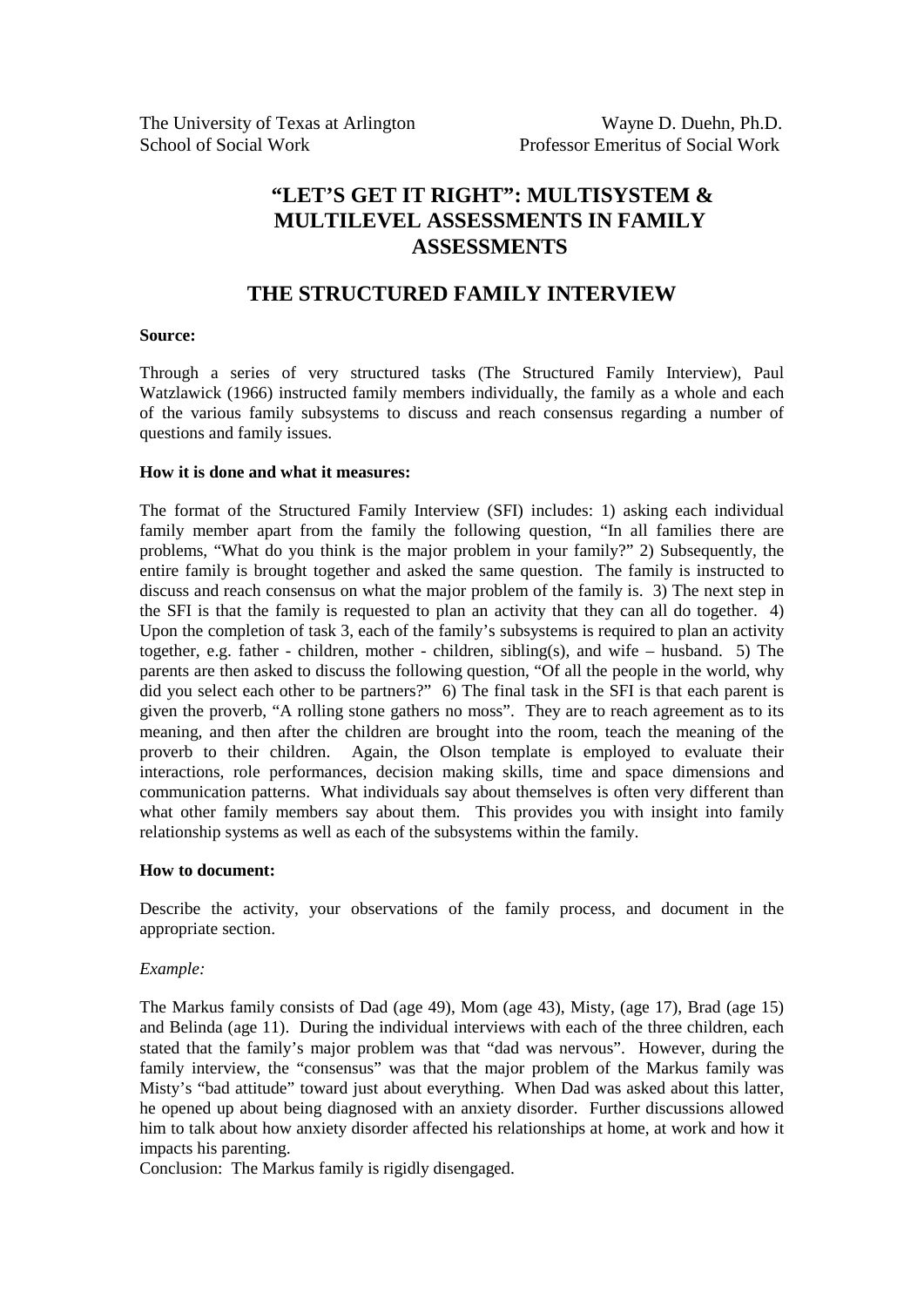The University of Texas at Arlington Wayne D. Duehn, Ph.D. School of Social Work Professor Emeritus of Social Work

# **"LET'S GET IT RIGHT": MULTISYSTEM & MULTILEVEL ASSESSMENTS IN FAMILY ASSESSMENTS**

# **FAMILY SYSTEMS EXERCISE**

This exercise provides an opportunity to reinforce learning regarding family systems. Select a client family that you know well. Then...

 $\mathcal{L}_\text{max} = \mathcal{L}_\text{max} = \mathcal{L}_\text{max} = \mathcal{L}_\text{max} = \mathcal{L}_\text{max} = \mathcal{L}_\text{max} = \mathcal{L}_\text{max} = \mathcal{L}_\text{max} = \mathcal{L}_\text{max} = \mathcal{L}_\text{max} = \mathcal{L}_\text{max} = \mathcal{L}_\text{max} = \mathcal{L}_\text{max} = \mathcal{L}_\text{max} = \mathcal{L}_\text{max} = \mathcal{L}_\text{max} = \mathcal{L}_\text{max} = \mathcal{L}_\text{max} = \mathcal{$ \_\_\_\_\_\_\_\_\_\_\_\_\_\_\_\_\_\_\_\_\_\_\_\_\_\_\_\_\_\_\_\_\_\_\_\_\_\_\_\_\_\_\_\_\_\_\_\_\_\_\_\_\_\_\_\_\_\_\_\_\_\_\_\_\_\_\_\_

\_\_\_\_\_\_\_\_\_\_\_\_\_\_\_\_\_\_\_\_\_\_\_\_\_\_\_\_\_\_\_\_\_\_\_\_\_\_\_\_\_\_\_\_\_\_\_\_\_\_\_\_\_\_\_\_\_\_\_\_\_\_\_\_\_\_\_\_\_ \_\_\_\_\_\_\_\_\_\_\_\_\_\_\_\_\_\_\_\_\_\_\_\_\_\_\_\_\_\_\_\_\_\_\_\_\_\_\_\_\_\_\_\_\_\_\_\_\_\_\_\_\_\_\_\_\_\_\_\_\_\_\_\_\_\_\_\_\_  $\overline{a}$  ,  $\overline{a}$  ,  $\overline{a}$  ,  $\overline{a}$  ,  $\overline{a}$  ,  $\overline{a}$  ,  $\overline{a}$  ,  $\overline{a}$  ,  $\overline{a}$  ,  $\overline{a}$  ,  $\overline{a}$  ,  $\overline{a}$  ,  $\overline{a}$  ,  $\overline{a}$  ,  $\overline{a}$  ,  $\overline{a}$  ,  $\overline{a}$  ,  $\overline{a}$  ,  $\overline{a}$  ,  $\overline{a}$  ,

 $\mathcal{L}_\text{max}$  $\overline{\phantom{a}}$  , and the contribution of the contribution of the contribution of the contribution of the contribution of the contribution of the contribution of the contribution of the contribution of the contribution of the

\_\_\_\_\_\_\_\_\_\_\_\_\_\_\_\_\_\_\_\_\_\_\_\_\_\_\_\_\_\_\_\_\_\_\_\_\_\_\_\_\_\_\_\_\_\_\_\_\_\_\_\_\_\_\_\_\_\_\_\_\_\_\_\_\_\_\_\_\_

 $\mathcal{L}_\text{max} = \mathcal{L}_\text{max} = \mathcal{L}_\text{max} = \mathcal{L}_\text{max} = \mathcal{L}_\text{max} = \mathcal{L}_\text{max} = \mathcal{L}_\text{max} = \mathcal{L}_\text{max} = \mathcal{L}_\text{max} = \mathcal{L}_\text{max} = \mathcal{L}_\text{max} = \mathcal{L}_\text{max} = \mathcal{L}_\text{max} = \mathcal{L}_\text{max} = \mathcal{L}_\text{max} = \mathcal{L}_\text{max} = \mathcal{L}_\text{max} = \mathcal{L}_\text{max} = \mathcal{$ 

\_\_\_\_\_\_\_\_\_\_\_\_\_\_\_\_\_\_\_\_\_\_\_\_\_\_\_\_\_\_\_\_\_\_\_\_\_\_\_\_\_\_\_\_\_\_\_\_\_\_\_\_\_\_\_\_\_\_\_\_\_\_\_\_\_\_\_\_\_ \_\_\_\_\_\_\_\_\_\_\_\_\_\_\_\_\_\_\_\_\_\_\_\_\_\_\_\_\_\_\_\_\_\_\_\_\_\_\_\_\_\_\_\_\_\_\_\_\_\_\_\_\_\_\_\_\_\_\_\_\_\_\_\_\_\_\_\_\_ \_\_\_\_\_\_\_\_\_\_\_\_\_\_\_\_\_\_\_\_\_\_\_\_\_\_\_\_\_\_\_\_\_\_\_\_\_\_\_\_\_\_\_\_\_\_\_\_\_\_\_\_\_\_\_\_\_\_\_\_\_\_\_\_\_\_\_\_\_

 $\mathcal{L}_\text{max} = \mathcal{L}_\text{max} = \mathcal{L}_\text{max} = \mathcal{L}_\text{max} = \mathcal{L}_\text{max}$ 

l. List the members of the family system:

2. Identify the subsystems in this family by generation, sex, interests, abilities, function, etc.

3. Evaluate the boundaries of this family system on a continuum from open (1) to closed (10):

4. Rate the functioning of this family system on a continuum ranging from disengaged (1) to enmeshed (10):

5. Rate the functioning of this family system on a continuum from rigid  $(1)$  to chaotic  $(10)$ :

 $\mathcal{L}=\mathcal{L}$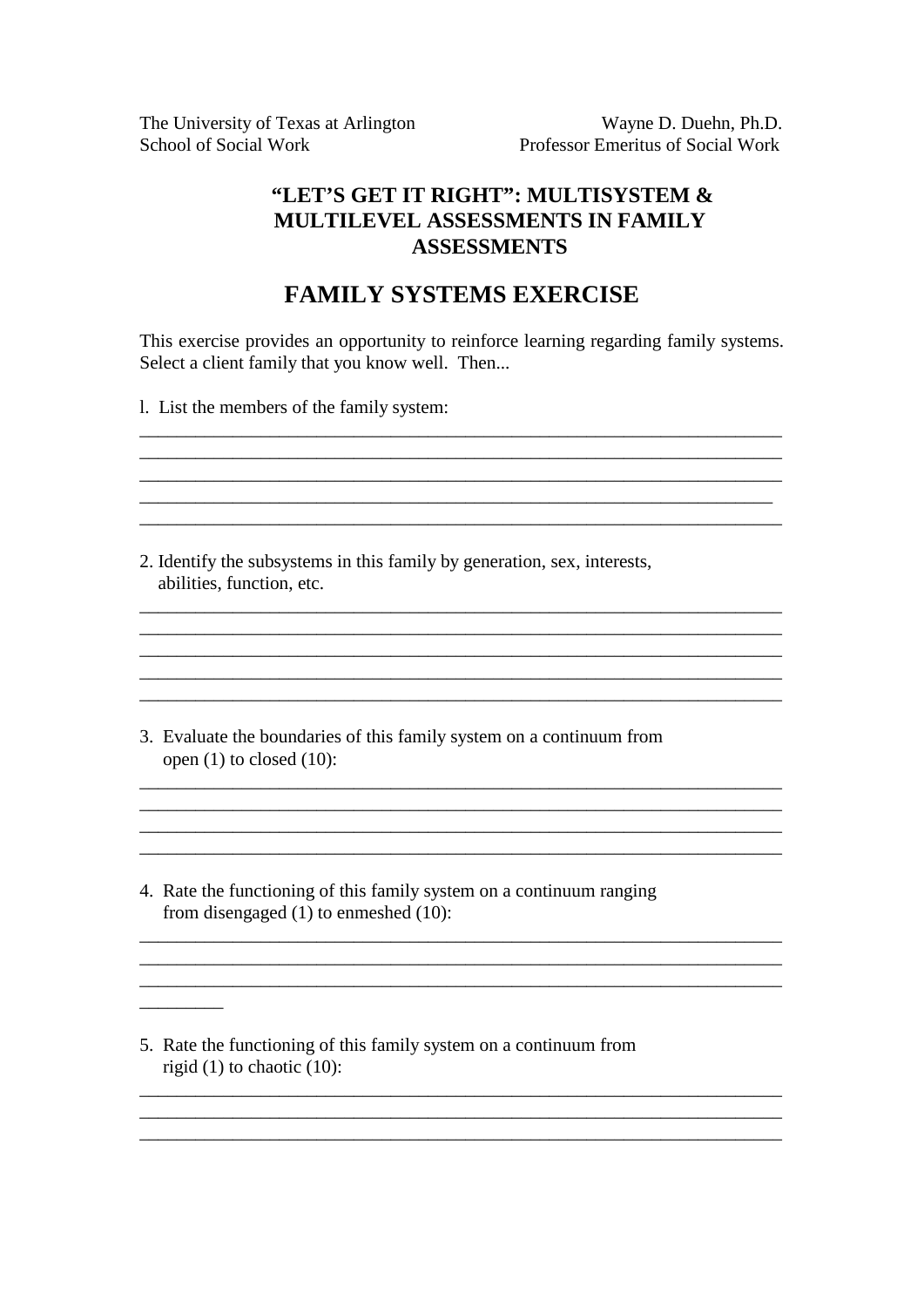6. Identify the family members according to their formal and assigned roles:

7. Identify the family members according to their *informal* and ascribed roles:

Place a "+" next to any role designation that you believe supports the growth of the family member(s) and a "-" next to any role designation that inhibits growth.

and the control of the control of the control of the control of the control of the control of the control of the and the control of the control of the control of the control of the control of the control of the control of the

and the control of the control of the control of the control of the control of the control of the control of the

8. Are there role conflicts within this family? If so explain:

9. Is there ambiguity in any of the roles? If so explain:

10. Is role shift likely to take place in time of crisis? If so explain:

11. Are family roles congruent with social and community norms? Explain:

12. Think of ways in which cultural influences affect role performances in this family. Give examples: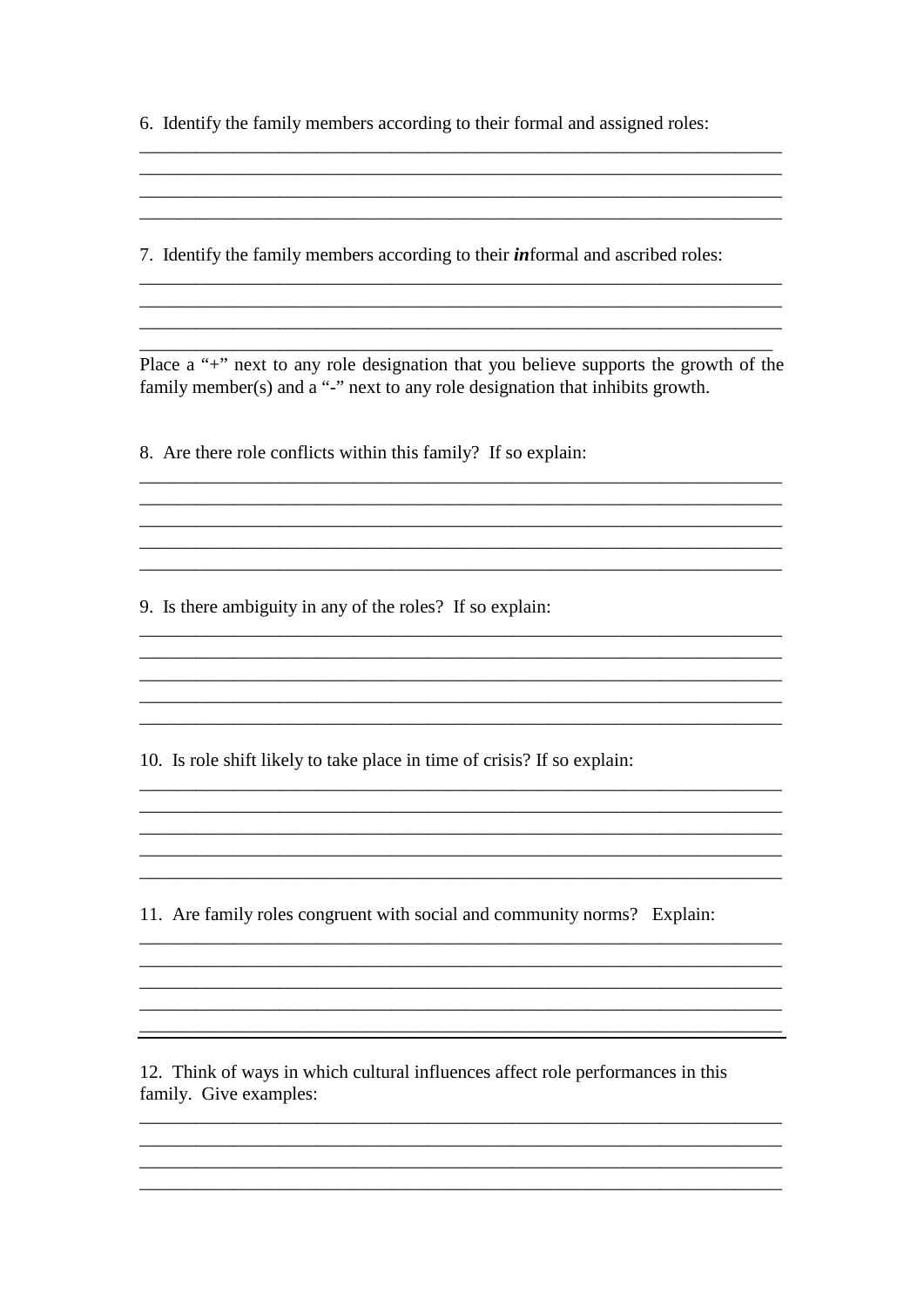13. Are there relationships in which the family projection process takes place? If so give examples:

and the control of the control of the control of the control of the control of the control of the control of the

14. How has knowledge of family systems expanded your understanding of this family? Explain:

<u>and the state of the sta</u>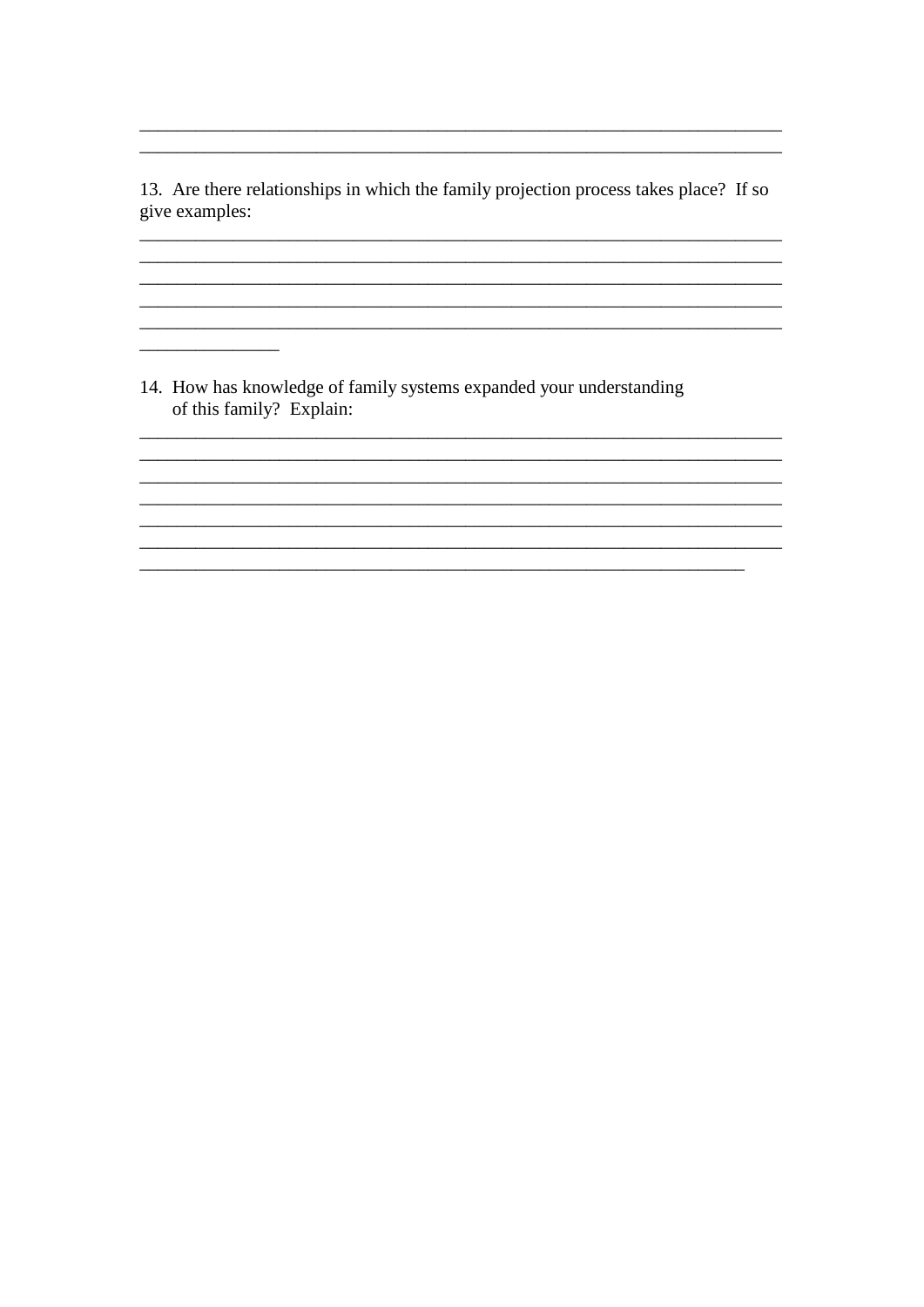# **ECOMAP**

#### **Source:**

This assessment tool was developed by Ann Hartman (1975) to help public child welfare workers examine the needs of families. Foster care/adoption workers have long utilized ecomaps as an easy and effective means of learning about the family's connection with systems in its environment.

#### **How it is done and what it measures:**

This exercise is completed with the entire family together. Using the format and symbols on the following pages, the family members map out the significant connections in their lives (i.e., extended family, work, church, school, friends, etc.) and whether or not those connections are supportive and good resources, or whether they are stressful, confliction, or depleting.

Constructing an ecomap can be a dynamic way of diagramming the connections between the family and the people and institutions in its life space. The ecomap provides a visual overview of the complex ecological system of the family and shows its organizational patterns and relationships. It maps the major systems that are part of the family's environment and provides a picture of the balance between the demands and resources of the family system. In highlighting the nature of the connections between the family and its ecological system, the ecomap demonstrates the flow of resources from the environment to the family as well as deprivations and unmet needs. In terms of the Circumplex model, members of disengaged families will have many lines indicating a flow of energy and resources away from the family; enmeshed families will have few exchanges (with the exception of perhaps very strong ties to the extended family and church/synagogue) with the outside environment; and chaotic families will have many lines indicating stressful relationships with the outside world.

#### **How to document:**

Describe the activity, your observations of the family dynamics and communication processes and document in the appropriate section.

#### *Example:*

Please see the symbols, map, and sample of the Garner family on the following pages.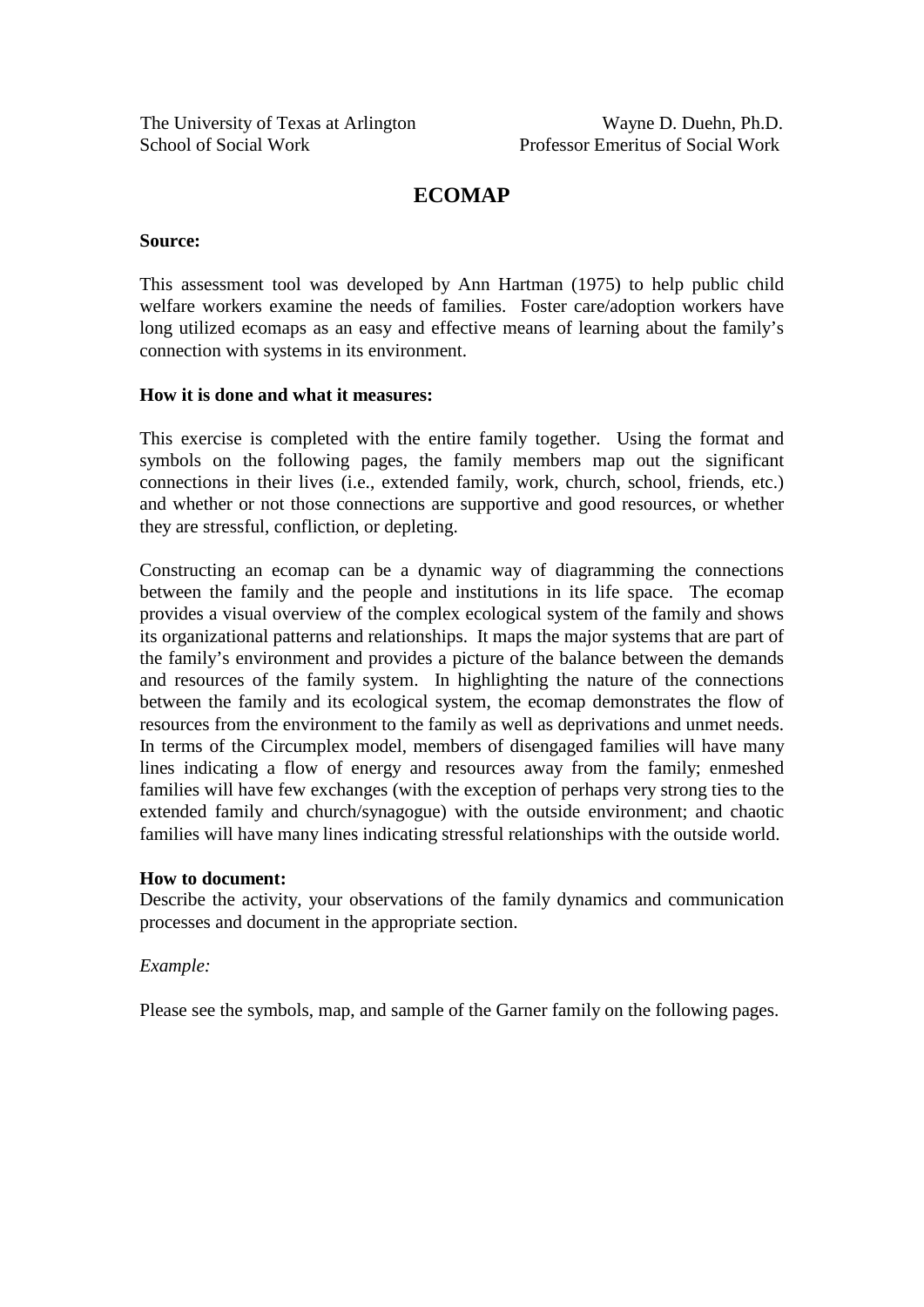# **ECOMAP SYMBOLS**

| Male                                       |                    |
|--------------------------------------------|--------------------|
| Female                                     |                    |
| Other Systems                              |                    |
| <b>Strong Relationships</b>                |                    |
| Tenuous or weak relationships              |                    |
| Stressful relationships                    | /////////          |
| Cutoff relationship by person on the right |                    |
| Cutoff relationship by person on the left  |                    |
| Cutoff relationship by both persons        | ₩                  |
| Divorce                                    |                    |
| Custodial parent in a divorce              | Mother<br>Children |
| Flow of energy, resources                  |                    |
| Direction of movement                      |                    |
| Person deceased                            |                    |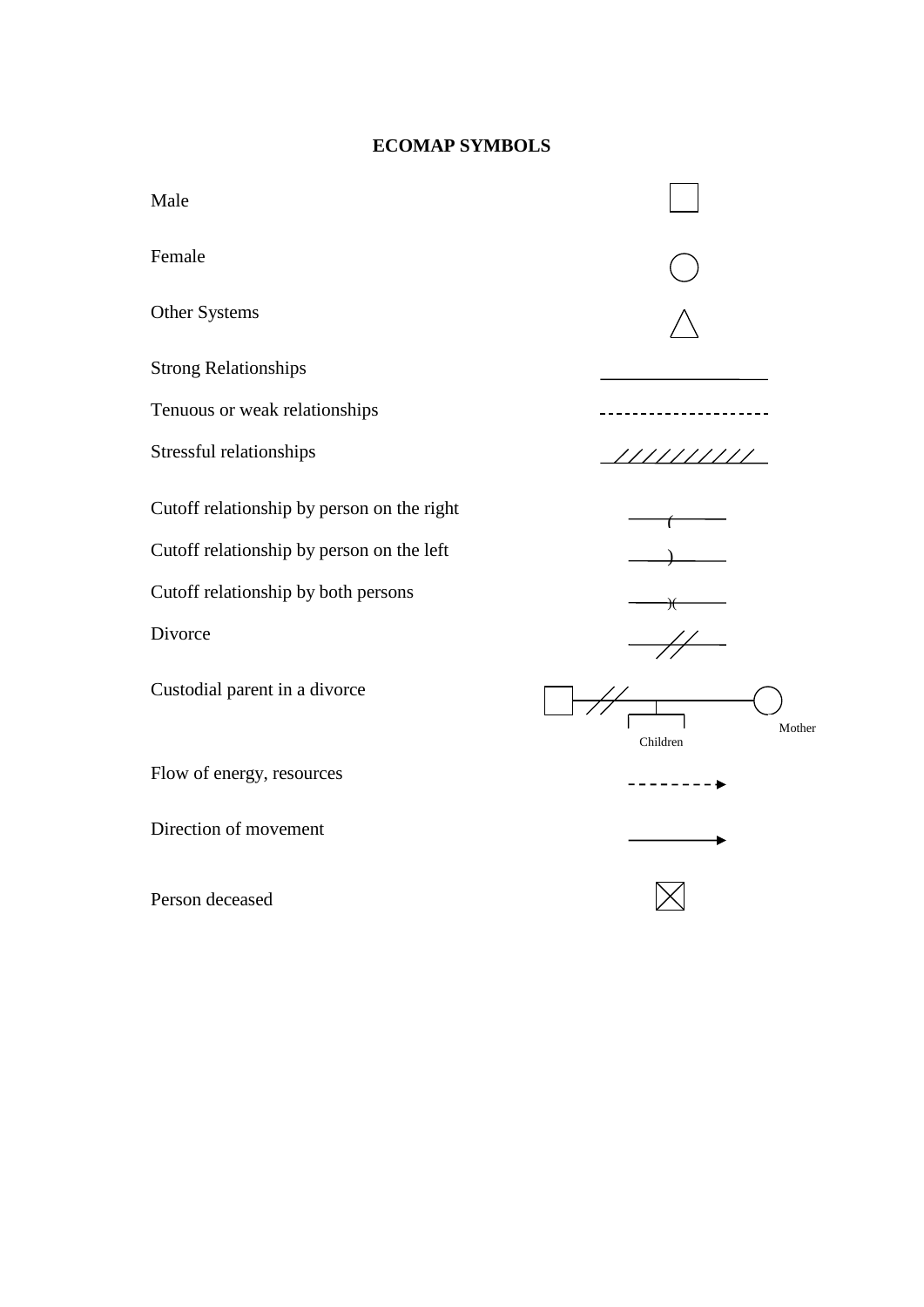| N.<br>Tiame |  |
|-------------|--|
|-------------|--|

#### ECOMAP

Fill in connections where they exist. Indicate nature of connections with a descriptive word or by drawing different kinds of lines. Draw arrows along lines to signify flow of energy, resources, etc. Identify significant people and fill in empty circles as needed.

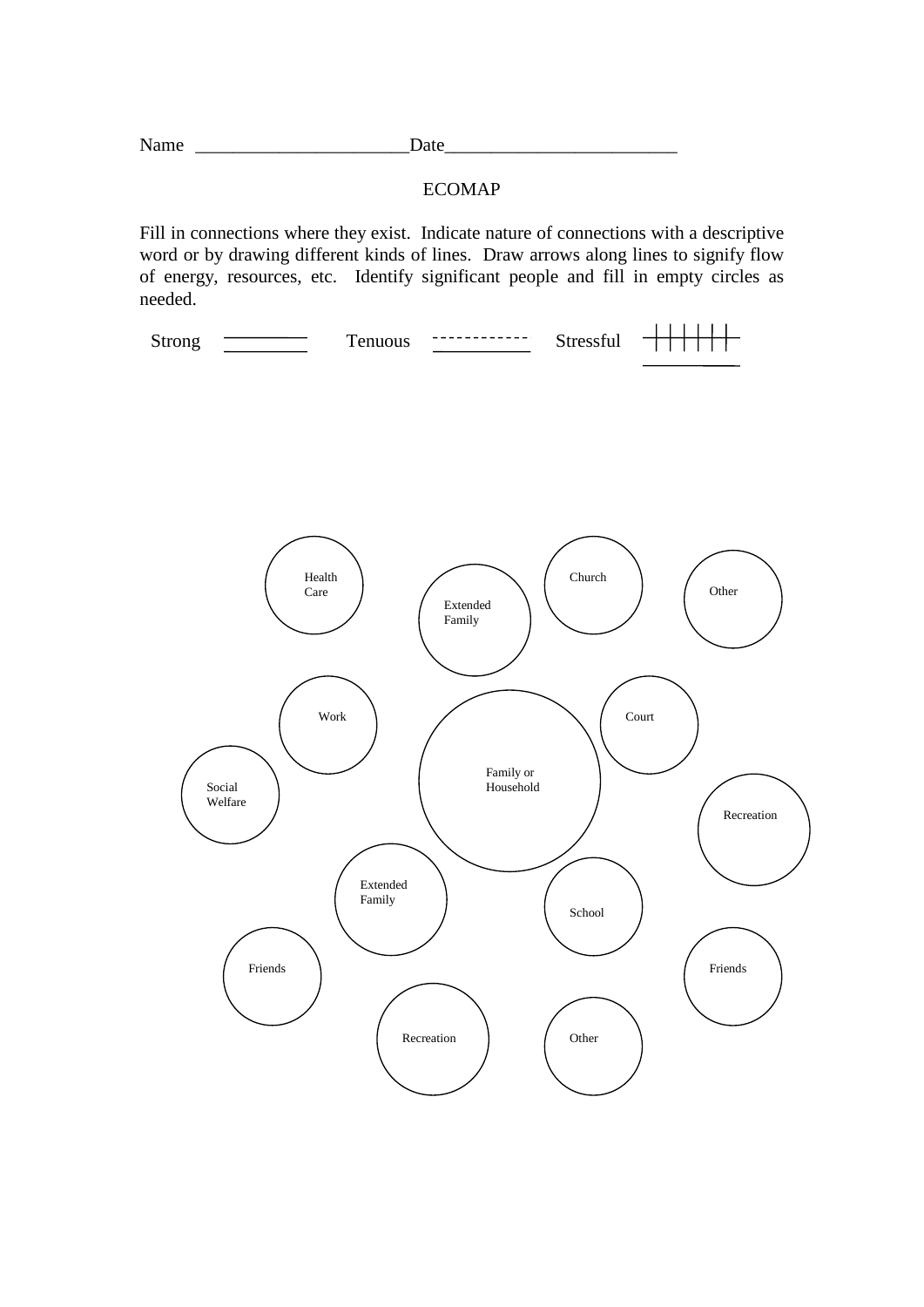#### **GARDNER FAMILY ECOMAP**



Conclusion: The Gardner family is on the whole "balanced" both receiving and giving back in the areas of employment, church, recreational and social activities. Two stressful and problematic areas appear to be Rick's abusive girlfriend and Melissa's attitude towards and performance in high school.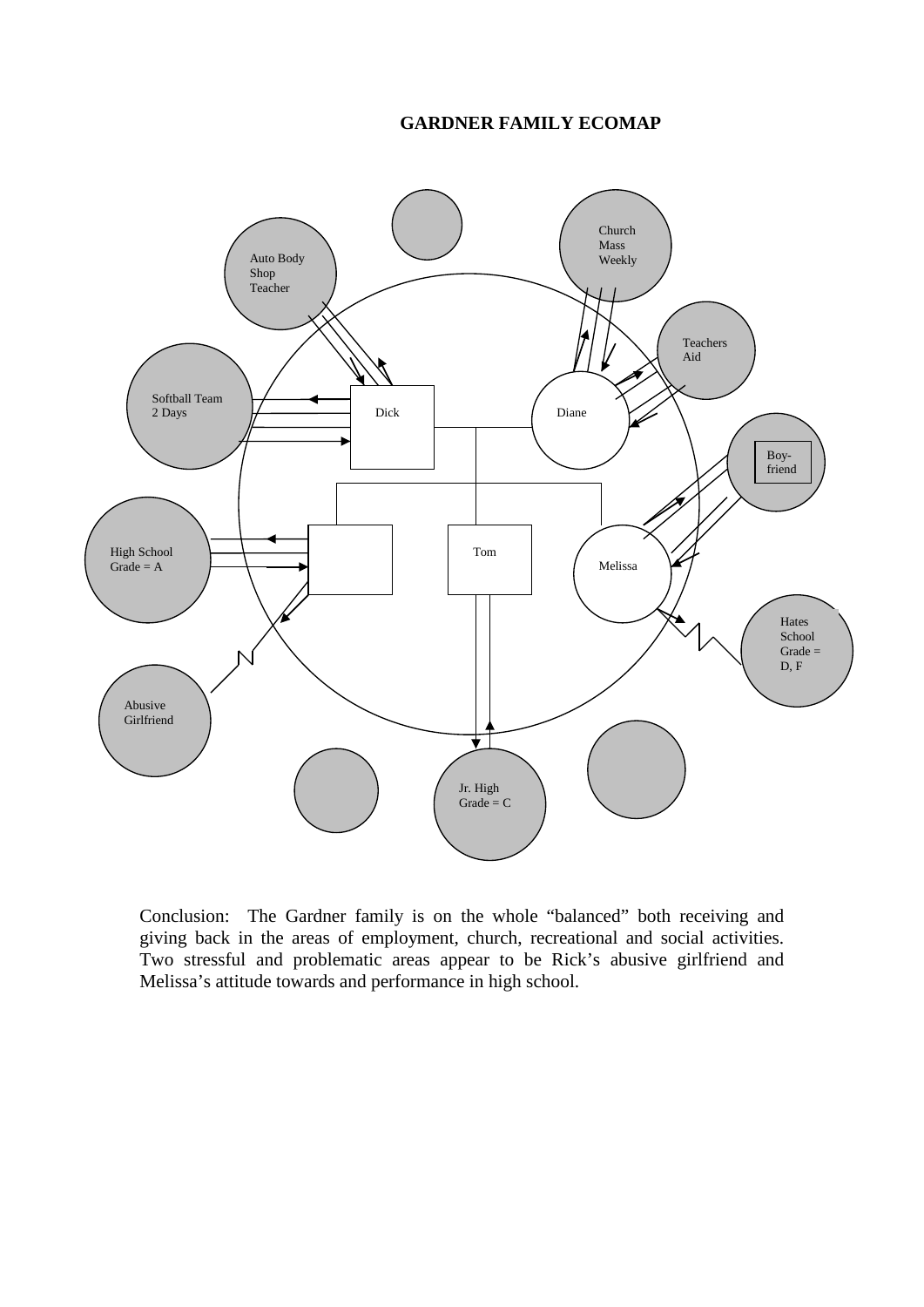# **GENOGRAM**

#### **Source:**

The standardized genogram format has become a common language for tracking family history and relationships. It was worked out by a committee (American Primary Care Research Group, 1985) of leading proponents of genograms from family therapy and family medicine, including such key people as Murray Bowen, Jack Froom, Monica McGoldrick and Jack Medalie.

#### **How it is done and what it measures:**

Genogram information can be obtained by interviewing one family member, several members or the entire family together. Getting information from several family members increases reliability and provides the opportunity to compare individual perspectives and observe interactions directly. Using the format and symbols on the following pages, family members map out together (or separately) how different family members are biologically and legally related to one another from one generation to the next, critical individual and family events and changes in family functioning.

Foster care and adoption workers have long relied on the genogram as an adjunct to interviewing for learning about the family's history over a period of time. A family's genogram is a graphic longitudinal depiction of how family members are biologically and legally related to each other. Based upon the concept of a family tree, it usually includes data about three or more generations of the family, which provides a longitudinal perspective. As a diagram of the family's relationship system, the genogram provides a graphic picture of family genealogy, including significant life events (birth, marriage, separation, divorce, illness, death); identification (racial, social class, ethnic, religious); occupations; and places of family residence. Family patterns emerge, providing vital information that frequently relates to current family functioning and system composition. [For more detailed information on genograms see<http://en.wikipedia.org/wiki/Genogram> ] Many have stressed the usefulness of genograms for working with families at various life cycle stages, for keeping track of complex relational configurations seen in remarried families, for engaging and keeping track of complex culturally diverse families, for exploring specific issues (i.e. sexuality, alcoholism, mental illness, etc.) and for making family interventions.

Like ecomapping, it is unfortunate however, that often times this assessment tool is given as "home work" to be completed by the family at home and that no criteria or template is employed to assess the completed tasks. Much interactional data is lost and therefore cannot be included in the home study assessment. It is argued here that genogram procedures need to be presented to the family as part of the interviewing process and that the interactional process and the task outcomes or final work product be assessed in terms of the Olson template. In general, chaotic families' genograms will depict numerous relationship disruptions (separations, divorce), short-term and/or serial primary relationships; disengaged families' genograms will unlikely go beyond one or two generations and partners will know little of one another's family history or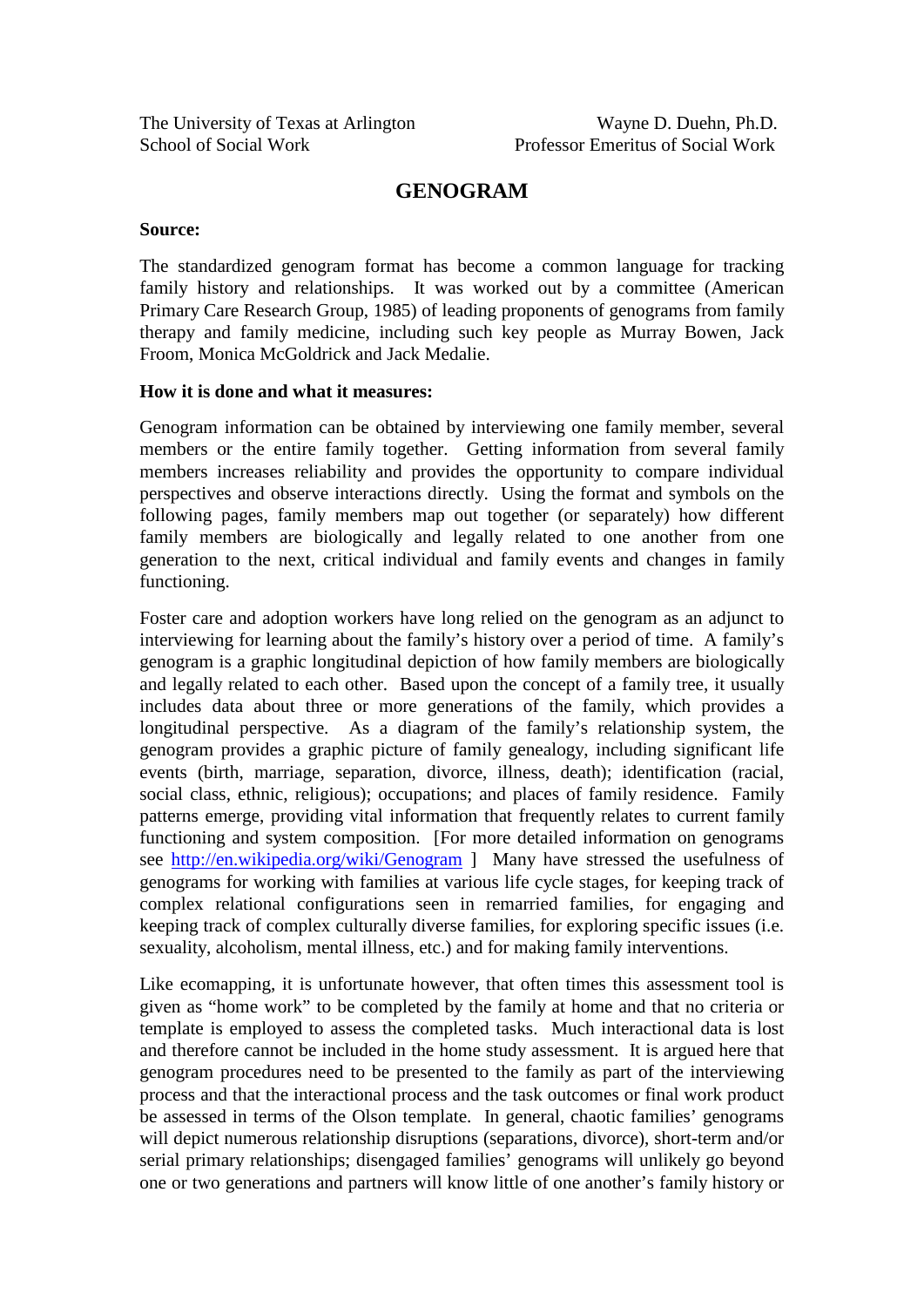background; enmeshed and rigid family genograms may be able to trace family ancestry and history back centuries with minute details of past and present family members life stories.

#### **How to document:**

Describe the activity, your observations of the family dynamics and communication processes and document in the appropriate section.

# *Example:*

Please see the symbols, map, and sample of the Contery family on the following pages.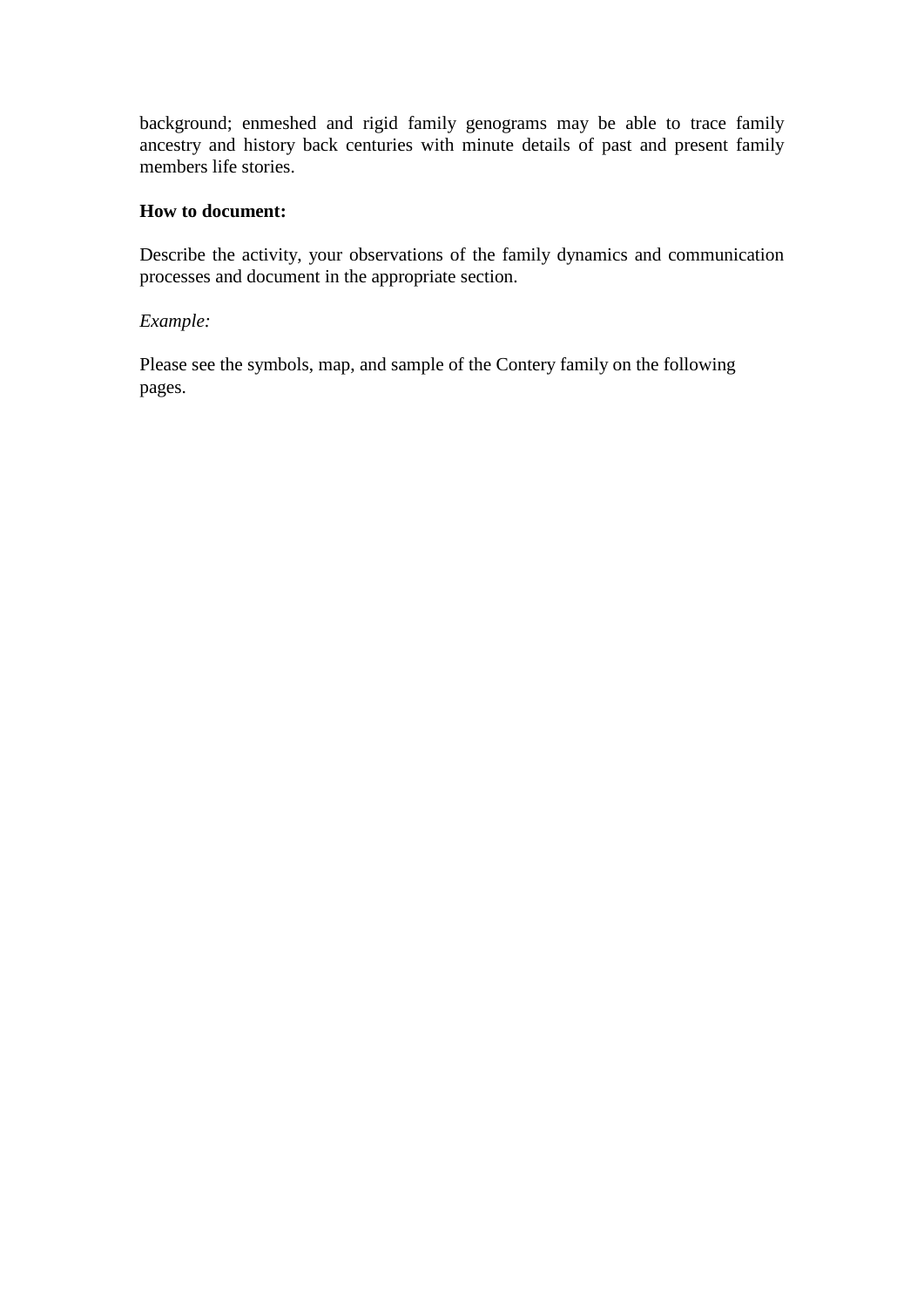Interview resource: Genogram



#### **EXAMPLE OF A GENOGRAM:**



#### pBelow are some examples of the issues that need to be explored with applicant/s

- 1. How have the family dealt with grief and loss (miscarriages, death of a husband, separations, divorce)?
- How did the relationships start and end?  $\overline{2}$
- $3.$ How have values and beliefs been passed on (eg. work, education, divorce, money, family, religion etc)?
- 4. How do they support each other/ how much contact do family members have?
- 5. How have disputes/friction between family members been handled?
- 6. Which are the strong or weak relationships?
- 7. How importance is family- is there any contact with children from previous marriages/relationships?
- 8. How would they describe individual family members, and who are they most similar to?
- 9. How would they describe relationships with father, mother, siblings, extended family, ex partners, etc?
- 10. Are there any patterns noted (eg. careers, illness, names, violence, alcohol)?

Page 3 of 3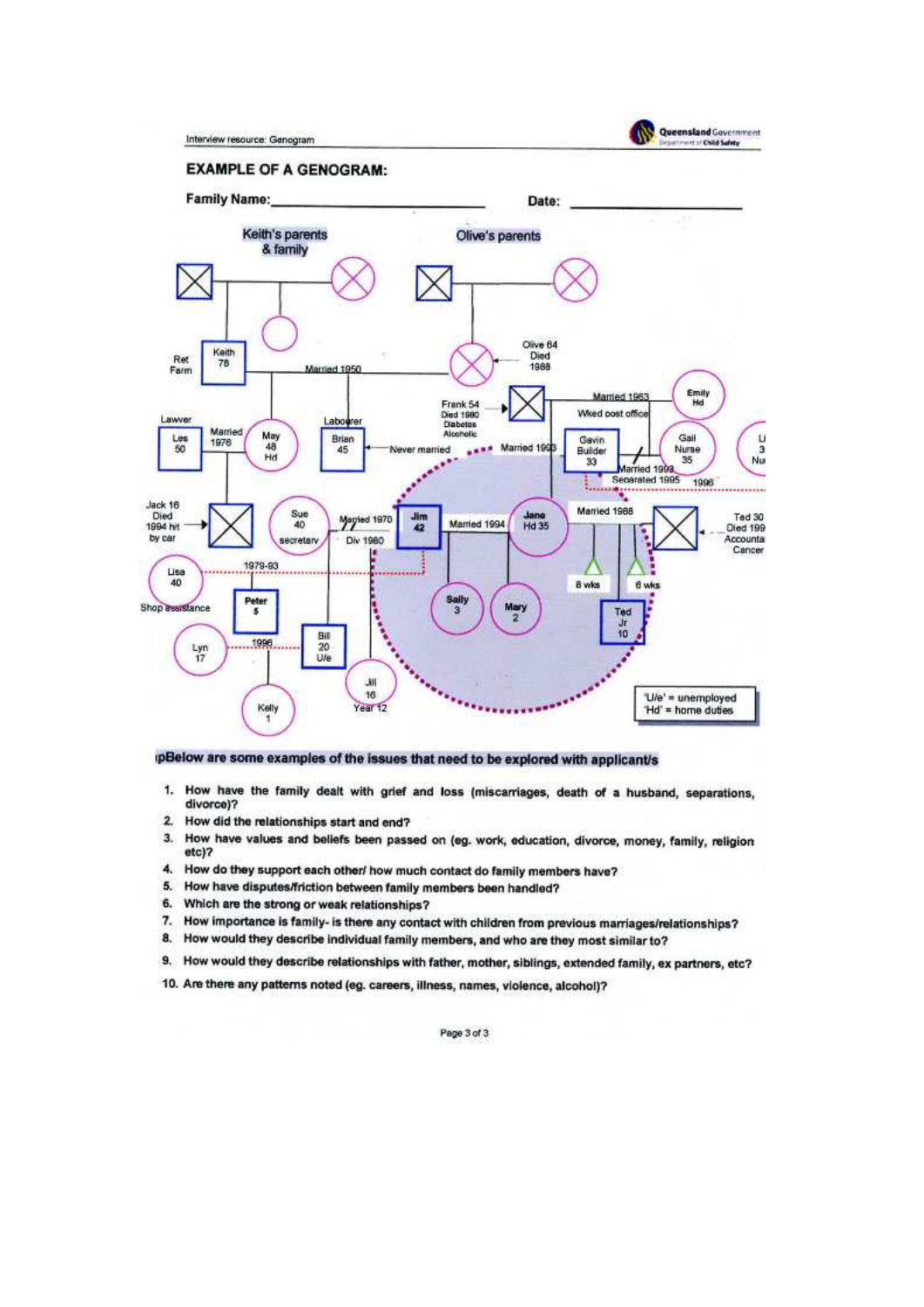#### B**ASIC GENOGRAM COMPONENTS**

Although there is general agreement on the basic genogram structure and codes, there are some variations on how to depict certain family situations, such as cutoffs, adoptions, etc. The following are the symbols that are used in genograms:

The male is noted by a square, the female by a circle. The male is placed to the left of the female in the father/mother dyad. Marriage is shown by a line connecting the two.



Children are noted oldest to youngest, left to right. The index person of the genogram (or person from whose perspective it is being drawn) is set off from the others and marked with double lines. Birth dates are often recorded to the upper left or right. If the first two digits of the year can't be mistaken, the last two digits of the year are often all that's needed.



Other importation notations are shown below:

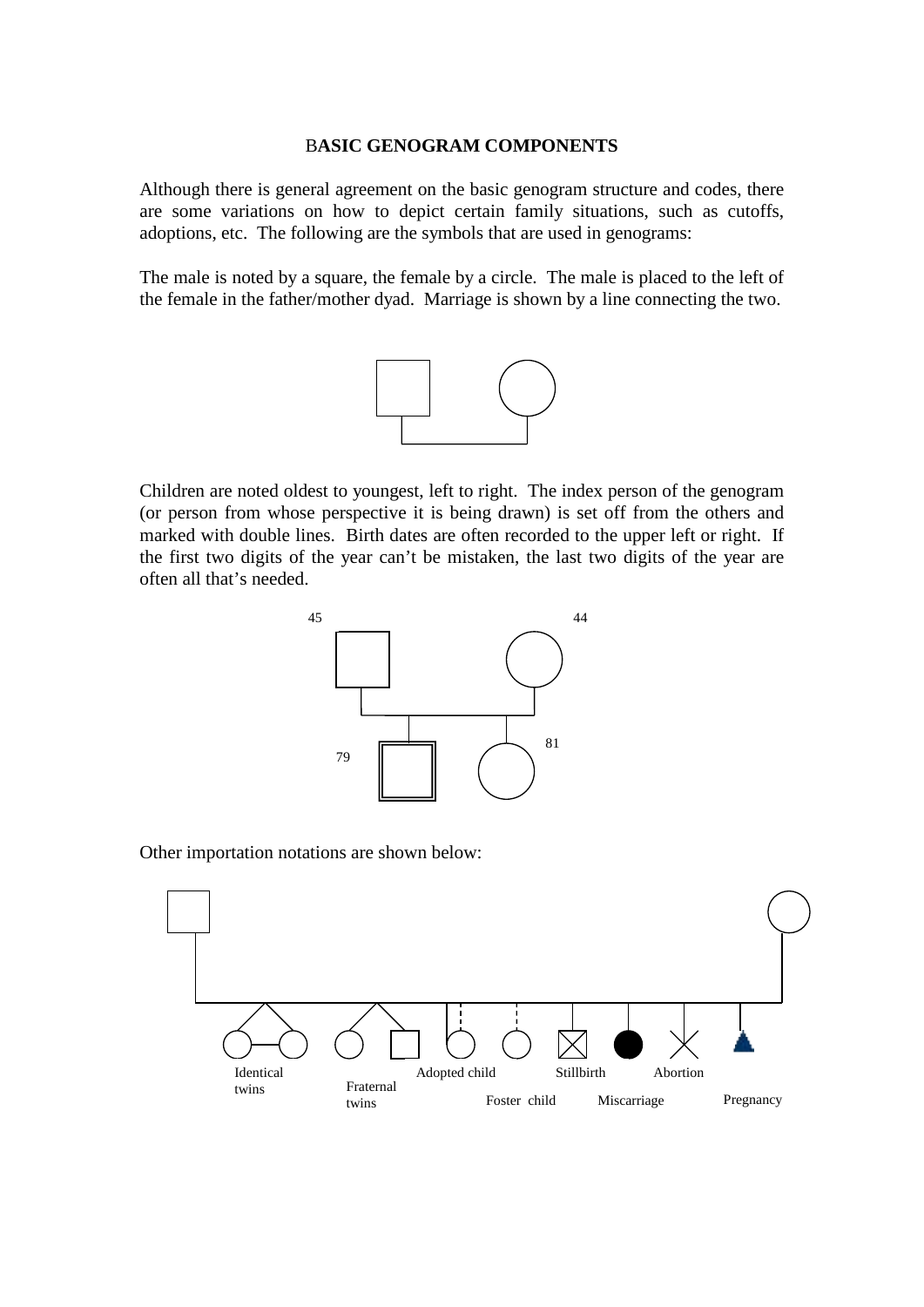**Liaisons** or a couple living together are displayed similar to marriage, but with a dotted line.



**Marriage Dates** are recorded above the line connecting husband and wife.



A **separation** of a couple is marked with one slashed line. The date is also usually recorded.



A **divorce** of a couple is marked with two slashed lines. The date is also usually recorded.



The **death** of a person is indicated by an "x" through the shape. The birth and death dates are also usually recorded.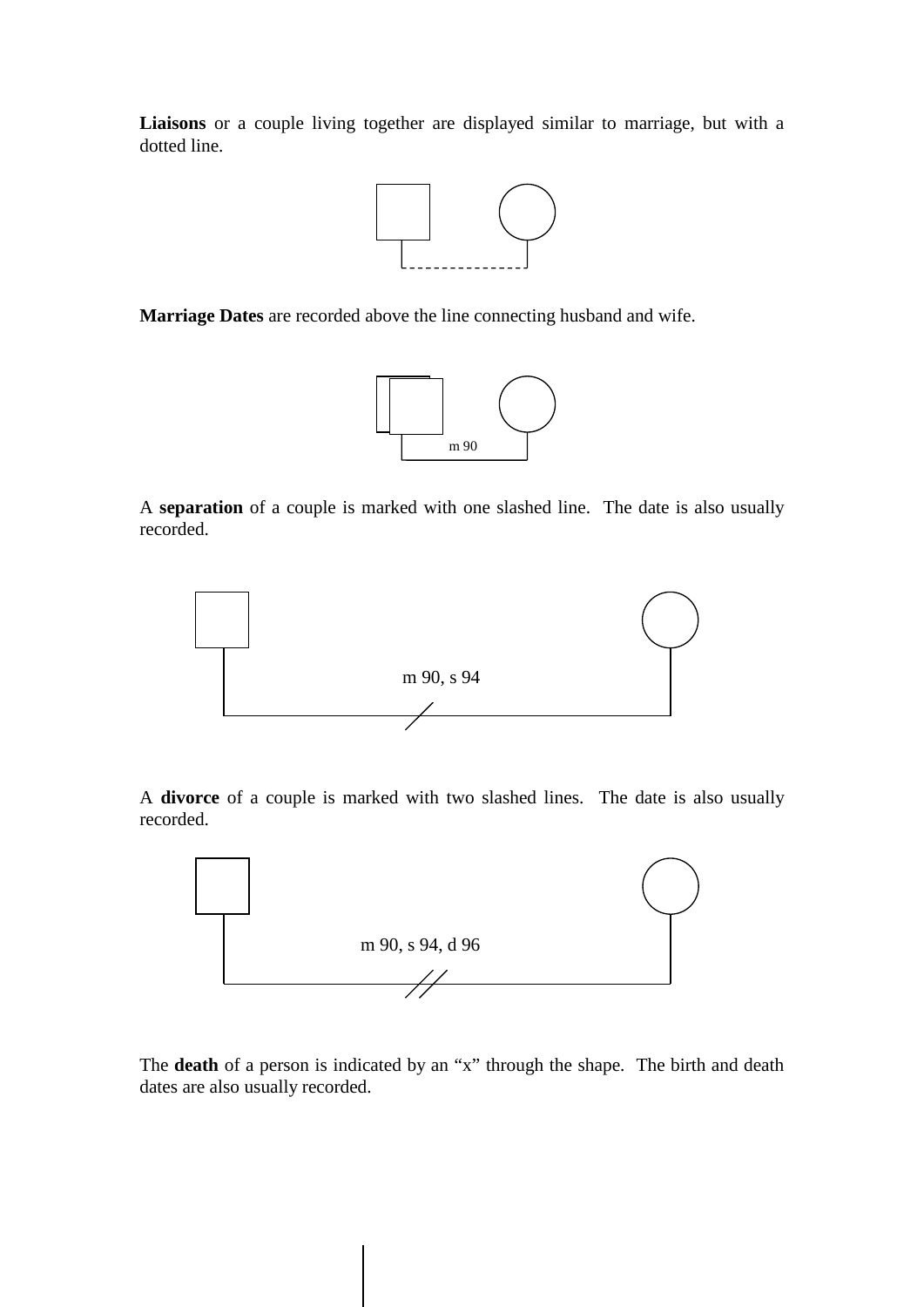

A **remarriage** (or former marriage) is shown to the side with a smaller shape. The focus couple is the one in the middle with the larger shapes. *Note: If there has been more than one remarriage, the marriages are usually placed from left to right with the most recent marriage coming last.* 



#### **Closeness of relationship:**

You can also depict the type of relationship of two family members with lines connecting those persons. For example, two people with a normal relationship would have one line drawn between them. Those with a close relationship would have two lines drawn between them. Those with a fused (extremely close) relationship would have three lines drawn between them.

Depictions of other types of relationships can also be shown. A dotted line between two people indicates a distant relationship. (This is different than the dotted line showing a romantic liaison or the dotted line showing a foster or adopted child.) A jagged line shows a hostile relationship. A jagged line with two straight lines shows a close, hostile relationship, and a jagged line with three straight lines shows a fused, hostile relationship.

#### **Dysfunctional relationships:**

You can depict some additional, dysfunctional relationships with genograms, also. Sexual abuse is shown by a large jagged line with an arrow from the abuser to the abused. Physical abuse is shown by a small jagged line and an arrow from the abuser to the abused. A relationship where one member is focused unhealthily on another member is depicted by a straight line with an arrow from the focused member to the member being focused upon. A relationship that is cutoff, where the two family members do not have contact, is shown with two short perpendicular lines that break up the relationship line.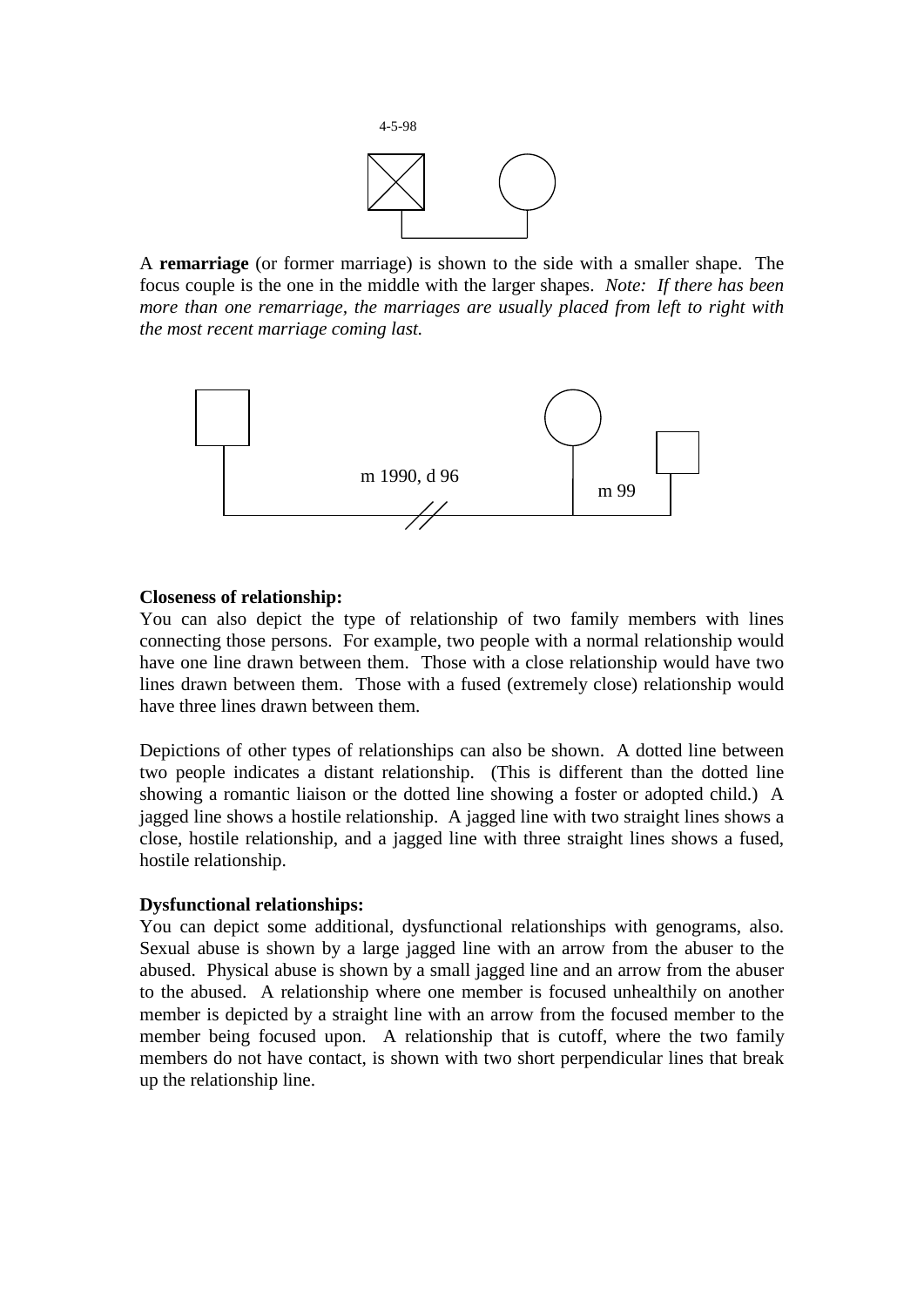# **Triangles:**

Another pattern in family relationships is the triangle. In a family system, a triangle represents the coalition of two family members against another family member and can be represented on a genogram. Triangles are often seen among two parents and one child, where one of the parents creates an alliance with the child against the other parent. Another classic triangle involves a son, his wife and his mother. Such a triangle may play out in a variety of ways. For example, the wife may blame her mother-in-law for her frustrations with her husband, while the mother-in-law blames the wife for taking her son away.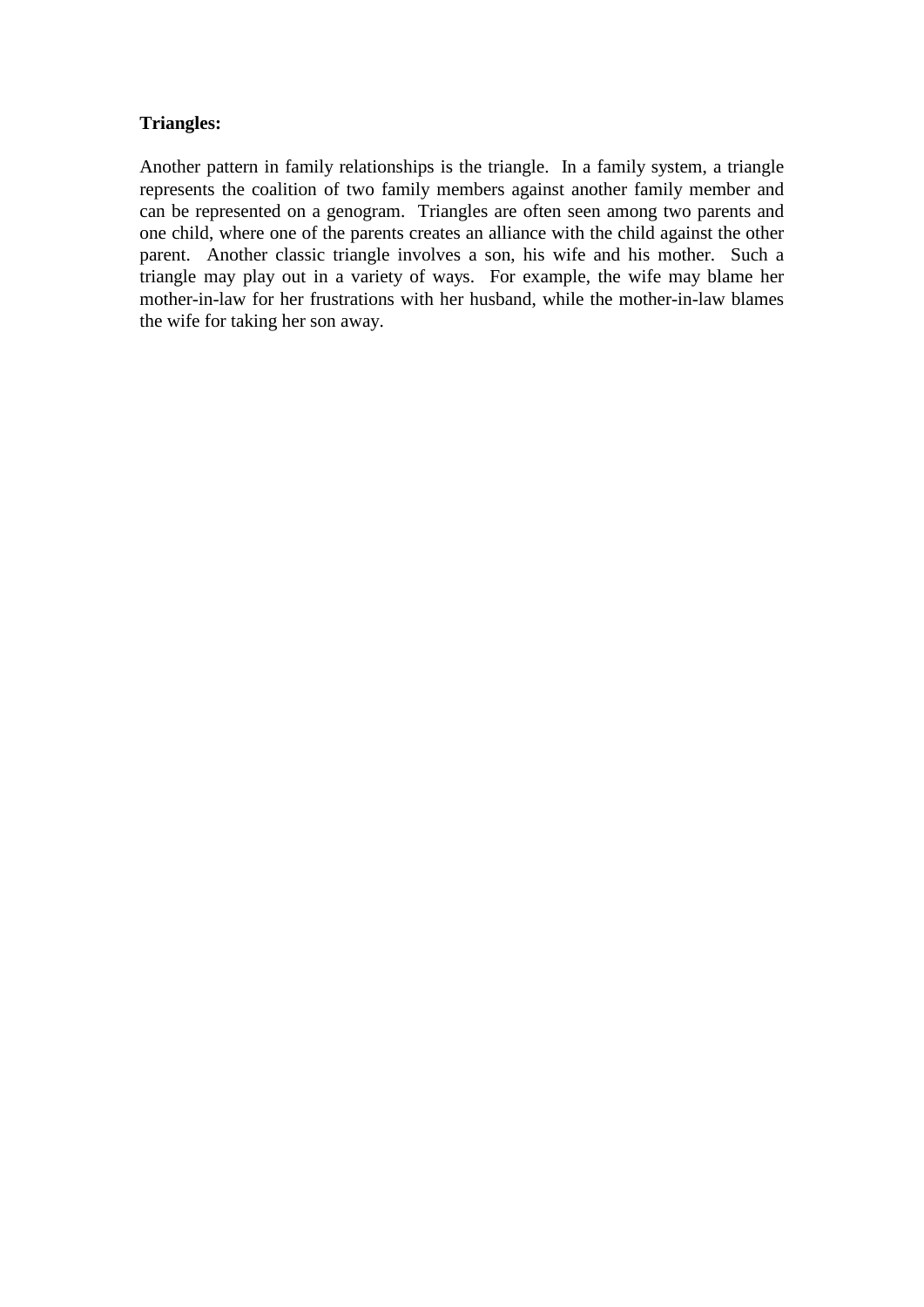The University of Texas at Arlington Wayne D. Duehn, Ph.D. School of Social Work Professor Emeritus of Social Work

# **FAMILY LOG**

#### **Source:**

Unknown

#### **How it is done and what it measures:**

This assessment tool requires that the family together (or separately) track each family member's activities throughout a typical day at half hour intervals beginning with the family member who is first to arise in the morning and ending with the family member who is the last to go to bed. Using a spread sheet format, the worker fills in the entries by asking very specific concrete questions related to time, place, activity, etc. For example, parents may be asked the following of their 10 year old son, Jim. "Where is Jim at this time?" "What is Jim doing?" "Who is Jim with?" "What class is he in?" "Who is his teacher?" "Where is he in the room?" etc. Disengaged family members will not be able to answer these detailed questions or be only able to give vague and the most general responses while enmeshed families will be able to offer minute details of even the most insignificant activity. Family rules and roles within the family will emerge as various daily activities for each family member are traced.

#### **How to document:**

Describe the activity and your assessment of each family member's perception of how each family member spends a typical day in terms of the Olson template cohesion (space, time, boundaries) and adaptability (family rules and roles) and document in the appropriate section.

#### *Example:*

David (age 28) and Jenny McCall (age 24) are parents of nine month old Joshua. Below are the two family logs which David and Jenny completed separately. As indicated below, David has little if any awareness of his wife's activities during the day nor does he have the faintest idea of the daily tasks that are required in running a household and caring for a nine month old baby. In his demeaning view, his wife spends the day smoking, sleeping, watching TV and playing with Joshua. Simarily, Jenny has little awareness of where her husband is and what he is doing during the day except to say that he's "at work".

Conclusion: The McCall family is disengaged and rigidly connected.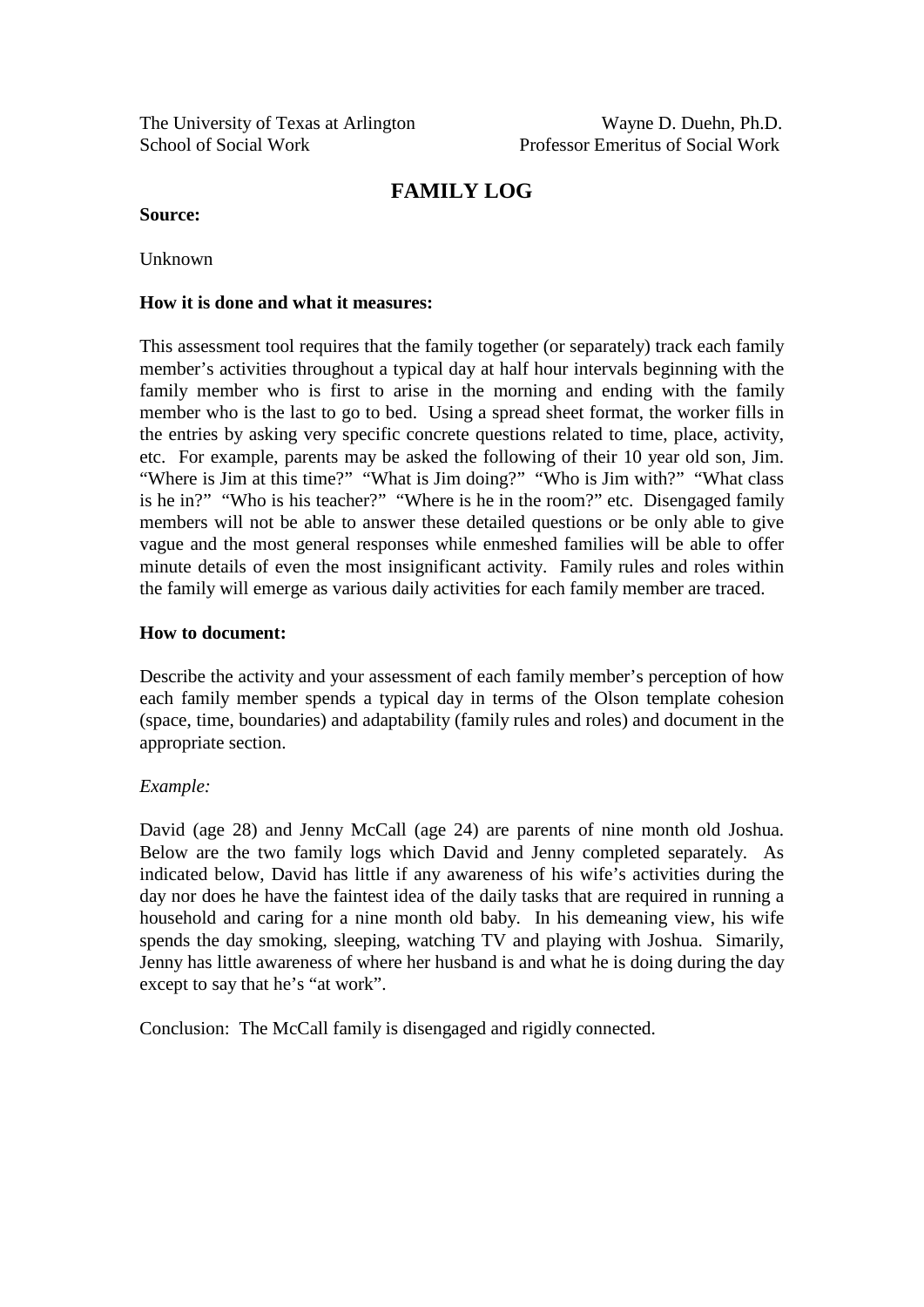# **DAD**

| <b>TIM</b> | <b>DAVID</b>        | <b>JENNY</b>   | <b>JOSHUA</b>   | <b>CAT</b>       |
|------------|---------------------|----------------|-----------------|------------------|
| E          |                     |                |                 |                  |
| 6:00       | Wake for work       | Sleep          | Sleep           | Sleep            |
| 6:30       | Leave for work      | Sleep          | Waking up       | Eating           |
| 7:00       | Morning meeting     | Feed Joshua    | Eating          | Sleeping outside |
| 7:30       | FOD walk ends       | Smoking        | Sleeping        | 66               |
| 8:00       | Normal work         | Sleep          | Sleep           | $\epsilon$       |
| 8:30       | Computer assistance | Sleep          | Sleep           | $\zeta$ $\zeta$  |
| 9:00       | Normal work         | Watch TV       | Awake           | $\zeta$ $\zeta$  |
| 9:30       | <b>Break</b>        | TV/Play        | Play            | $\epsilon$       |
| 10:00      | Check network       | TV/Play        | Play            | $\zeta$ $\zeta$  |
| 10:30      | Normal work         | Smoking        | Play            | $\epsilon$       |
| 11:00      | Computer problem    | Feeding Joshua | Eating          | $\zeta$ $\zeta$  |
| 11:30      | Lunch               | Smoking        | Play            | $\epsilon$       |
| 12:00      | Lunch               | Soaps          | Play            | $\zeta$ $\zeta$  |
| 12:30      | Smoking             | TV/Play        | Play            | $\zeta$ $\zeta$  |
| 13:00      | Computer problem    | Feeding Joshua | Eating          | $\zeta$ $\zeta$  |
| 13:30      | Smoking             | <b>TV</b>      | Sleeping        | $\zeta$ $\zeta$  |
| 14:00      | Normal work         | Smoking        | Play            | Eating           |
| 14:30      | <b>Break</b>        | TV             | play            | Sleeping outside |
| 15:00      | Network maintenance | Smoking        | Play            |                  |
|            | planning            |                |                 |                  |
| 15:30      | Prepare to secure   | TV/Play        | Play            | $\zeta$ $\zeta$  |
| 16:00      | Afternoon meeting   | Feeding Joshua | Eating          | $\epsilon$       |
| 16:30      | Finish up           | Smoking        | Play            | $\zeta$ $\zeta$  |
| 17:00      | Leave work          | TV             | Play            | $\epsilon$       |
| 17:30      | Home                | Play           | Play            | $\zeta$ $\zeta$  |
| 18:00      | Play w/Joshua       | Cook dinner    | Play            | $\epsilon$       |
| 18:30      | Play w/Joshua       | Cook dinner    | Play            | $\zeta$ $\zeta$  |
| 19:00      | Smoking             | Finish cooking | Play            | $\epsilon$       |
| 19:30      | Eating              | Eating         | Eating          | Eating           |
| 20:00      | TV/Josh             | Smoking        | Play            | Sleeping inside  |
| 20:30      | Feed Josh           | TV             | Eating          | $\epsilon$       |
| 21:00      | TV                  | TV             | Sleep           | $\zeta$ $\zeta$  |
| 21:30      | Smoking             | Smoking        | $\epsilon$      | $\zeta$ $\zeta$  |
| 22:00      | <b>News</b>         | <b>News</b>    | $\zeta$ $\zeta$ | $\zeta$ $\zeta$  |
| 22:30      | Smoking             | Smoking        | $\zeta$ $\zeta$ | $\epsilon$       |
| 23:00      | Sleep               | Sleep          | $\zeta$ $\zeta$ | $\zeta$ $\zeta$  |
|            |                     |                |                 |                  |
|            |                     |                |                 |                  |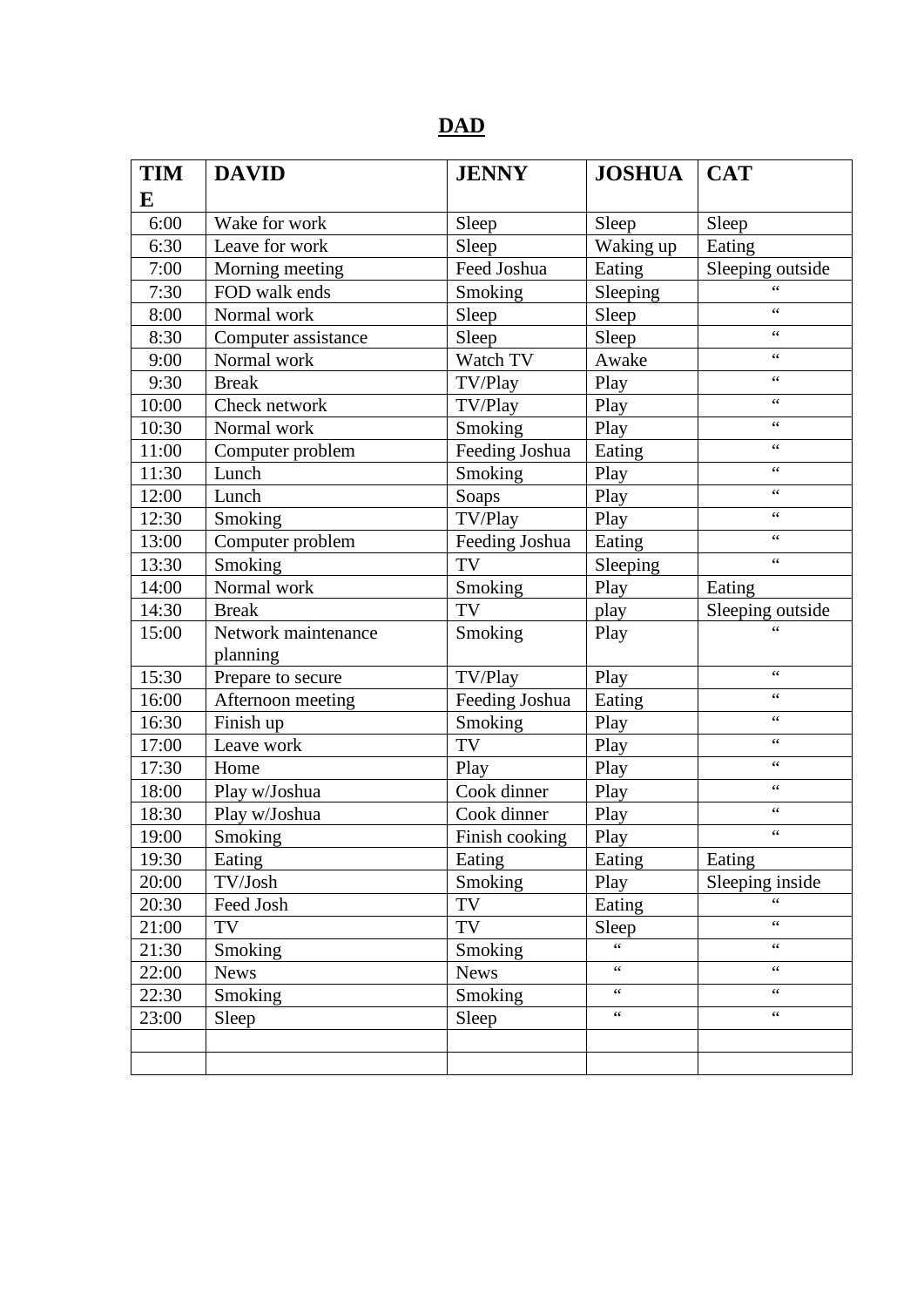# **MOM**

| <b>TIM</b> | <b>JENNY</b>               | <b>DAVID</b>   | <b>JOSHUA</b>         |             |
|------------|----------------------------|----------------|-----------------------|-------------|
| E          |                            |                |                       |             |
| 7:00       | Wake up                    | At work        | Waiting in crib       | Wants       |
|            |                            |                |                       | outside     |
| 7:30       | TV & coffee                | At work        | In my arms            | Playing     |
| 8:00       | Making breakfast           | At work        | Waiting for breakfast | Playing     |
| 8:30       | Cleaning up                | Working        | Waiting to be cleaned | Sleeping    |
| 9:00       | Daddy called               | Called us      | Playing in crib       | Sleeping    |
| 9:30       | TV & coffee                | Working        | Walker                | Sleeping    |
| 10.00      | Called my dad              | Working        | In my arms            | Sleeping    |
| 10:30      | Water man comes            | Working        | In walker             | Sleeping    |
| 11:00      | Trying to get Joshua       | Working        | Getting ready for a   | Sleeping    |
|            | down from excitement       |                | nap                   |             |
| 11:30      | Still trying to get Joshua | Working        | Fighting nap time     | Playing     |
|            | to nap                     |                |                       |             |
| 12:00      | Made lunch                 | Home for lunch | Easting daddy's       | In the      |
|            |                            |                | sandwich              | house       |
| 12:30      | Talking & TV               | Eating &       | Playing with daddy    | In the      |
|            |                            | talking        |                       | house       |
| 1:00       | Having relaxation          | Working        | Finally napping       | Eating      |
| 1:30       | Did dishes                 | Working        | Napping               | Sleeping    |
| 2:00       | Cleaned floor              | Working        | Napping               | Sleeping    |
| 2:30       | Trying to nap              | Working        | Woke up               | Sleeping    |
| 3:00       | Rocking Joshua             | Working        | Playing with cat      | Playing     |
| 3:30       | Chasing after Joshua       | Still working  | Wide awake            | Playing     |
| 4:00       | Changed medicine           | Working        | Back asleep           | Playing     |
| 4:30       | Watching TV                | Working        | Sleeping              | In my lap   |
| 5:00       | Wait for David to come     | Hopefully on   | Sleeping              | <b>Back</b> |
|            | home                       | the way home   |                       | Outside     |
| 5:30       | David arrives home         | Home           | Playing               | Outside     |
| 6:00       |                            |                |                       |             |
| 6:30       |                            |                |                       |             |
| 7:00       |                            |                |                       |             |
| 7:30       |                            |                |                       |             |
| 8:00       |                            |                |                       |             |
| 8:30       |                            |                |                       |             |
| 9:00       |                            |                |                       |             |
| 10:00      | Watch TV                   | Watch TV       | Sleeping              | Sleeping    |
| 10:30      | Talking                    | Talking        | Sleeping              | Sleeping    |
| 11:00      | Talking                    | Talking        | Sleeping              | Sleeping    |
| 11:30      | TV & talk                  | TV & talk      | Sleeping              | Sleeping    |
| 12:00      | Went to bed together $\&$  | Went to bed    | Sleeping              | Sleeping    |
|            | kiss each other            | together       |                       |             |
| 12:30      | Talk in bed                | Talk in bed    | Sleeping              | Sleeping    |
|            |                            |                |                       |             |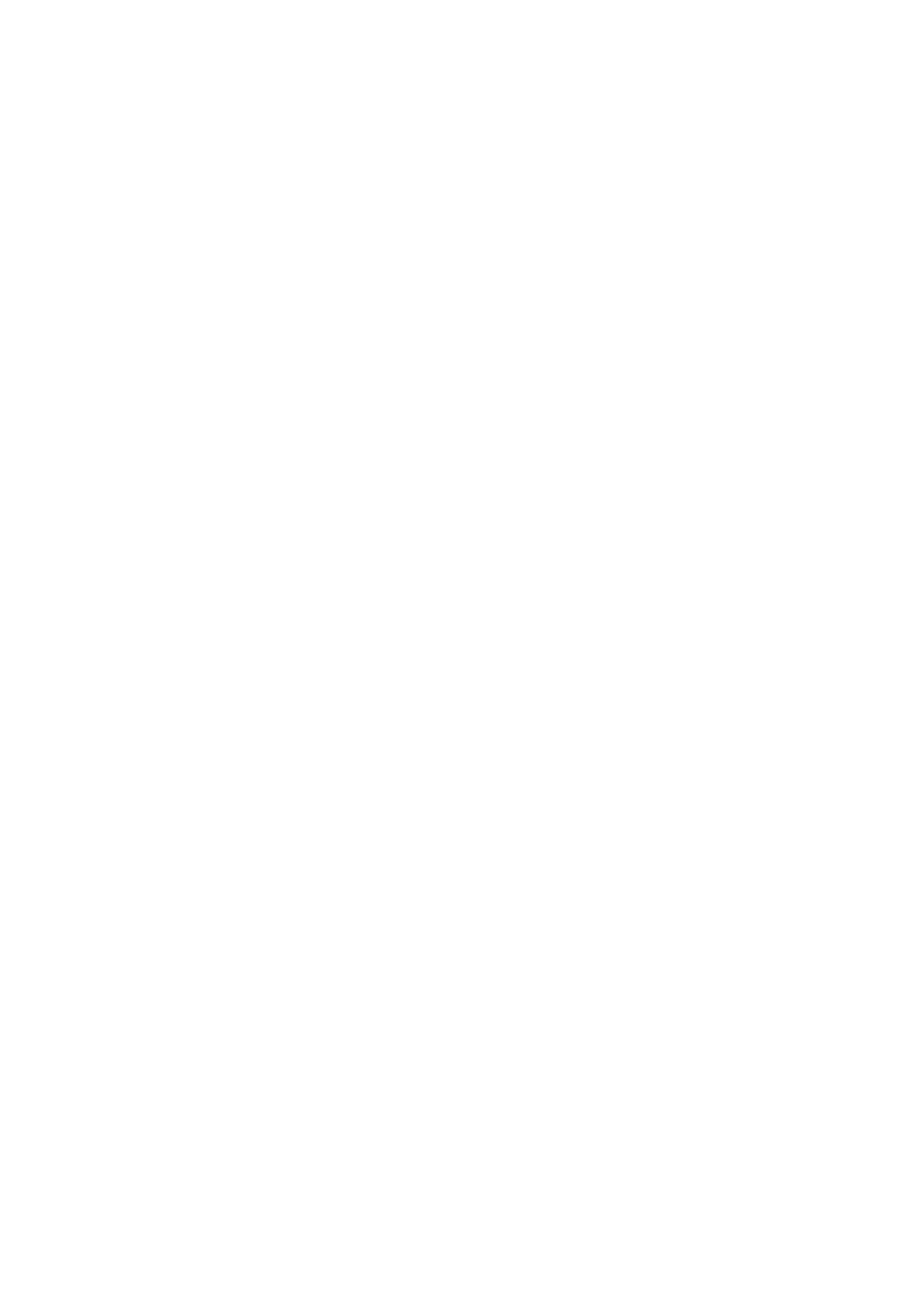### **BUILD A DREAM HOUSE**

#### **Source:**

The "Build a Dream House" assessment tool is an adaptation of Cromwell and Peterson's (1981) Family Interaction Game (FIG).

#### **How it is done and what it measures:**

The "Build a Dream House" exercise involves the family working together for 30 minutes on a common task. In this task, the family is given \$800,000.00 (or whatever) for the purpose of building their ideal "dream house". Construction paper, precut rooms of varying sizes, scissors, a pen and a price list for each room are provided. The family is requested to reach consensus, make decisions and create a floor plan with these materials. Family interactions are observed in terms of cohesion (decision making processes and problem solving skills, communal and individual privacy patterns [time and space], and personal boundaries) and adaptability (role performance, and family rules). At the completion of the task, the worker debriefs the family by taking a tour of the newly created dream house. Going from room to room the family is asked the following questions: (1) "How is this room furnished?" (2) "Who spends time here and what do they do?"; and (3) "What are the rules for this room?" Responses from family members are assessed in terms of who responds. The family roles and rules which emerge both during the task observation and the debriefing are interpreted in terms of the Olson template adaptability. Similarly, patterns of communication, where individuals spend time together and apart (time and space) and individual and generational boundaries are assessed in terms of the cohesion template.

#### **How to document:**

Describe the activity, your observations of the family dynamics and communication processes and document in the appropriate section.

#### *Example:*

The Gonzalez family consists of dad  $(42)$ , wife  $(40)$ , two teenage daughters  $(16 \& 14)$ and two foster children ages 5 and 2. The two teenage daughters are birth children of the mother by a previous marriage. The couple is trying to adopt the two younger children.

The teenage girls dominated the entire "Build a Dream House" exercise. Although Mrs. Gonzalez did organize the process when it got out of hand, she allowed them to dictate the house floor plan as well as how the rooms were furnished. Dad asked questions when clarification was needed, but did not make any requests as to how the rooms were to be arranged. He enjoyed watching the children participate in the activity. He held the 5 year old boy the entire time of the exercise. Both parents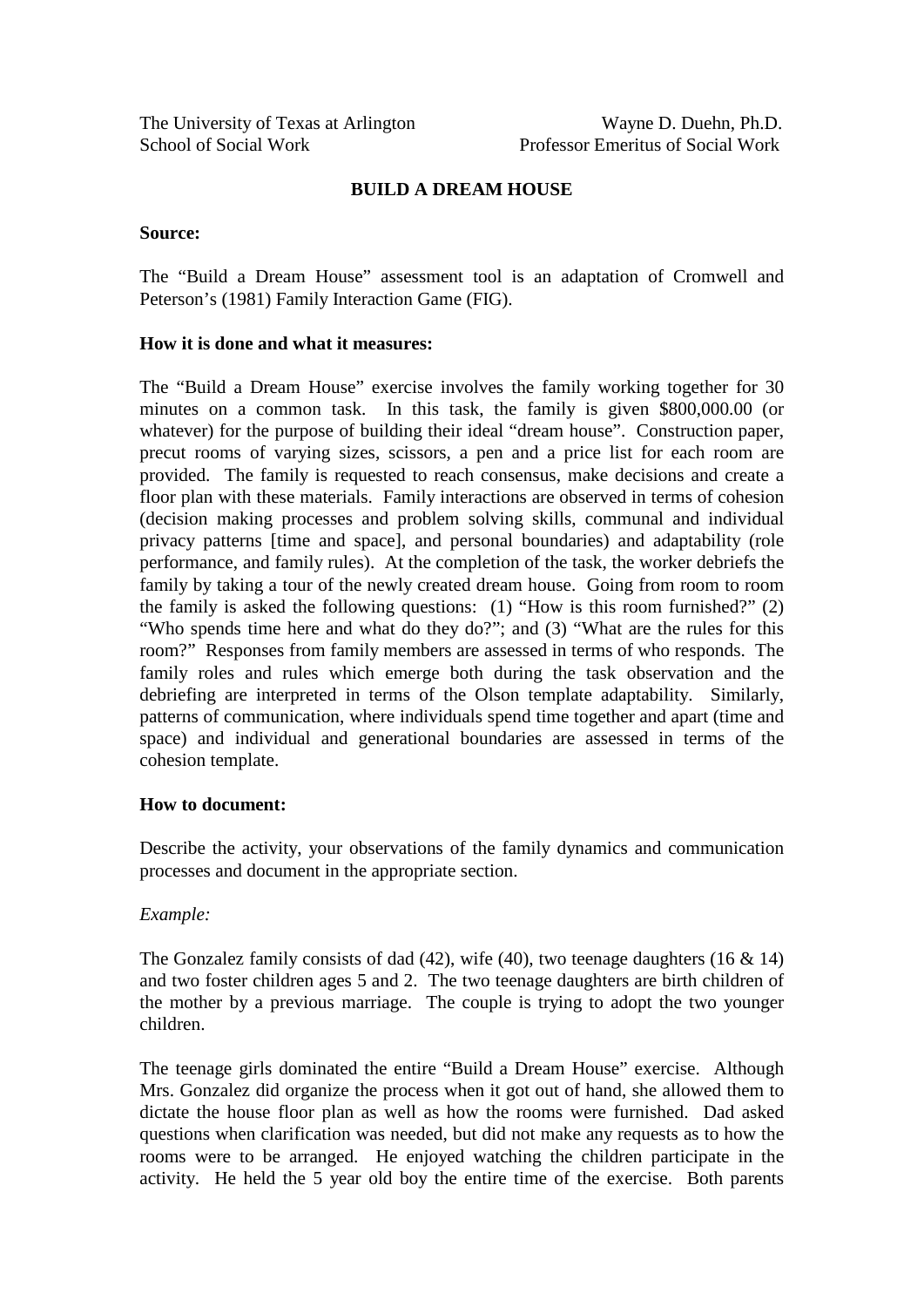seemed to enjoy watching the teenagers build the dream house. The girls stated that they only wanted a four or five bedroom house and that they didn't need a pool. Mother had the girls walk them through the completed house so that everyone knew where their own rooms were. The teenagers took the smaller bedrooms and immediately threw out the two largest rooms saying they were not needed. Overall, the Gonzalez's "dream" was very modest. Both parents appeared to be satisfied.

During the home visit, this worker observed the teenagers to be very polite and helpful in the house. They were very respectful to both their mother and stepfather. This worker distanced himself from the family during the activity and observed only one conflict. The 5 year old boy wanted the largest room available but was shut down by the teenagers. Dad firmly said he was just a five year old and didn't need the biggest room. After minor protestation, the 5 year old went along with the decision. He agreed and the project continued. This worker observed that the family norm in the home was to be interactive and loud. During the debriefing, the worker asked them what happens if a family member needs time to him or herself, and how the need for privacy was communicated and how it was received. The 16 year old teenager stated that when she needs time to herself, she goes in her room and shuts the door, and her family knows "not to mess with me". This interviewer asked the family what it would be like if they got a foster child who was quiet and private. They acknowledged that it would be difficult, as most of the family member's state what they are thinking and feeling, and expect the same from other family members. Some help may need to be given to this family on working with foster children who may have different personality dynamics.

Conclusion: The Gonzalez family is flexibly connected.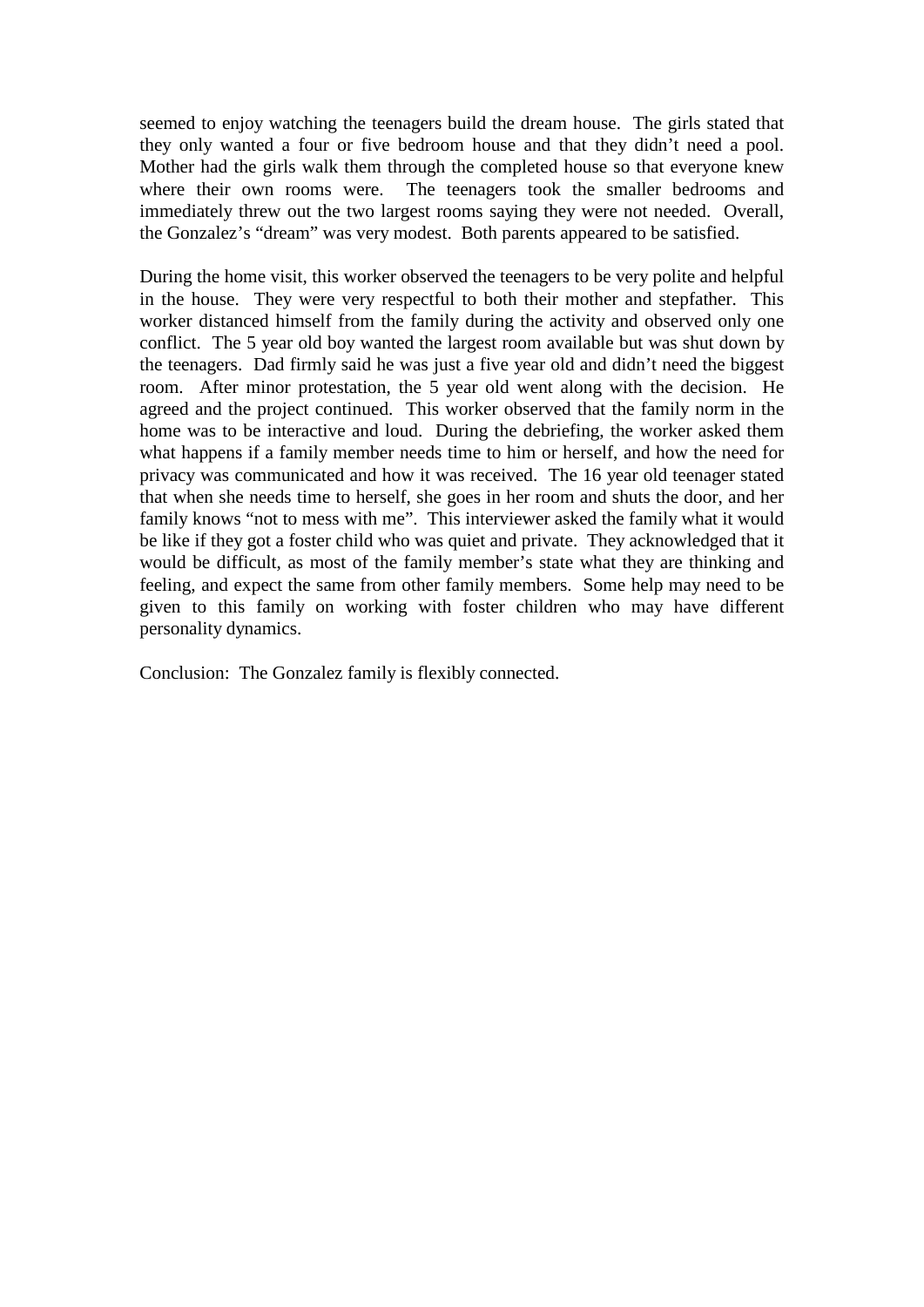# **PLAN A FAMILY MEAL**

#### **Source:**

The *"*Plan a Meal Together" task was developed by Salvador Minuchin (1974) at the Philadelphia Child Guidance Clinic to assess dynamics and interactions in family therapy where one of its members suffered an eating disorder. In this task, the family is requested to make decisions and reach consensus regarding a meal that they could all eat.

### **How it is done and what it measures:**

The family is asked to plan a meal together as you observe. The meal must consist of the following ingredients: one beverage, one meat, two vegetables, and one dessert. The worker takes note of which meal is planned (breakfast, lunch, or dinner), what day of the week the meal will be held, and where the meal will take place (kitchen, dining room, picnic table in the backyard). Once the family has finished, ask them to talk about the meal they have planned. As the family goes through the process of planning a meal together, the home study worker is observing time dimensions, space factors, boundary issues and communication patterns (cohesion) and family roles and rules (adaptability) that emerge. Are family members supportive and complimentary of each other? Are they divisive? Do they respect and accept other family member's choices? Is someone attempting to control the decisions?

### **How to document:**

Describe the activity, your observations of the family process, and document in the appropriate section.

### *Example:*

The Crawford family consist of foster/adoptive mom (age 38), and her two adopted sons Kenny (age 12), Alex (age 10) and two foster (in the process of being adopted by Ms. Crawford) sons Matt (age 8) and Cody (age7). Kenny and Alex are birth siblings as are Matt and Cody.

All five family members sat down together at a picnic table in the backyard. After instructing the family on the "Plan a Meal Together" task, I went to a nearby bench where I could observe and hear the families' interactions. Mon listened to the boys for about a half a minute until they had about five choices they had narrowed down for their choice of meat. Mom chose roast beef, Matt picked hot dogs, Alex selected chicken wings, Cody wanted pizza and Kenny wanted subway sandwiches. Mom took charge and allowed each son an opportunity to select a meat and then put the choice to a vote. Kenny and Alex tried to sway the others votes. Matt kept changing his mind. The choice of chicken wings won out. They all agreed on corn on the cob which is a family favorite. Kenny and Matt wanted soda; Cody, milk; and Alex, ice tea. Mom suggested water but no one wanted that. They agreed on ice tea after about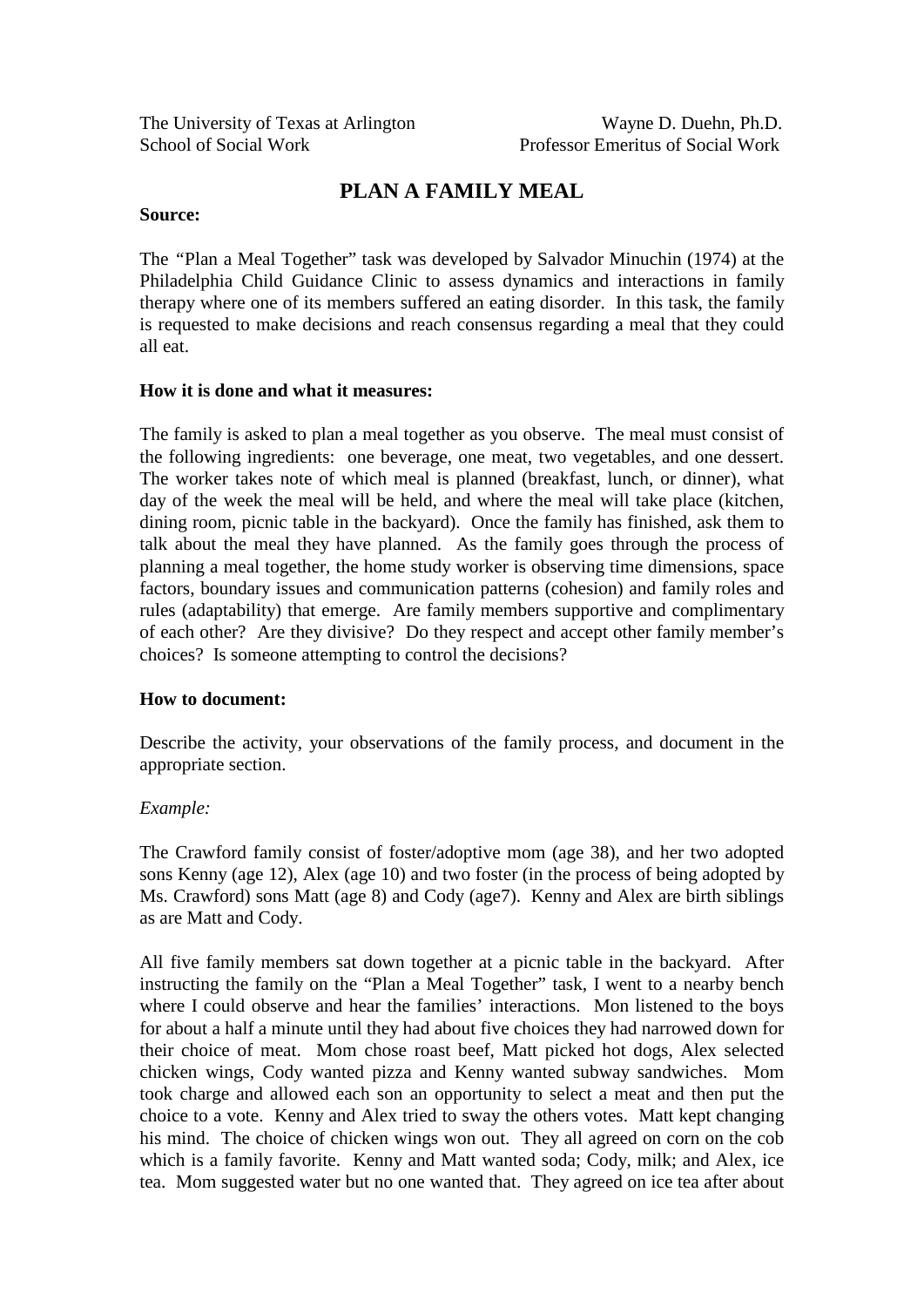two minutes of discussion. There was much discussion on the selection of dessert, including apple pie (mom), chocolate cake (Alex, Matt and Cody), and banana splits (Kenny). In the end, they all agreed on chocolate cake. They wanted to bake it themselves.

The menu was agreed upon in about fifteen minutes. They agreed on a meat and dessert by taking a vote. Mom was cool and calm throughout the exercise with all of the boys. She did not let them get the best of her. She did not lose patience once even with Kenny. Kenny tried to monopolize the voting but mom allowed choices to be made democratically. Majority ruled. Mom enjoyed the exercise the most. Cody expressed himself pretty well then went along with the majority. Matt was the most argumentative and kept debating the meat selection. Alex just wanted to make the meal. Mom said they would have to wait until Saturday to fix the meal. I asked what time would this meal be served. Mom said it would take too long to plan meals like this every day but the family would try to do this group planning together once a month. Kenny did not isolate this time which is unusual.

Conclusion: The Crawford family is structurally connected.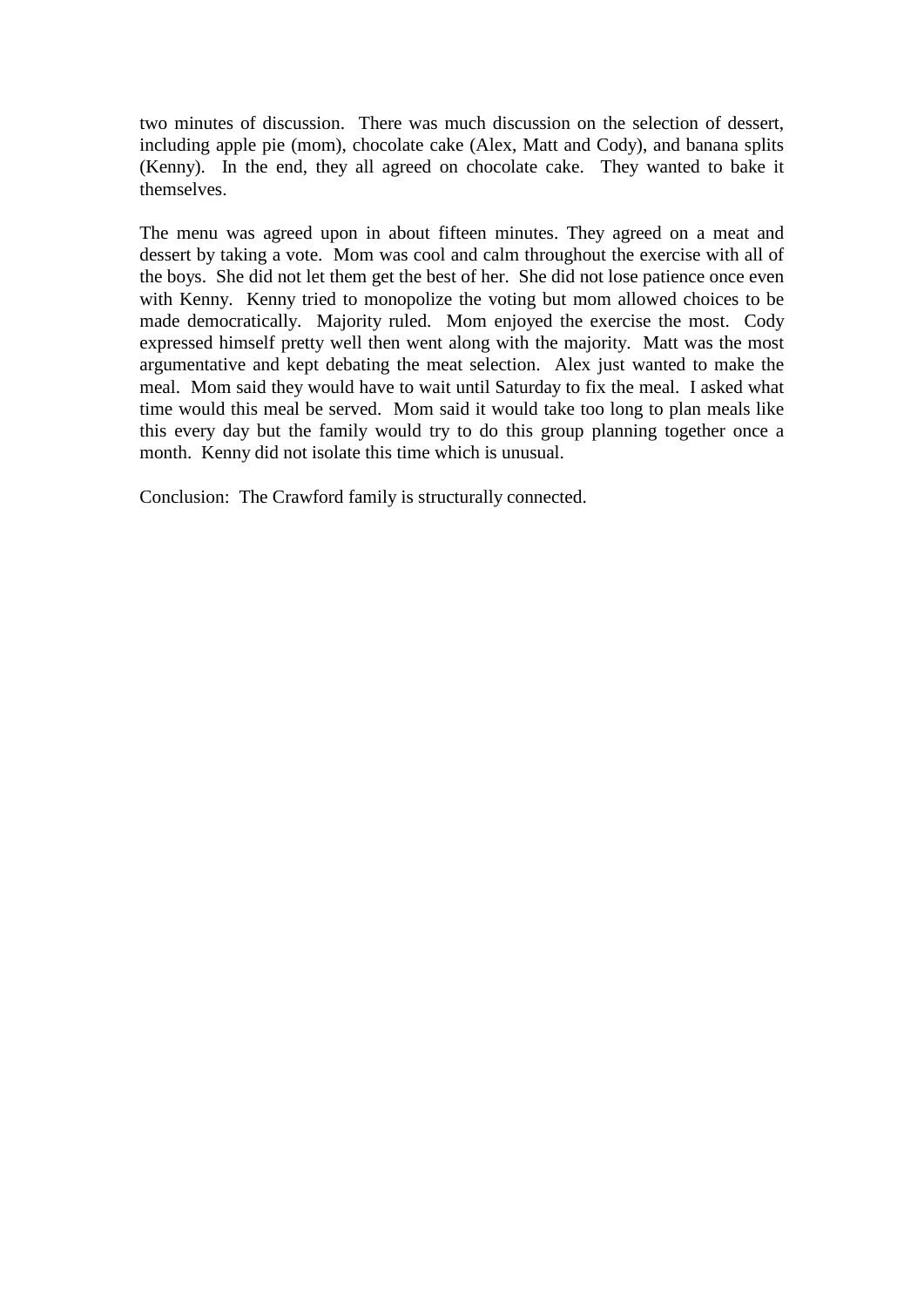# Duehn's Family Sculpting Exercise

#### **Source:**

This assessment procedure is a modification of Kvebaek Family Sculpture Technique (Cromwell, et al., 1981).

### **How it is done and what it measures:**

In this assessment technique, family members are individually asked to select a Fisher-Price® "little people" figure to represent each family member. Then they are asked to place the figures (depicting family members) on a plain square sheet of paper (10" by 10") in a manner that represents how they view the relationship structure within their family. Additional sculptures of the extended family, family pets, and the relevant social network can be added if so desired. Individual sculptures are complete independently. Each family member is encouraged during a debriefing to explain his or her placement of the "little people". Final placements, order of placement and movement of the figures are assessed in terms of the individual explanations of the configuration. Information gathered during the debriefing and the arrangement of figures on the square sheet of paper are assessed in terms of cohesion (space, time, communication and boundaries) and adaptability.

#### **How to document:**

Describe the activity, your observations of each family member's placement of the "little people" and each person's explanation of the completed configuration and document in the appropriate section.

### *Example:*

Phyllis (age 39) and Dayton (age 41) Wilson are the parents of seven children. Dayton Jr. (age 13) and James (age 12) are biological sons. William (age 11), Charles (age 11), and Sheila (age 9) are an adopted sibling group. Yvonne (age 6) and Missy (age 4) are foster daughters who the Wilsons are planning to adopt.

As indicated below, Phyllis and Dayton independently sculptured almost identical configurations. The only difference was the reversed placements of Dayton Jr. and James, understandably so since both are biological sons with only a year's difference in age. Both parents placed the figures very closely together with all figures facing in one direction as if they were having their pictures taken.

Conclusion: The Wilson family is highly connected (bordering on enmeshment) and very structured.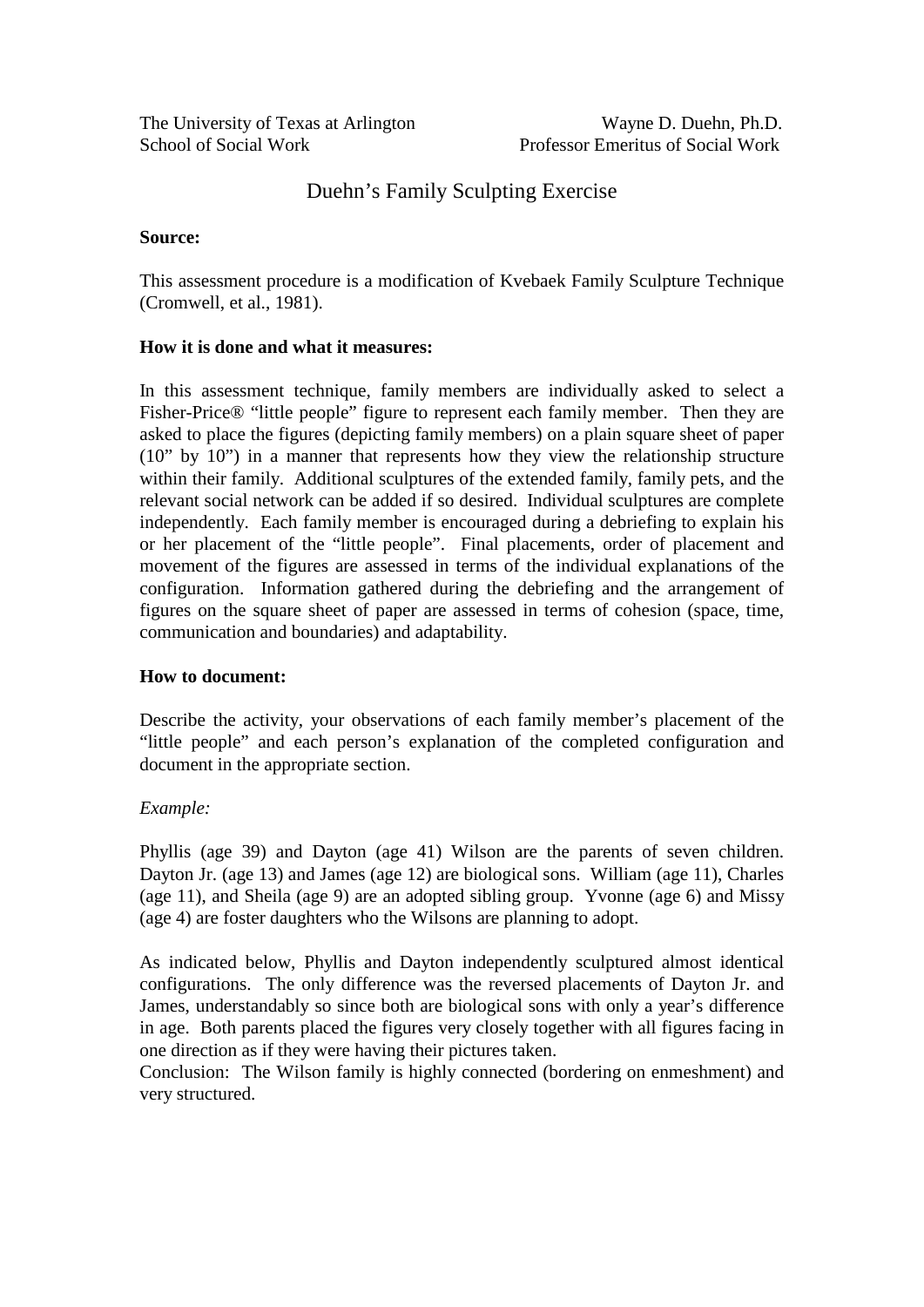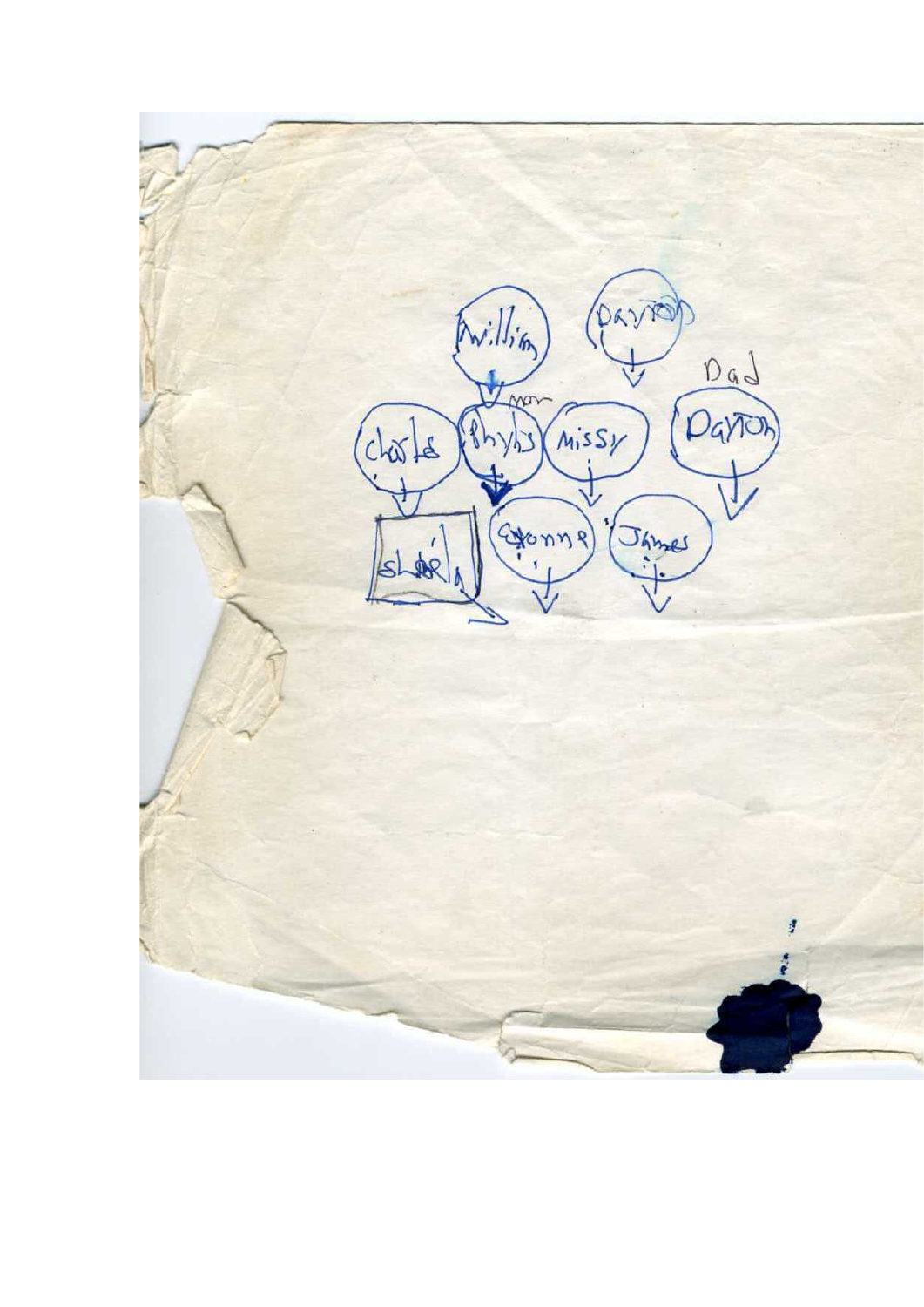- Bedrosian, R. C., & Bozicas, G. D. (1994). *Treating family-of-origin problems: A cognitive approach*. New York: Guilford.
- Carter, B., & McGoldrick, M. (1999). *The expended family life cycle: Individual, family, and social perspectives.* Needham Heights, MA: Allyn and Bacon
- Carter, E. A., & McGoldrick, M. (1980). *The family life cycle: A framework for family therapy*. New York: Gardner.
- Children's Bureau of Southern California. (1997). *Family assessment form: A practice-based approach to assessing family functioning*. Washington, DC: Child Welfare League of America.
- DePanfilis, D., & Scannapieco, M. (1994). Assessing the safety of children at risk of maltreat-ment: Decision making models. *Child Welfare*, *73*, 229-245.
- Duehn, W. D., Piantanida, M., & Anderson, S. (1990). *Beyond sexual abuse: The healing power of adoptive families.* Pittsburgh, PA: Three Rivers Adoption Council (funded grant awarded by Children's Bureau, Administration for Children, Youth, and Families, Office of Human Development Services, US Department of Health and Human Services, Washington, DC.).
- Filsinger, E. E., & Lewis, R. A. (1983). *Marriage and family assessment: A sourcebook for family therapy*. Beverly Hills, CA: Sage
- Filsinger, E. E., & Lewis, R. A. (1981). *Assessing marriage: New behavioral approaches*. Beverly Hills, CA: Sage.
- Franklin, C., & Jordan, C. (1999). Rapid assessment in family practice. In Franklin, C., & Jordan, C. (Eds.), *Family practice: Brief systems methods for social work.* Pacific Grove, CA: Brooks/Cole, 225-255.
- Guerin, P. J., Jr., & Pendagast, E. G. (1976). Evaluation of family systems and genograms. In P. J. Guerin, Jr. (Ed.), *Family Therapy*. New York: Gardner, 450- 464.
- Hansen, J. C. (1983). *Diagnosis and assessment in family therapy*. Rockville, MD: Aspen.
- Hardy, K. V., & Laszloffy, T. A. (1995). The cultural genogram: Key to training culturally competent family therapists. *Journal of Marital and Family Therapy*, *21*, 227-237.
- Hartman, A. (1979). *Finding families: An ecological approach to family assessment in adoption*. Beverly Hills, CA: Sage.
- Holman, A. M. (1983). *Family assessment*. Beverly Hills, CA.: Sage.